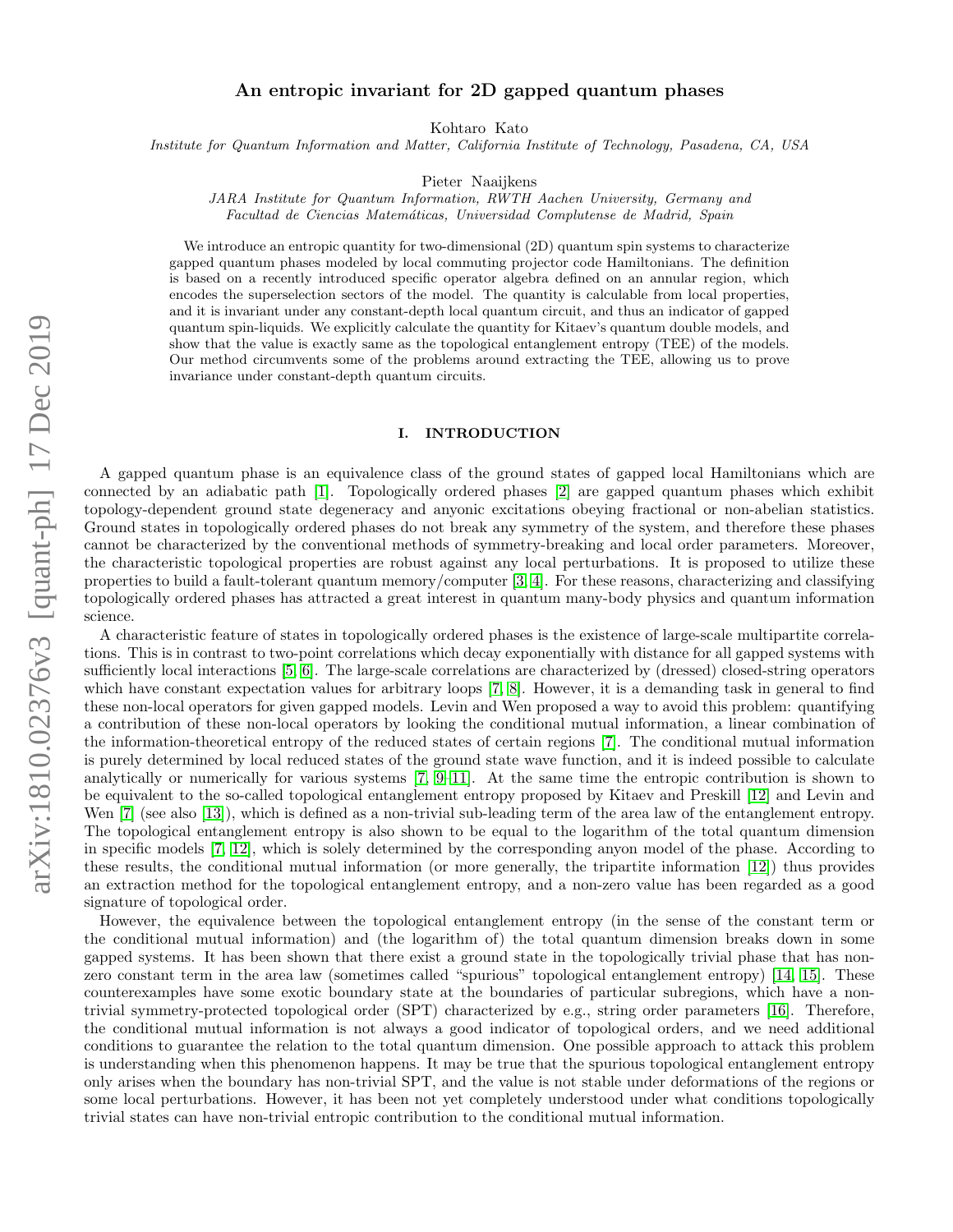In this paper, we take a different approach, by finding another quantity to quantify the entropic contribution of the characteristic non-local correlations only arising in non-trivial topologically ordered phases. We require that the quantity is an invariant of gapped phases, and that it vanishes if the system is in the topologically trivial phase. We also require that the quantity is locally calculable, in the sense that it only depends on local properties of the ground state (although it may be intractable or computationally expensive to calculate). Moreover, it would be desirable that the quantity represents the genuinely topological part of the conditional mutual information, in the sense that it coincides with the logarithm of the total quantum dimension for known models. To find such a quantity, we take an algebraic approach which is motivated by the work of Haah [\[17\]](#page-25-12). Haah introduced an algebra of observables supported on an annulus and showed that it has a non-trivial structure (superselection rule) only in topologically ordered phases. He constructed an invariant of gapped quantum phases based on the non-trivial algebraic structure which is an analog of the so-called (modular) S-matrix (see e.g. [\[18,](#page-25-13) [19\]](#page-25-14) for the definition) characterizing the anyon models behind the topological order. The invariant is defined as an expectation value of a certain product of operators. Here, we consider an entropic function of the reduced state of the ground state to build a connection to the topological entanglement entropy and the conditional mutual information.

To define the entropic quantity, we first identify the algebra of observables  $\mathcal E$  that do not create any additional excitations in an annular region. This algebra includes the algebra introduced in Ref. [\[17\]](#page-25-12) as a subalgebra, and the subalgebra decomposes into different components, related to the superselection sectors (or anyon types) of the theory. To obtain a canonical representation of this algebra on a Hilbert space containing only relevant states, we apply the GNS construction from the theory of  $C^*$ -algebras to a ground state restricted to this algebra. The corresponding GNS Hilbert space can naturally be decomposed into subspaces corresponding to the superselection sectors of the algebra.

Second, we choose the quantum relative entropy  $S(\cdot|\cdot)$  as a particular distance measure and choose a reference state respecting the superselection rule. More precisely, for a ground state  $|\Omega\rangle$  we can use  $\mathcal E$  to define a Hilbert space isomorphic to  $\mathcal{E}|\Omega\rangle$ , and take the completely mixed state  $\tau$  on this space as a reference state. For a given annular region A (used to define  $\mathcal{E}$ ), we can then trace out the complement to get  $\tau_A$ , which is simply obtained from the ground state projector of interactions around A. Our invariant is then given by

$$
\mathcal{I}(A)_{\Omega} := S\left(\rho_A \|\tau_A\right) \,,
$$

where  $\rho_A$  is the reduced state of the ground state  $|\Omega\rangle\langle\Omega|$  on A. As we will see later, under suitable conditions, this quantity measures the relative dimension of the trivial sector compared to the dimension of the Hilbert space of all sectors.

We then proceed to show that this is indeed an invariant of gapped phases. More precisely, we consider constantdepth geometrically local circuits. These circuits are obtained by applying a constant (in the system size) number of layers, where each layer is given by a tensor product of local unitary operators. The unitary evolution corresponding to any gapped path of Hamiltonians can be (approximately) represented by such a circuit [\[8\]](#page-25-4). It follows that we can use them to relate the different ground states in the same gapped phase. Finally, we calculate the invariant for the quantum double models and show the equivalence to the logarithm of the total quantum dimension.

Our framework is an extension of that of Haah, and for this reason we have to make the same (or slightly stronger) assumptions as he does. That is, we assume that the Hamiltonian is of locally commuting projector code (LCPC) type, that the ground states obey the local topological quantum order (LTQO) condition, and that certain "logical algebras" are stable under changes of the shape of region that preserve the topology. While the assumptions look strong for general gapped systems, our method is applicable for all models which are in the same phase as at least one fixed-point model satisfying all assumptions.

The structure of this paper is as follows. In Sec. [II,](#page-1-0) we introduce all assumptions and the operator algebras which we need to define the entropic invariant. In Sec. [III,](#page-7-0) we define the entropic quantity based on these operator algebras and show the invariance under any constant-depth local circuit. We also calculate the quantity for the toric code [\[3\]](#page-24-2), the simplest quantum double model. We finally discuss a relation between our quantity and the original topological entanglement entropy in Sec. [IV.](#page-12-0) In the Appendix, we explicitly calculate the quantity for general quantum double models and also discuss the Fibbonacci model, which cannot be described by the quantum double models. We also recall some background material on the GNS construction and make a comparison to the sector analysis in the thermodynamic limit.

### <span id="page-1-0"></span>II. FORMAL SETTING AND ASSUMPTIONS

Throughout this paper, we will consider quantum spin systems arranged on a two-dimensional lattice. We first introduce some notation. For simplicity, we will in particular consider a square lattice  $\Lambda_L$  of linear size L (hence the total number of sites  $N = \mathcal{O}(L^2)$  composed of d-dimensional quantum systems occupying every site, with  $d < \infty$ . We denote the corresponding Hilbert space on  $\Lambda_L$  by H. The Hilbert space associated to all spins in a subregion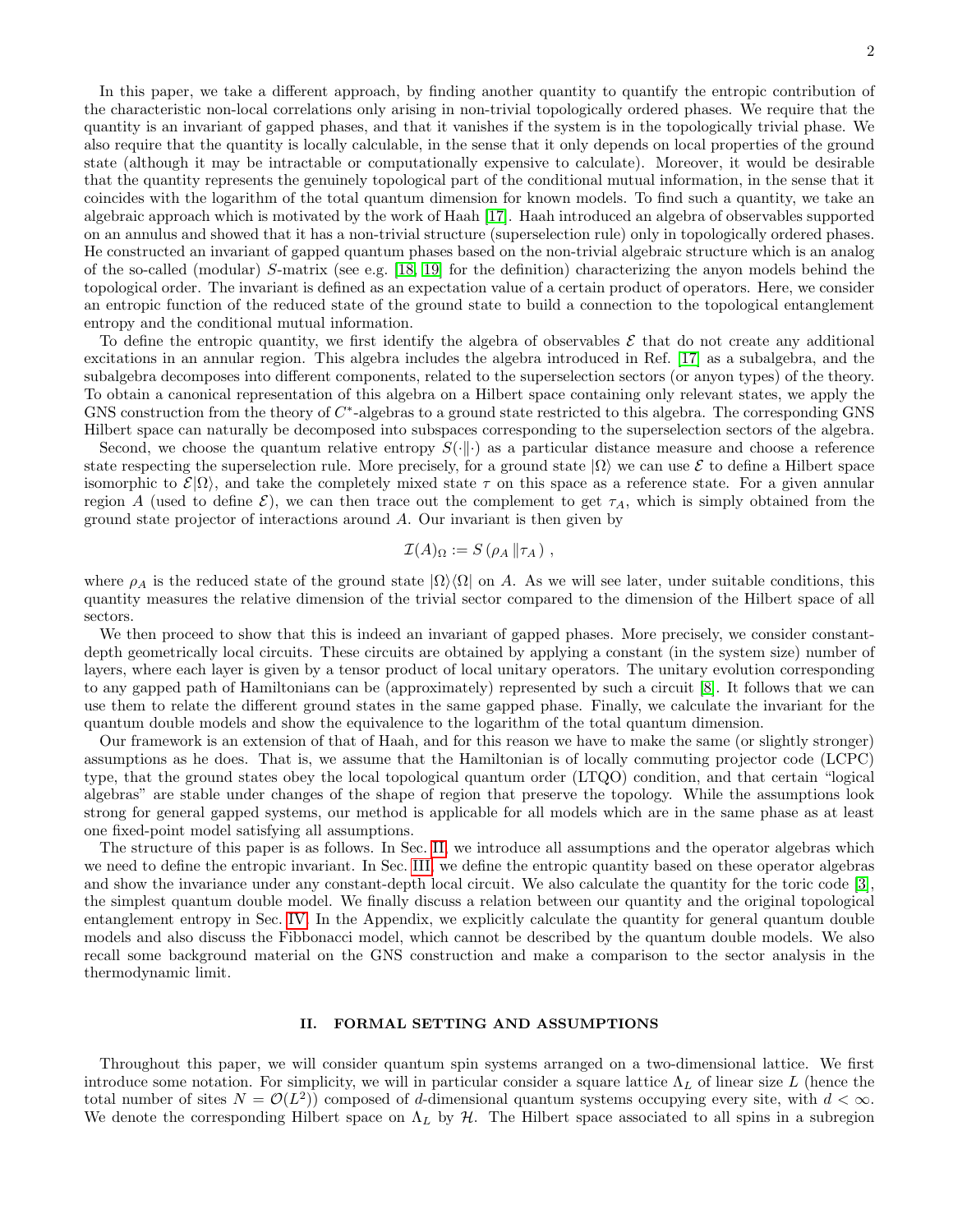disc  $b(r)$  by  $D_{in}$  (see Fig. [1\)](#page-2-0). We say a bounded operator  $O \in \mathcal{B}(\mathcal{H})$  has support  $A \subset \Lambda_L$ , or O is supported on A, if  $O = O_A \otimes I_{A^c}$ , where  $O_A \in \mathcal{B}(\mathcal{H}_A)$  and  $I_{A^c}$  is the identity operator on  $\mathcal{B}(\mathcal{H}_{A\setminus A})$ . We also denote the support of O by supp(O). We consider a geometrically local Hamiltonian  $H$  on  $H$ ,

where  $b(R)$  and  $b(r)$  share the same center. We will denote  $b(R)^c$ , the complement of  $b(R)$ , by  $D_{out}$  and the inner

$$
H = -\sum_{j} h_j \,, \tag{1}
$$

such that each  $h_j$  is supported on  $b(w)$  with  $w > 0$  containing the spin j at the center, with w independent of L. For a region  $X \subset \Lambda_L$ , we denote  $X_+ := \bigcup_{\text{supp}(h_j) \cap X \neq \emptyset} \text{supp}(h_j)$  (Fig. [1\)](#page-2-0).



<span id="page-2-0"></span>FIG. 1. An annulus A defined by the solid line boundaries on a square lattice (gray region).  $D_{out}$  is the outer side of A and  $D_{in}$  is the inner side of A. The dotted line represents the boundary of larger annulus  $A_+$ , which includes all supports of  $h_j$ s overlapping with A.

# A. Assumptions on the Hamiltonian

We assume that the Hamiltonian is a local commuting projector code (LCPC), that is, every  $h_j$  is a projector  $h_j^2 = h_j = h_j^{\dagger}$  satisfying  $[h_j, h_{j'}] = 0$  for any j'. We further assume that it is frustration-free in the sense that every  $h_i$  satisfies

$$
h_j|\psi\rangle = |\psi\rangle \tag{2}
$$

for any ground state  $|\psi\rangle$  of H. Hence the ground states minimize the energy of each term in the Hamiltonian individually. Kitaev's quantum double models [\[3\]](#page-24-2) (including the famous toric code model), and Levin-Wen models [\[20\]](#page-25-15) (which describe a wide variety of non-chiral 2D topologically ordered phases) are examples satisfying these conditions.

We also require an additional condition on the Hamiltonian, called the *local topological order condition* (LTQO) [\[21\]](#page-25-16): we assume there exists an integer  $L^* \leq L$  which scales with L such that the following condition holds.

• (LTQO): For any disc X of size  $r \leq L^*$ , let  $O_X$  be any operator acting on X and let  $\Pi_{X_+}$  be the projector onto the ground subspace of

<span id="page-2-1"></span>
$$
H_X = \sum_{\text{supp}(h_j) \subset X_+} h_j \tag{3}
$$

which is defined on  $H$  (i.e., it is an operator on the whole lattice). Then

$$
\Pi_{X_+} O_X \Pi_{X_+} = c(O_X) \Pi_{X_+}, \tag{4}
$$

where

$$
c(O_X) = \frac{\text{Tr}(\Pi_{X_+} O_X)}{\text{Tr} \Pi_{X_+}}.
$$
\n<sup>(5)</sup>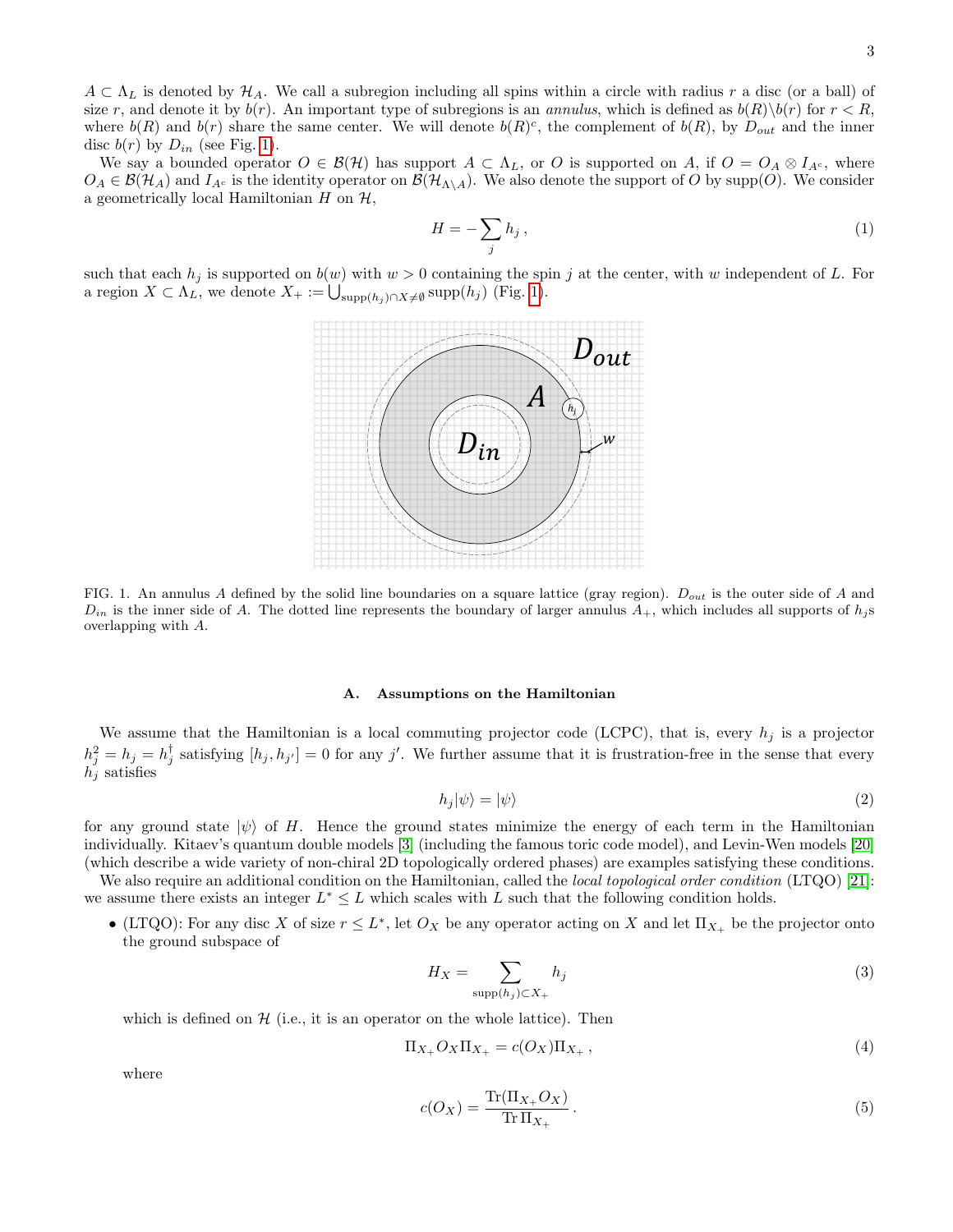Note that because we consider LCPC Hamiltonians we can set  $\Delta_0(\ell) = 0$  in the notation of [\[21\]](#page-25-16). LTQO is known to be a sufficient condition for the stability of the spectral gap of general frustration-free local Hamiltonians under local perturbations [\[21\]](#page-25-16). LTQO implies the following two additional properties [\[21,](#page-25-16) Cor.2]:

• (TQO-1): For any disc X of size  $r \leq L^*$ , let  $O_X$  be any operator acting on X. Then

$$
\Pi O_X \Pi = c(O_X) \Pi \tag{6}
$$

for  $c(O_X)$  defined in the above, where  $\Pi$  is the projector onto the ground subspace of H.

• (TQO-2): For any disc X of size  $r \leq L^*$ , let  $O_X$  be any operator acting on X such that  $O_X \Pi = 0$ . Then

$$
O_X \Pi_{X_+} = 0. \tag{7}
$$

These conditions (which are also called local topological order conditions) are used to show the stability of the spectral gap for LCPC Hamiltonians [\[22,](#page-25-17) [23\]](#page-25-18). TQO-1 says that local observables cannot map distinct ground states to each other. TQO-2 guarantees that the ground subspace of local region is consistent with that of the whole system. Note that TQO-1 and TQO-2 implies [\[23,](#page-25-18) Cor.1]

$$
\Pi_{(X_+)_+} O_X \Pi_{(X_+)_+} = c(O_X) \Pi_{(X_+)_+} \,, \tag{8}
$$

which is slightly weaker than LTQO condition [\(4\)](#page-2-1).

To understand the meaning of LTQO, the following equivalent condition will be useful [\[21,](#page-25-16) Cor.3]:

• (LTQO'): Suppose  $|\Omega\rangle$  is a ground state of H and X is a disc of size  $r \leq L^*$ . For any  $|\phi\rangle$  such that  $h_j|\phi\rangle = |\phi\rangle$ for all  $h_j$  such that supp $(h_j) \subset X_+$ ,

<span id="page-3-1"></span>
$$
\operatorname{Tr}_{X^c} |\phi\rangle\langle\phi| = \operatorname{Tr}_{X^c} |\Omega\rangle\langle\Omega|.
$$
\n(9)

Perhaps the best known example of a model that satisfies these assumptions is Kitaev's toric (surface) code [\[3\]](#page-24-2). We will use the example of the toric code throughout this paper to illustrate the new definitions.

**Example II.1.** The toric code is defined on a square lattice on a torus, where a site with local dimension  $d = 2$  is located on each edge. The Hamiltonian is given by

$$
H = -\sum_{v} \frac{1}{2} \left( I + A_v \right) - \sum_{p} \frac{1}{2} \left( I + B_p \right) \tag{10}
$$

$$
\equiv -\sum_{j} h_j \,, \tag{11}
$$

where  $A_v = X_{v_1} X_{v_2} X_{v_3} X_{v_4}$  around vertex v (times identities on all other sites) and  $B_p = Z_{p_1} Z_{p_2} Z_{p_3} Z_{p_4}$  around plaquette  $p$  (see Fig. [2\)](#page-3-0). Here  $X$  and  $Z$  are the usual Pauli matrices. It is easy to check that all terms in the Hamiltonian are projectors and mutually commute.



<span id="page-3-0"></span>FIG. 2. The interaction terms of the toric code Hamiltonian defined on a square lattice. Each  $A_v$  acts on four sites around vertex  $v$  and  $B_p$  acts on four sites around plaquette  $p$ .

One characteristic feature of ground states of the toric code model is invariance under the actions of closed-string (loop) operators. For any path C on the lattice, we define a Z-string operator  $W_Z(C)$  as a tensor product of Pauli Z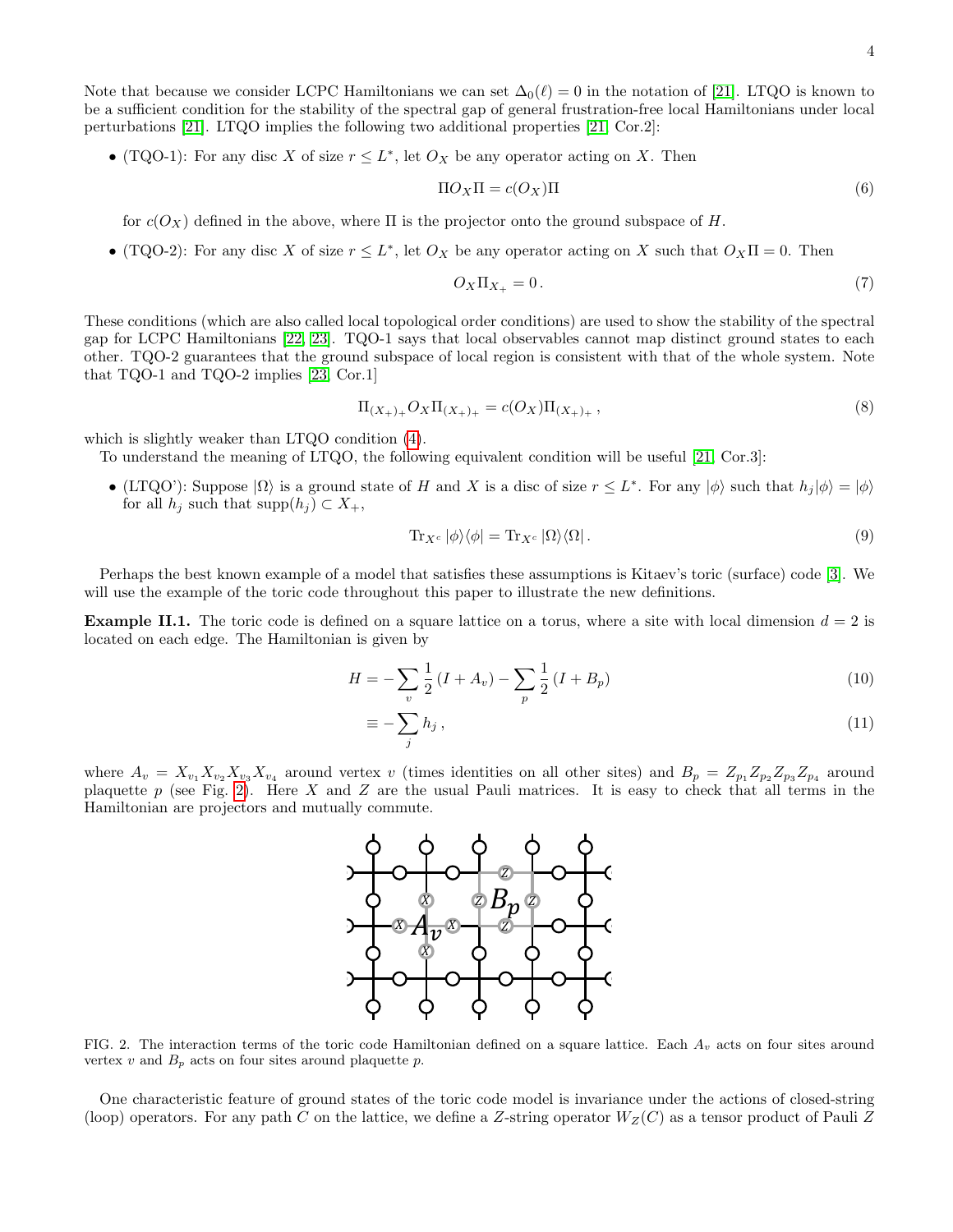operators acting on all spins along C. In the same way, we can define an X-string operator  $W_X(\tilde{C})$  along a string  $\tilde{C}$ on the dual lattice (dual string). One can freely deform  $W_Z(C)$   $(W_X(C))$  by applying  $A_v(B_p)$  operators neighboring the string, since a product of two identical Pauli operators is the identity. When  $C$  is a contractible closed string on the manifold on which the lattice is defined,  $W_Z(C)$  can be written as a product of all  $B_p$  operators supported within the region enclosed by the loop. Therefore, any ground state of the toric code model is invariant under the actions of these Z-string operators (a similar relation holds for X-string operators on dual loops).

Excitations are created by operators  $W_Z(C)$  (or  $W_X(C)$ ) for open paths C (C). Indeed, it is easy to see that  ${A_v, W_Z(C)} = 0$  if the vertex v is based at one of the endpoints of C, and the operators commute otherwise. Hence if  $h_i|\psi\rangle = |\psi\rangle$ , where  $h_i$  is the term containing  $A_v$  for the endpoint of C, then  $h_iW_Z(C)|\psi\rangle = 0$ , and hence it is an excited state. This state can be understood to have a pair of anyons located at the endpoints of  $C$ . If there are no other excitations, the state does not depend on the path  $C$ , only on its endpoints. The argument is the same as for the closed loop case. The case of dual paths is completely analogous, only there the endpoints are located on the plaquettes. These localized anyons on vertexes/plaquettes are labeled by elements of a finite set  $\mathcal L$  (charges, or superselection sectors), which always includes the vacuum (no excitation) denoted by 1. An excitation on a vertex is labeled by  $e$ , and an excitation on a plaquette is labeled by  $m$ . A pair of  $e$  and  $m$  on neighboring vertex and plaquette can be treated as another charge labeled by  $\varepsilon$ .  $\mathcal{L} = \{1, e, m, \varepsilon\}$  contains all possible types of excitations in the toric code model.

#### <span id="page-4-1"></span>B. Logical algebras and sectors

The central objects in this paper are operator algebras defined for an annular region  $A \subset \Lambda_L$ . We restrict the size of the annulus R to  $R \leq L^*$ , where  $L^*$  is defined as in the LTQO condition. In quantum error correction theory, an operator is called a logical operator if it acts non-trivially on the ground subspace (the code subspace) while commuting with all interaction terms of the Hamiltonian. In a similar way, we consider a set of logical operators on  $\Lambda_L$  relative to A which we will denote by  $\mathcal{E}$ :

<span id="page-4-0"></span>
$$
\mathcal{E} := \{ O \in \mathcal{B}(\mathcal{H}_L) \, | [O, h_j] = 0 \quad \text{if } \text{supp}(h_j) \subset A_+ \} \,. \tag{12}
$$

Note that  $\mathcal E$  is the set of operators that do not create any excitations in the annulus or at the boundary (but may do so outside of A). Some distinct operators in  $\mathcal E$  act identically on the ground states of  $H_{A_+}$ . To get rid of these degeneracies, we factor out  $\mathcal E$  by

$$
\mathcal{N} := \left\{ O \in \mathcal{E} \left| O \Pi_{A_+} = 0 \right. \right\},\tag{13}
$$

where  $\Pi_{A_+}$  is the projector as in LTQO. Note that N is an additive subgroup of E and closed under the product in E. Furthermore, for any  $a \in \mathcal{E}$  and  $b \in \mathcal{N}$ ,  $ab\Pi_{A_+} = a \cdot 0 = 0$  and  $ba\Pi_{A_+} = b\Pi_{A_+}a = 0 \cdot a = 0$ , since  $[a,\Pi_{A_+}] = 0$  by definition. Hence N is a two-sided ideal of  $\mathcal E$  and  $\mathcal E/\mathcal N$  is a  $C^*$ -algebra. We note that since we are in finite dimensions, a C<sup>\*</sup>-algebra is just a direct sum of matrix algebras, or alternatively, an algebra of block-diagonal matrices.

The effect of dividing out  $\mathcal N$  is that we are left with an algebra acting faithfully on the set of states that look like the ground state on  $A_+$ . More precisely, suppose that  $A|\psi\rangle = B|\psi\rangle$  for some  $A, B \in \mathcal{E}$  and all states  $|\psi\rangle$  that reduce to a ground state of  $H_{A+}$  on  $A_+$ . Then it follows that  $(A - B)\Pi_{A+} = 0$ , and hence  $[A] = [B]$  in  $\mathcal{E}/\mathcal{N}$ .

In Ref. [\[17\]](#page-25-12), Haah introduced charges (types of particles) within the hole  $(D_{in})$  by considering logical operators supported on the annulus A, which generate a subalgebra of  $\mathcal{E}/\mathcal{N}$  in our notation. Let us denote a set of logical operators on A by

$$
\mathcal{A} := \{ O \in \mathcal{E} \mid \text{supp}(O) \subset A \}
$$
\n<sup>(14)</sup>

and factor it out by  $\mathcal{N}_A := \mathcal{N} \cap \mathcal{A}$ . The quotient  $\mathcal{A}/\mathcal{N}_A$  is then a  $C^*$ -algebra in the same way as  $\mathcal{E}/\mathcal{N}$ . Intuitively,  $\mathcal{A}/\mathcal{N}_A$ is the algebra of ribbon-like loop operators (Wilson loop operators). These quotient algebras faithfully represent the actions onto the ground subspace of  $H_A$ . Actually, we have  $A/\mathcal{N}_A \cong \Pi_{A_+} A \Pi_{A_+}$  via an isomorphism  $[O] \mapsto \Pi_{A_+} O \Pi_{A_+}$ .

We will now show that the algebra of logical operators  $\mathcal{E}/\mathcal{N}$  is isomorphic to a full matrix algebra on a finitedimensional Hilbert space. Remember that any finite-dimensional C<sup>\*</sup>-algebra can be decomposed into direct sum of matrix algebras [\[24,](#page-25-19) Thm. I.11.2]. First note that  $\mathcal{Z}(\mathcal{E})$ , the center of  $\mathcal{E}$ , is generated by  $\{h_i | \text{supp}(h_i) \cap A \neq \emptyset\}$ , together with the identity. Because the operators in  $\mathcal E$  that are supported outside of  $A_+$  generate a full matrix algebra (which has trivial center), it is enough to consider only algebras supported on  $A_+$ . Let  $M_k(\mathbb{C})$  be the algebra of all such operators, and choose a projector  $h_1$  from the Hamiltonian which is supported in  $A_+$ . Then the commutant of  $h_1$  in  $M_k(\mathbb{C})$  is isomorphic to  $h_1M_k(\mathbb{C})h_1 \oplus (1-h_1)M_k(\mathbb{C})(1-h_1)$ . Continuing inductively with the other projections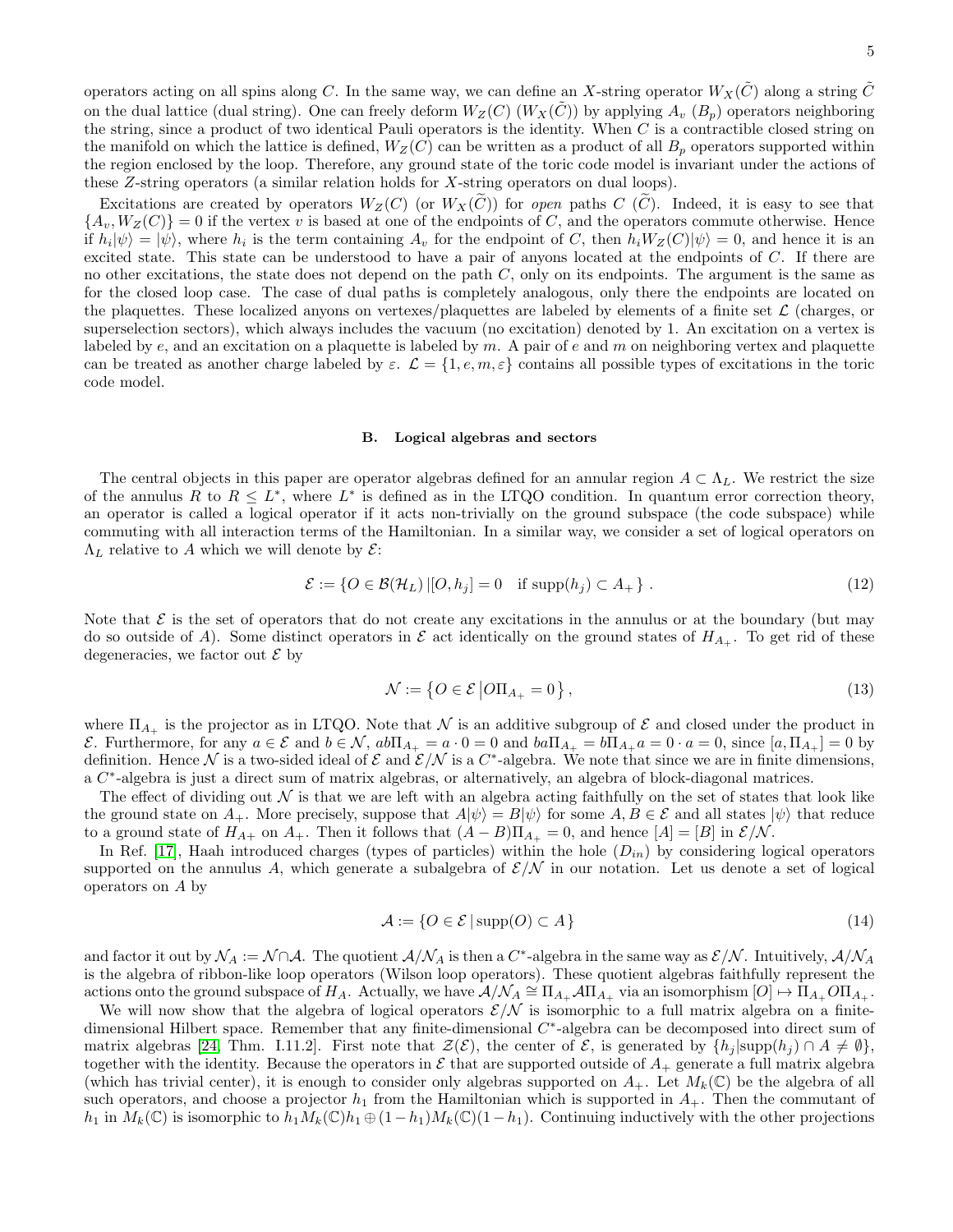$h_2, h_3, \ldots$ , using that they mutually commute, we can find  $\mathcal{E} \cap M_k(\mathbb{C})$  and find that its center is indeed generated by the  $h_i$  and the identity. Now note that

$$
(1 - h_j)\Pi_{A_+} = 0\tag{15}
$$

for any  $h_j$  such that supp $(h_j) \subset A_+$ . It follows that all elements in  $\mathcal{Z}(\mathcal{E})$  are in the equivalence class  $[1] \in \mathcal{E}/\mathcal{N}$ . This implies  $\mathcal{E}/\mathcal{N}$  has trivial center, and therefore  $\mathcal{E}/\mathcal{N}$  is isomorphic to a full matrix algebra.

However,  $A/N_A$  may have non-trivial center and we can decompose it into a direct sum of "superselection sectors"

<span id="page-5-0"></span>
$$
\mathcal{A}/\mathcal{N}_A = \bigoplus_{a \in \mathcal{L}} P_a(\mathcal{A}/\mathcal{N}_A) P_a \,,\tag{16}
$$

where  $\mathcal L$  is a finite label set and  $\{P_a\}$  are the orthogonal projections satisfying  $\bigoplus_a P_a = 1_{\mathcal A/\mathcal N_A}$ . Note that  $\mathcal A/\mathcal N_A$  is naturally embedded in  $\mathcal{E}/\mathcal{N}$  as a subalgebra, since  $\mathcal{N}_A \subset \mathcal{N}$ . Haah identified the possible charges in  $D_{in}$  as labels  ${a}$  of these sectors. The projectors  $P_a$  are then (the equivalence class of) projective measurement operators which measure the total charge that  $D_{in}$  has. The label set is finite, and there always is a distinctive label denoted by "1" such that  $P_1|\Omega\rangle = |\Omega\rangle$  for any ground state  $|\Omega\rangle$  of H. See Ref. [\[17\]](#page-25-12) for more details.

<span id="page-5-1"></span>**Example II.2.** (Toric code) The algebra  $A/N_A$  has been explicitly calculated for the toric code in Ref. [\[17\]](#page-25-12). In our notation,

$$
\mathcal{A}/\mathcal{N}_A = \text{span}\left\{ [I], [W_Z(C)], \left[ W_X(\tilde{C}) \right], \left[ W_Z(C)W_X(\tilde{C}) \right] \right\} \tag{17}
$$

$$
=\bigoplus_{a\in\mathcal{L}}c_aP_a\,,\quad c_a\in\mathbb{C},\tag{18}
$$

where C ( $\tilde{C}$ ) is a (dual) loop operator wrapping the annulus once, and  $a = 1, e, m, \varepsilon$ . Since the path operators square to the identity, it is easy to see that the span indeed defines a  $C^*$ -algebra. The orthogonal projectors  $P_a$  are  $\frac{1}{4}([I] \pm [W_Z(C)]) ([I] \pm [W_X(\tilde{C})])$  where the signs are determined by the charges.

To specify the set  $\mathcal{E}$ , first recall that any  $O \in B(\mathcal{H})$  can be expressed in a product Pauli basis as

$$
O = \sum_{i_1,\dots,i_N} c_{i_1\dots i_N} (X^{i_1^1} \otimes \dots \otimes X^{i_N^1}) (Z^{i_1^2} \otimes \dots \otimes Z^{i_N^2})
$$
\n
$$
(19)
$$

with  $i_k = (i_k^1, i_k^2) \in \{0, 1\} \times \{0, 1\}$  and  $\sigma_i = X^{i^1} Z^{i^2}$ . It is clear that  $[O, A_v] = 0$  if and only if  $[Z^{i_1^2} \otimes \ldots \otimes Z^{i_N^2}, A_v] = 0$ for all  $(i_1, ..., i_N)$  such that  $c_{i_1...i_N} \neq 0$ , since otherwise all nonzero terms are linearly independent and do not vanish. We call an operator like  $Z^{i_1^2} \otimes \ldots \otimes Z^{i_N^2}$  a pattern of Z. The same argument holds for  $B_p$  and patterns of X. Therefore it holds that

$$
[O, h_j] = 0 \Leftrightarrow O \in \text{span}\left\{ (X^{i_1^1} \otimes \ldots \otimes X^{i_N^1})(Z^{i_1^2} \otimes \ldots \otimes Z^{i_N^2}) \Big| \Big[X^{i_1^1} \otimes \ldots \otimes X^{i_N^1}, h_j\Big] = \Big[Z^{i_1^2} \otimes \ldots \otimes Z^{i_N^2}, h_j\Big] = 0 \right\},\tag{20}
$$

i.e.,  $O \in \mathcal{E}$  if and only if O is in the span of patterns (and their products) of X and Z which commute with all  $h_i$ with support overlapping with A. We can always represent these patterns by  $X$ - and  $Z$ -strings (or loops) with no endpoints in and around A. These string operators or loop operators generating  $\mathcal E$  can be classified as (i) loops (no endpoints), (ii) strings with both endpoints in  $D_{in}$ , or  $D_{out}$  and (iii) strings connecting  $D_{in}$  and  $D_{out}$ .

By dividing  $\mathcal E$  by  $\mathcal N$ , any two elements which can be transformed from one to the other by applying  $A_v$  or  $B_p$ with support overlapping  $A$  are the same. Loop operators supported on  $A$  are swiped out from the annulus by applying these vertex or plaquette operators, and general loop operators are products of these. The representatives of the generators of  $\mathcal{E}/\mathcal{N}$  are then classified as  $(i')$  strings and loops supported either in  $D_{in}$  or  $D_{out}$  and  $(ii')$  strings connecting  $D_{in}$  and  $D_{out}$ .

The decomposition in Eq. [\(16\)](#page-5-0) (and also Eq. [\(12\)](#page-4-0)) depends on the choice of A in general. However, we expect that our definition of charges captures a universal property of the model, in the sense that the set of labels (or, equivalently, the number of summands in the decomposition) is preserved by deformations of the region, at least if A is large enough and keeps the topology. Moreover, it is natural to assume that the ribbon operators in topologically ordered phases generate an algebra which only depends on the topology of the support region, not the shape or the size of it. For a similar reason, a condition called stable logical algebra condition has been introduced in Ref. [\[17\]](#page-25-12). We will require a slightly more general condition: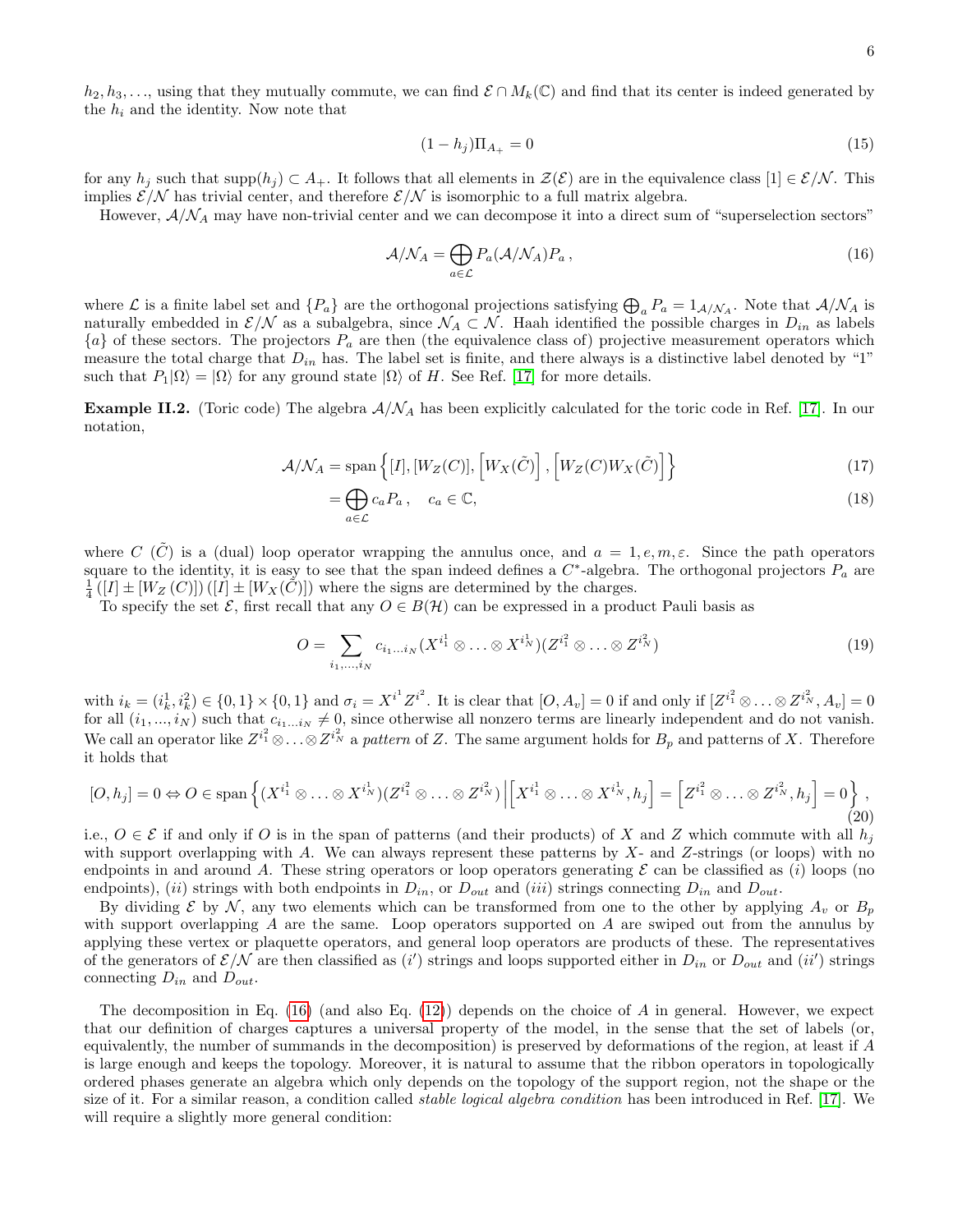• (Uniform stable logical algebra condition): Let  $\mathcal{A}_{t,r}/\mathcal{N}_{A_{t,r}}$  denote the logical algebra associated to annulus  $A_{t,r}$ , which is given by  $b(r+t/2)\setminus b(r-t/2)$  for some t and r. Then, for any  $10w \le t \le r/10$  and  $10w \le t' \le r'/10$ with  $r, r' \leq L^*$ ,

<span id="page-6-0"></span>
$$
\mathcal{A}_{t,r}/\mathcal{N}_{A_{t,r}} \cong \mathcal{A}_{t',r'}/\mathcal{N}_{A_{t',r'}}.
$$
\n
$$
(21)
$$

Compared to Haah's definition, in addition to being able to change the width of the annulus, we also allow changing the radius. Because of the topological nature of the models we are interested in, we do not expect our a priori slightly stronger assumption to limit the class of models our result applies to.

Note that in the following we will assume all annuli satisfy the restrictions in this condition. We can show that our uniform stable logical algebra condition implies Haah's stable logical algebra condition, which in particular requires that the natural inclusion map induces an isomorphism (which is not assumed in our definition).

<span id="page-6-1"></span>**Proposition II.3.** Let  $A_1 \subset A_2$  be two annuli and assume the uniform stable logical algebra condition [\(21\)](#page-6-0). Then the identity map provides a natural embedding  $\iota : A_1 \to A_2$ , which induces an isomorphism  $A_1/N_{A_1} \to A_2/N_{A_2}$  of the quotient algebras, where we used the notation of Section [II B.](#page-4-1)

The proof can be found in Appendix [A.](#page-15-0) There is a useful consequence of this result. It says that the inclusion map always induces an automorphism. Hence to verify that a certain model satisfies the uniform stable logical algebra condition, it is enough to check that for suitable inclusions of annuli, the natural inclusion map induces an isomorphism of the quotient algebras. That is, if this happens to be false, one does not have to search for other potential isomorphisms.

Using Proposition [II.3](#page-6-1) the following corollary follows easily:

### <span id="page-6-3"></span>**Corollary II.4.** Under the assumption of the uniform stable logical algebra condition,  $A/N_A$  is Abelian.

*Proof.* Let us consider three annuli  $A_1$ ,  $A_2$  and  $A_3$  such that  $A_1 \sqcup A_2 \subset A_3$  (Fig. [3\)](#page-6-2). Without loss of generality, we assume  $A/N_A$  is defined on  $A_3$ . From the discussion above, for any  $[O] \in A/N_A$ , there exist  $O_1$  and  $O_2$  with  $[O_1] = [O_2] = [O]$  which are supported on  $A_1$  and  $A_2$ , respectively. Then, for any  $[O], [Q] \in \mathcal{A}/\mathcal{N}_A$ , we can choose a pair of representatives  $O_1$  and  $Q_2$  with disjoint supports. Therefore,

$$
[O][Q] = (O_1 + N_A)(Q_2 + N_A) = (Q_2 + N_A)(O_1 + N_A) = [Q][O]
$$
\n(22)

and  $A/N_A$  is Abelian.

<span id="page-6-2"></span>FIG. 3. Annuli  $A_1$ ,  $A_2$  and  $A_3$  in the proof of Corollary [II.4.](#page-6-3) Any logical operator on  $A_3$  have two disjoint supports  $A_1$  and  $A_2$  simultaneously, which implies. The isomorphisms from the algebras on smaller regions to the algebra on  $A_3$  are established by the natural embedding.

The total charge in  $D_{in}$  is not a conserved quantity under the action of  $\mathcal{E}/\mathcal{N}$ . In other words, there exist operators in  $\mathcal{E}/\mathcal{N}$  that do not commute with the charge projectors  $P_a$ , since  $\mathcal{E}/\mathcal{N}$  has trivial center. For example,  $\mathcal{E}/\mathcal{N}$  contains operators that create a pair of conjugate excitations, one located in  $D_{in}$  and one in  $D_{out}$ . These operators change the corresponding charge in  $D_{in}$  without making any additional excitation in the annulus. The set of logical operators preserving the total charge in  $D_{in}$  is given as a subalgebra of  $\mathcal{E}/\mathcal{N}$ :

$$
\mathcal{C} := \left(\mathcal{Z}(\mathcal{A}/\mathcal{N}_A)\right)' \cap \mathcal{E}/\mathcal{N} = \bigoplus_a P_a(\mathcal{E}/\mathcal{N})P_a \equiv \bigoplus_a \mathcal{C}_a \,. \tag{23}
$$

The equality in the middle follows because  $P_a$  are mutually orthogonal projections which generate  $\mathcal{Z}(\mathcal{A}/\mathcal{N}_A)$ . Note that we again get a decomposition in terms of the superselection sectors.



<span id="page-6-4"></span>
$$
\Box
$$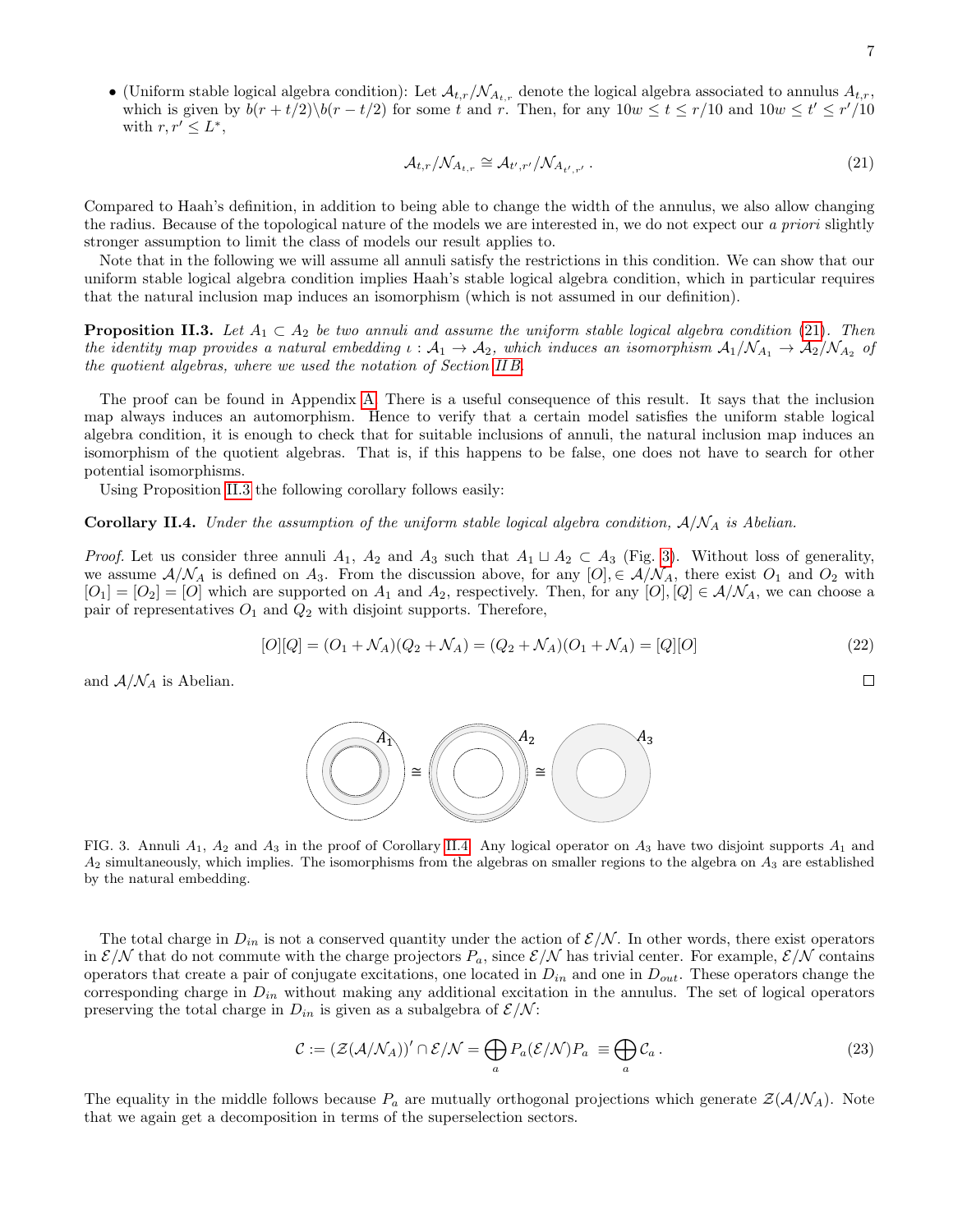From the algebra  $\mathcal E$  and the state  $|\Omega\rangle$ , we can construct a cyclic representation of  $\mathcal E$  on a certain Hilbert state  $\mathcal H_\Omega$  in terms of what is called the GNS representation (see Appendix [A](#page-15-0) for more details). A representation is called cyclic if there is a vector such that by acting on this vector via the representation we can span the whole Hilbert space. More intuitively, the GNS Hilbert space  $\mathcal{H}_{\Omega}$  is simply equivalent to the ground subspace of  $H_{A_{+}}$ :

<span id="page-7-1"></span>
$$
\mathcal{H}_{\Omega} \cong \mathcal{E}|\Omega\rangle = \{ |\psi\rangle \in \mathcal{H} \mid h_j|\psi\rangle = |\psi\rangle \quad \text{if } \text{supp}(h_j) \subset A_+ \} \,. \tag{24}
$$

We refer to Appendix [A,](#page-15-0) where the equality in equation [\(24\)](#page-7-1) is proven. For clarity we will write this GNS representation as  $\pi^{\Omega}$ , which is, in particular, an irreducible representation (see Appendix [A\)](#page-15-0). From the GNS construction it is also clear that the space does not depend on the specific choice of ground state  $|\Omega\rangle$ . In the rest of this paper, we will equate  $\mathcal{H}_{\Omega}$  with  $\mathcal{E}|\Omega\rangle$ , a subspace of H defined on  $\Lambda_L$ .

We can obtain representations of related algebras from  $\pi^{\Omega}$  in natural ways. For example, N is in the kernel of  $\pi^{\Omega}$  (Lemma [A.2\)](#page-17-0), hence  $\pi^{\Omega}$  induces a representation of  $\mathcal{E}/\mathcal{N}$ . One can also obtain a representation of subalgebras of  $\mathcal{E}/\mathcal{N}$  by restricting the GNS representation  $\pi^{\Omega}$ . In particular, we can restrict  $\pi^{\Omega}$  to  $\mathcal{C} \subset \mathcal{E}/\mathcal{N}$ , the algebra of all logical operators preserving the total charge of  $D_{in}$ . This representation is *reducible*, while the representation of  $\mathcal E$  is irreducible as we have seen above. The GNS Hilbert space  $\mathcal{H}_{\Omega}$  can be decomposed using  $\bigoplus_{a} P_a = [I] \in \mathcal{E}/\mathcal{N}$ , where  $P_a$  are as in Eq. [\(23\)](#page-6-4):

$$
\mathcal{H}_{\Omega} = \bigoplus_{a} \pi^{\Omega}(P_a) \mathcal{H}_{\Omega} \equiv \bigoplus_{a} \mathcal{H}_{\Omega}^a.
$$
\n(25)

Each sector  $\mathcal{H}_{\Omega}^a$  is invariant under the action of  $\pi^{\Omega}(\mathcal{C})$ , and therefore  $\pi^{\Omega}$  of  $\mathcal C$  has non-trivial subrepresentations for each  $\mathcal{H}_{\Omega}^{a}$ . For instance, Eq. [\(23\)](#page-6-4) implies that

$$
\pi^{\Omega}(\mathcal{C})|\Omega\rangle \cong \bigoplus_{a} P_a(\mathcal{E}/\mathcal{N})P_a|\Omega\rangle
$$
\n(26)

$$
=P_1(\mathcal{E}/\mathcal{N})|\Omega\rangle \cong \mathcal{H}^1_{\Omega},\tag{27}
$$

since  $P_a|\Omega\rangle = \delta_{a1}|\Omega\rangle$ . Note that here we identify the action of  $[A] \in \mathcal{E}/\mathcal{N}$  by  $[A]|\Omega\rangle = A|\Omega\rangle$ , which is well-defined. We will call the subrepresentation of  $\mathcal{C}$  on  $\mathcal{H}^1_{\Omega}$  the vacuum representation.

**Example II.6.** (Toric code) Recall that  $\mathcal E$  for the toric code is spanned by X and Z-string or loop operators with no endpoints around A. Loop operators act trivially on a ground state  $|\Omega\rangle$ , and commute with any string operators up to a phase  $({X, Z} = 0$  on the same site). Therefore a basis of  $\mathcal{E}|\Omega\rangle$  can be constructed by applying only open string operators to  $|\Omega\rangle$ . Each element of this basis is specified by the pattern of excitations outside of A, since two products of string operators sharing the same endpoints differ only by a phase. When the numbers of  $e$  and  $m$  anyons in a basis element are both even in  $D_{in}$  (equivalently in  $D_{out}$ ), then the basis element is in the vacuum sector  $\mathcal{H}_{\Omega}^1$ . A basis of  $\mathcal{H}_{\Omega}^a$  for  $a \neq 1$  is then constructed by applying one string operator creating a pair of anyons with the charge a in  $D_{in}$ and  $D_{out}$  to the vacuum sector. The string operators are unitary and induce an isomorphism such that  $\mathcal{H}_{\Omega}^a \cong \mathcal{H}_{\Omega}^1$ . Therefore,  $\mathcal{H}_{\Omega} = \bigoplus_{a} \mathcal{H}_{\Omega}^{a}$  is a direct sum of four isomorphic orthogonal sectors.

# <span id="page-7-0"></span>III. AN ENTROPIC INVARIANT OF 2D GAPPED PHASES

When two ground states of gapped Hamiltonians are connected via an adiabatic evolution without closing the gap for all system sizes, they are said to be in the same gapped quantum phase (see e.g. Ref. [\[1\]](#page-24-0) for more precise definition). By using the technique of quasi-adiabatic continuation [\[8\]](#page-25-4), one can show that this definition of phase is equivalent to considering a particular unitary evolution mapping one to the other. Importantly, this unitary evolution is generated by quasi-local Hamiltonians and can be simulated by a constant-depth local quantum circuit with a constant error. A constant-depth local (quantum) circuit is defined as a unitary which can be represented as a product of unitaries

$$
W = W^{(1)}W^{(2)}\dots W^{(M)},\tag{28}
$$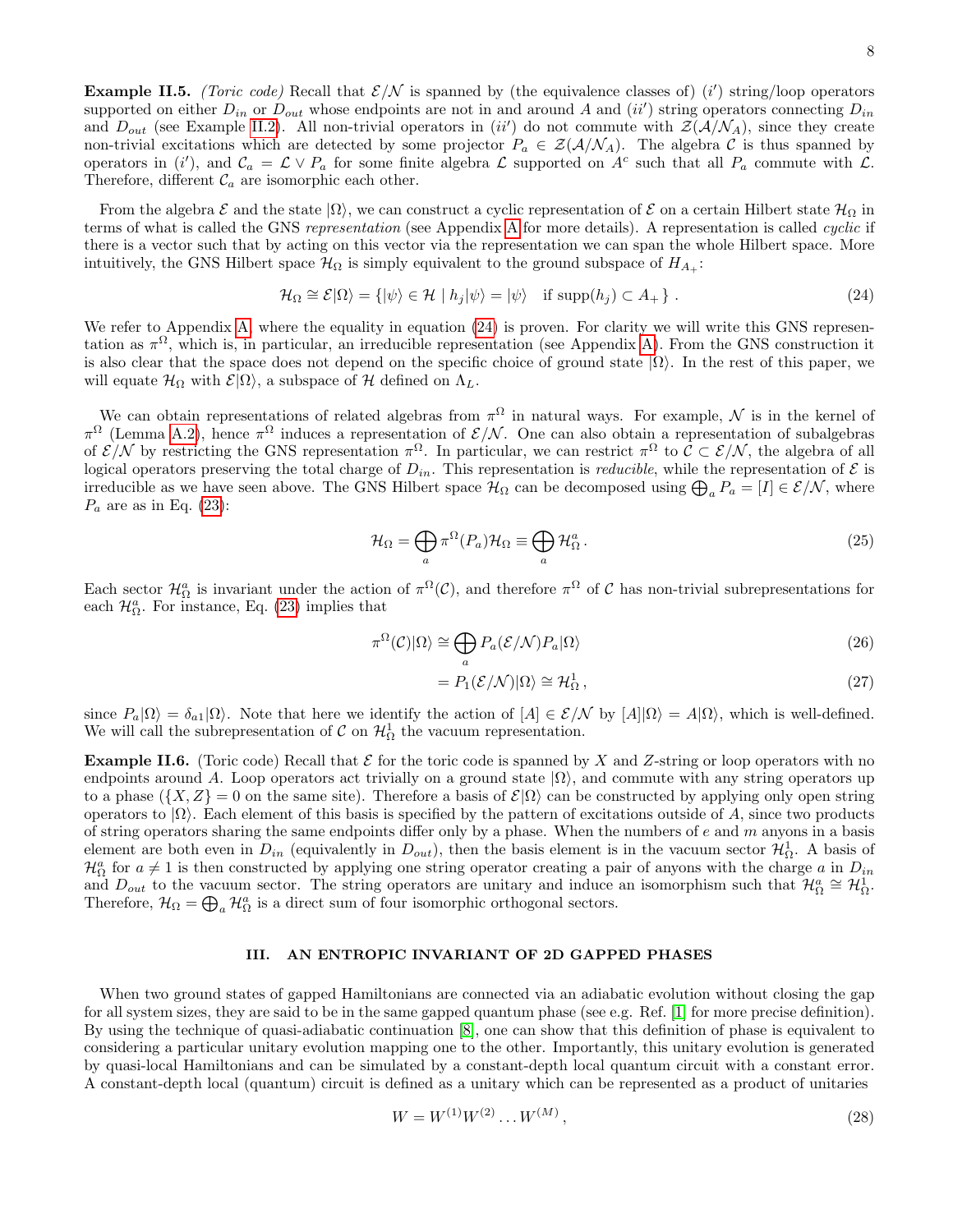where  $M$  is a constant independent of the system size and each  $W^{(i)} = \bigotimes_l W^{(i)}_l$  $\ell_l^{(i)}$  is a tensor product of unitaries acting on constant-size disjoint sets of neighboring sites. Any constant-depth local quantum circuit maps a (geometrically) local operator to a local operator with slightly larger support. We say a circuit has range  $r$  if the support of a local operator spreads at most distance r from the initial support after the transformation. In this paper, we will only consider invariance under constant-depth local circuits as in Ref. [\[17\]](#page-25-12). Although these transformations only approximate quasi-adiabatic evolutions, we believe that our results can be extended with some additional errors vanishing in appropriate thermodynamic limit (cf. [\[25\]](#page-25-20)).

Using the assumptions that we have made so far,  $\mathcal{A}/\mathcal{N}_A$  has been shown to be invariant under any constant-depth local circuits [\[17\]](#page-25-12). Therefore, a quantity which only depends on the algebraic structure of the logical algebras must be an invariant in the same way. More precisely, Haah proves that the algebras are isomorphic, so one has to show that the invariant is stable under isomorphisms.

In this section we introduce a new entropic quantity that is invariant under constant-depth local circuits. We first define the entropic quantity that essentially measures the relative sizes of the superselection sectors compared to the trivial (ground state) sector. We then provide a formula to calculate the quantity in terms of the dimensions of the sectors by considering the information convex introduced in Ref. [\[26\]](#page-25-21) in our context. We prove that this quantity is stable under constant-depth local circuits, under the assumptions stated earlier.

### A. Definition of the Entropic Invariant

Now we are ready to define the entropic quantity. Our strategy is to choose a good reference point in the information convex and quantify the difference to probe the nontrivial structure of  $\Sigma(A)$ . We choose the reduced state of the completely mixed state on  $\mathcal{H}_{\Omega}$  as the reference state. As a measure of difference of two quantum states, we use the relative entropy:

$$
S(\rho \|\sigma) := \text{Tr}\,\rho \log(\rho - \sigma) \tag{29}
$$

where the logarithm is in base 2. The relative entropy is zero if and only if the two states are the same, and positive otherwise. It is however not a proper "distance" since it does not satisfy the triangle inequality. This "quasi-distance" is frequently used in information theory because of its various useful properties.

We propose the following quantity as a new entropic invariant of gapped phases.

**Definition III.1.** Consider a ground state  $|\Omega\rangle$  of H. For  $\rho_A = \text{Tr}_{A^c} |\Omega\rangle\langle\Omega|$  on a given annulus A, we define

<span id="page-8-0"></span>
$$
\mathcal{I}(A)_{\Omega} := S\left(\rho_A \|\tau_A\right) \,,\tag{30}
$$

where  $\tau_A = \text{Tr}_{A^c} \tau$  is the reduced state on A of the completely mixed state  $\tau$  on the Hilbert space  $\mathcal{H}_{\Omega}$  (recall that we equate  $\mathcal{H}_{\Omega}$  with  $\mathcal{E}|\Omega\rangle \subset \mathcal{H}$ ).

Since  $\mathcal{H}_{\Omega}$  is (isomorphic to) the ground subspace of  $H_{A_+}$ , the completely mixed state is just given by  $\tau \propto \Pi_{A_+}$  $\tilde{\Pi}_{A_+} \otimes 1_{(A_+)^c}$ , where  $\tilde{\Pi}_{A_+}$  is a projector of the ground subspace of  $H_{A_+}$  restricted to  $\mathcal{H}_{A_+}$ . Therefore, it is determined from  $H_{A_+}$  and locally calculable. However, it might be true that  $\mathcal{I}(A_t)_{\Omega}$  does depend on the choice of the annulus. We distinguish the desirable case in which it is independent from the choice of the annulus.

<span id="page-8-1"></span>**Definition III.2.** We say  $\mathcal{I}(A_t)_{\Omega}$  is uniform if it is independent of t for  $10w < t < r_{ann} - 10w$ .

The uniform property of  $\mathcal{I}(A)_{\Omega}$  is related to the stability of  $\mathcal{E}/\mathcal{N}$  in the sense of the stability of  $\mathcal{A}/\mathcal{N}_A$  in Eq. [\(21\)](#page-6-0). It might be true that  $\mathcal{I}(A)_{\Omega}$  is always uniform by the stable logical algebra condition, but unfortunately we do not have a rigorous proof yet. A sufficient condition for the uniform property is that the following two properties holds:  $i$ ) for two annuli  $A \subset B$  with different thicknesses,  $\tau_A = \text{Tr}_{A^c} \tilde{\tau}_B$ , where  $\tau$  and  $\tilde{\tau}$  are the completely mixed states on the corresponding GNS Hilbert spaces. ii) there is a "recovery" CPTP-map  $\mathcal{R}$  such that  $\mathcal{R}(\rho_A) = \rho_B$  and  $\mathcal{R}(\tau_A) = \tau_B$ . Then, from the joint monotonicity of the relative entropy, we have

$$
\mathcal{I}(B)_{\Omega} = S(\rho_B || \tau_B) \ge S(\rho_A || \tau_A) = \mathcal{I}(A)_{\Omega} \ge S(\rho_B || \tau_B) = \mathcal{I}(B)_{\Omega},\tag{31}
$$

which implies the uniform property of  $\mathcal{I}(A)_{\Omega}$ . As we will see in later, the quantum double model satisfies the uniform property.

For models without commuting Hamiltonian terms, it would be reasonable to relax the statement to be only approximately true, up to a controllable error, for sufficiently large annuli. As evidence for this conjecture, we remark that  $\mathcal{I}(A)_{\Omega}$  is uniform for Kitaev's quantum double model (see Appendix [B\)](#page-18-0). However,  $\mathcal{I}(A)_{\Omega}$  could depend on the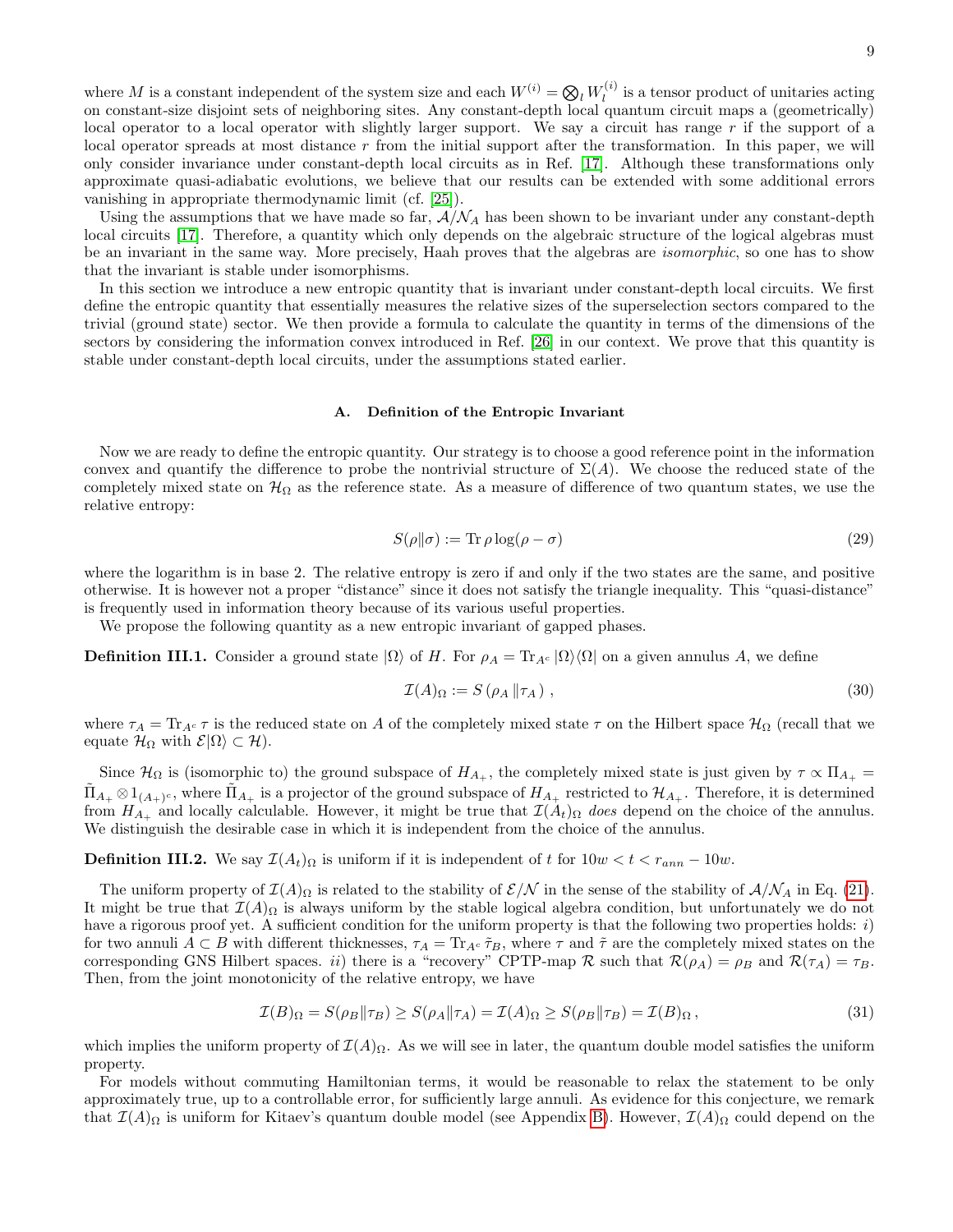annulus for more general models, e.g. in the Levin-Wen models. In the next section it will be shown that if  $\mathcal{I}(A)_{\Omega}$ is uniform, then  $\mathcal{I}(A)_{W\Omega W^{\dagger}}$  is also uniform for any constant-depth local circuit W (Theorem [III.12\)](#page-11-0). Therefore, it is enough to show the uniform property for certain "fixed-point" wave functions of gapped phases.

By definition  $\mathcal{I}(A)_{\Omega}$  is nontrivial if and only if  $\rho_A \neq \tau_A$ . Note that by Lemma [III.5,](#page-10-0)  $\rho_A$  is the reduced state of the completely mixed state restricted to the vacuum sector  $\mathcal{H}^1_{\Omega}$ . Hence  $\mathcal{I}(A)_{\Omega}$  is nontrivial if and only if  $\mathcal{H}_{\Omega}$  has a nontrivial superselection structure. Moreover, its value is determined by the dimensions of the sectors of the GNS Hilbert spaces as we will see in the next section.

#### B. A Formula for the Invariant via Structure of the Information Convex

The non-trivial structure of  $A/N_A$  implies that states in  $H_{\Omega}$  can have different reduced states on A, which is not possible if A is a disc (all ground states of  $H_{A_+}$  have the same reduced state on the disc by LTQO' [\(9\)](#page-3-1)). In more detail, the set of all possible reduced states on A of states in  $\mathcal{H}_{\Omega}$  constitute a non-trivial convex set:

<span id="page-9-1"></span>
$$
\Sigma(A) := \{ \sigma_A \in \mathcal{S}(\mathcal{H}_A) \, | \, \sigma_A = \text{Tr}_{A^c} \sigma, \, \sigma \in \mathcal{S}(\mathcal{H}_\Omega) \} \,. \tag{32}
$$

It is equivalent to the one independently introduced in Ref. [\[26\]](#page-25-21) called the information convex. States in the information convex cannot be distinguished locally. In other words, they have the same marginals on every disc-like subregion, say X, of A. This is because any  $|\phi\rangle \in \mathcal{H}_{\Omega}$  is in the ground subspace of  $H_{X_+}$ , and therefore LTQO' guarantees that the reduced states on X is the same as that of  $|\Omega\rangle$ . States in the information convex obey the superselection structure so that there is no coherence between different sectors.

<span id="page-9-0"></span>**Theorem III.3.** Any state  $\sigma_A$  in  $\Sigma(A)$  can be decomposed as a convex combination:

$$
\sigma_A = \bigoplus_a p_a \sigma_A^a \,, \tag{33}
$$

where  $p_a = \text{Tr}(P_a \sigma)$  and  $\sigma_A^a = P_a \sigma_A P_a / p_a$ , and the  $P_a$  are as in equation [\(23\)](#page-6-4).

*Proof.* Consider the equivalence class  $P_a = \hat{P}_a + \mathcal{N}_A \in \mathcal{Z}(\mathcal{A}/\mathcal{N}_A)$  with a representative projector  $\hat{P}_a \in \mathcal{A}$ .  $\hat{P}_a$  belongs to  $\hat{P}_a + \mathcal{N}$  in  $\mathcal{E}/\mathcal{N}$ . Now, we are going to show that there exists orthogonal projectors  $\hat{Q}_a$  such that  $\text{supp}(\hat{Q}_a) \subset A^c \cap A_+$ ,  $\hat{Q}_a|\psi\rangle = \hat{P}_a|\psi\rangle$  for any  $|\psi\rangle \in \mathcal{H}_{\Omega}$  and  $\bigoplus_a Q_a = 1_{\mathcal{H}_{\Omega}}$ . If this is true, we can show that

$$
\sigma_A = \text{Tr}_{A^c} \left( \sigma \bigoplus_a \hat{Q}_a \right) \tag{34}
$$

$$
=\bigoplus_{a}\text{Tr}_{A^c}(\hat{Q}_a\sigma\hat{Q}_a)\tag{35}
$$

$$
=\bigoplus_{a}\text{Tr}_{A^c}(\hat{P}_a\sigma\hat{P}_a)\tag{36}
$$

$$
=\bigoplus_{a} \text{Tr}(\hat{P}_a \sigma) \frac{\hat{P}_a \sigma_A \hat{P}_a}{\text{Tr}(\hat{P}_a \sigma)},\tag{37}
$$

which completes the proof. Indeed, the existence of such  $\hat{Q}_a$  can be shown as a consequence of a result in quantum error correction theory, which can be stated as follows:

**Proposition III.4.** [\[27\]](#page-25-22) Consider a subspace  $\mathcal{H}_C \subset \mathcal{H}_R \otimes \mathcal{H}_{R^c}$  and an operator  $O \in \mathcal{B}(\mathcal{H}_C)$ . Then, there exists  $O_{R^c}$ supported on  $R^c$  such that

$$
O_{R^c}|\psi\rangle = O|\psi\rangle \tag{38}
$$

for any  $|\psi\rangle \in \mathcal{H}_C$  if and only if  $P_C[O, X_R]P_C = 0 \ \forall X_R \in \mathcal{B}(\mathcal{H}_R)$ , where  $P_C$  is the projection onto  $\mathcal{H}_C$ .

=

In our case,  $R = A \cup (A_+)^c$ ,  $\mathcal{H}_C = \mathcal{H}_{\Omega}$  and  $P_C = \Pi_{A_+}$  and  $O \in \Pi_{A_+}$  AI $\Pi_{A_+}$  (see Lemma [A.1\)](#page-17-1). One can easily check that

$$
\Pi_{A_{+}}[\hat{P}_{a}, X_{A} \otimes Y_{(A_{+})^{c}}] \Pi_{A_{+}} = \left[\hat{P}_{a} \Pi_{A_{+}}, \Pi_{A_{+}} X_{A} \Pi_{A_{+}}\right] \otimes Y_{(A_{+})^{c}}
$$
\n(39)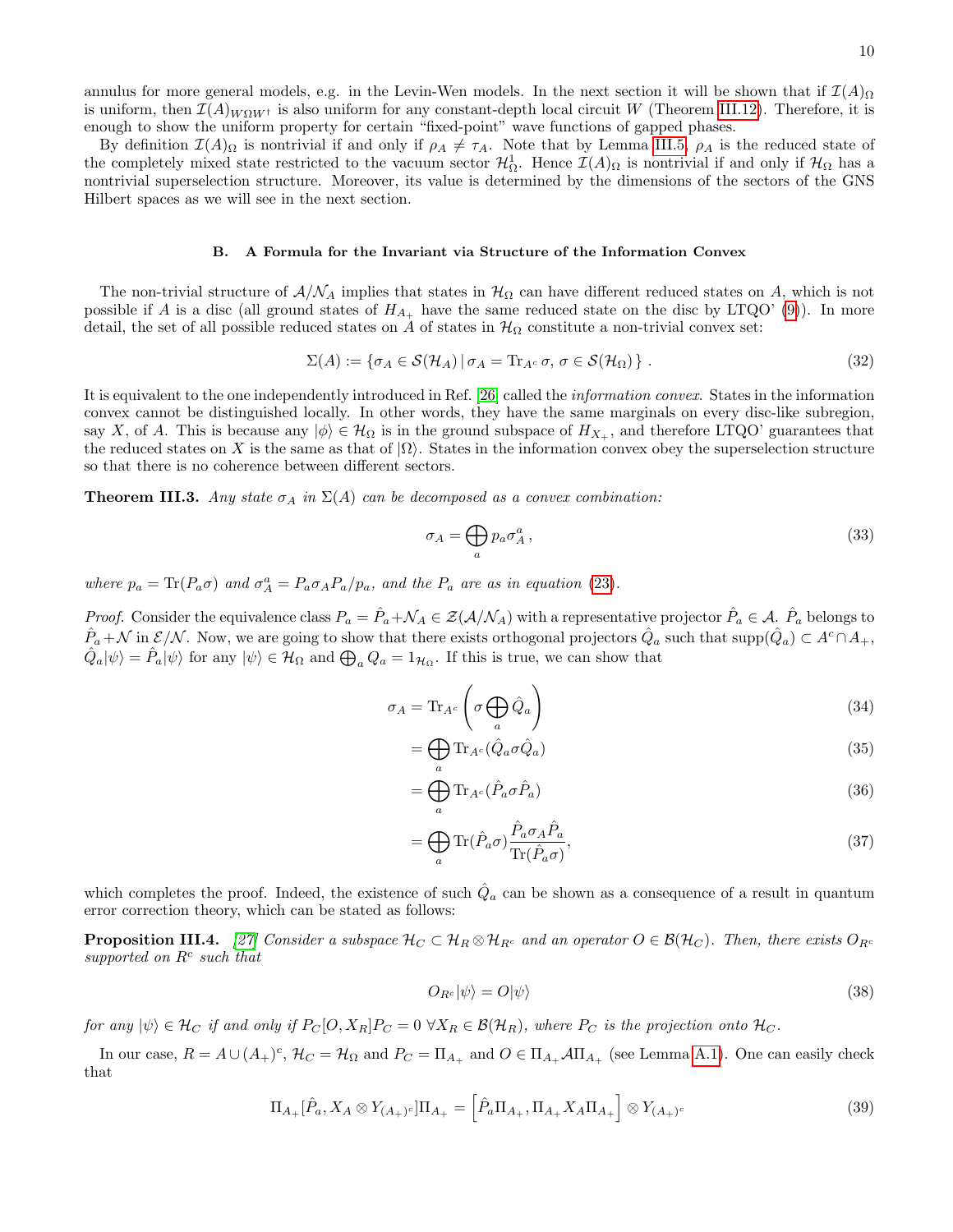$\Box$ 

<span id="page-10-2"></span> $\Box$ 

for any operators  $X_A$  on  $\mathcal{H}_A$  and  $Y_{(A_+)^c}$  on  $\mathcal{H}_{(A_+)^c}$ .  $\Pi_{A_+} X_A \Pi_{A_+}$  is supported on  $A_+$  and an element of  $\mathcal{A}/\mathcal{N}_{A_+}$ , the logical algebra associated to the slightly larger annulus  $A_+$ . From the stability assumption [\(21\)](#page-6-0),  $\hat{P}_a + \mathcal{N}_{A_+} \in$  $\mathcal{Z}(\tilde{\mathcal{A}}/\mathcal{N}_{A_+})$  and therefore  $\left[\hat{P}_a\Pi_{A_+},\Pi_{A_+}X_A\Pi_{A_+}\right]=0$ . By linearity, this implies  $\Pi_{A_+}[\hat{P}_a,Z_{A\cup(A_+)^c}]\Pi_{A_+}=0$  for any  $Z_{A\cup (A_+)^c} \in \mathcal{B}(\mathcal{H}_{A\cup (A_+)^c})$ . Therefore there exists  $\hat{Q}_a$  supported on  $(A\cup (A_+)^c)^c = A^c \cap A_+$  such that  $\hat{Q}_a |\psi\rangle = \hat{P}_a |\psi\rangle$ for any  $|\psi\rangle \in \mathcal{H}_{\Omega}$ . □

Theorem [III.3](#page-9-0) says any reduced state of  $\mathcal{H}_{\Omega}$  is decomposed into a probabilistic mixture of state supported on disjoint sectors. Moreover, the reduced state on a particular sector is essentially unique (the same result has been proven for quantum double models [\[26\]](#page-25-21)):

<span id="page-10-0"></span>**Lemma III.5.** Under the uniform stable algebra condition, any state  $|\psi^a\rangle \in \mathcal{H}_{\Omega}^a$  has the same reduced state

$$
\psi_A^a = \rho_A^a \,,\tag{40}
$$

where  $\rho_A^a = \text{Tr}_{A^c}(\hat{P}_a \Pi_{A_+}) / \text{Tr}(\hat{P}_a \Pi_{A_+})$  for  $\hat{P}_a \in P_a$ .

*Proof.* Choose an element  $\hat{P}_a \in P_a \in \mathcal{A}/\mathcal{N}_A$ . For any operator  $O_A$  supported on A, it holds that

$$
\text{Tr}(O_A|\psi^a\rangle\langle\psi^a|) = \text{Tr}(\Pi_{A_+}\hat{P}_aO_A\hat{P}_a\Pi_{A_+}|\psi^a\rangle\langle\psi^a|).
$$
\n(41)

The operator  $\Pi_{A_+}\hat{P}_aO_A\hat{P}_a\Pi_{A_+}$  is supported on  $A_+$  and commutes with all  $h_i$ , and therefore it is an element of  $P_a(\mathcal{A}/\mathcal{N}_{A_+})P_a$ , the logical algebra associated to the slightly larger annulus  $A_+$ . By Corollary [II.4,](#page-6-3)  $P_a(\mathcal{A}/\mathcal{N}_{A_+})P_a$  is one-dimensional and therefore

<span id="page-10-1"></span>
$$
\Pi_{A_+} \hat{P}_a O_A \hat{P}_a \Pi_{A_+} + \mathcal{N}_{A_+} = c(O_A) \hat{P}_a \Pi_{A_+} + \mathcal{N}_{A_+} \,. \tag{42}
$$

From the stable logical algebra condition and  $\mathcal{N}_{A_{+}} \subset \mathcal{N}_{A}$ , Eq. [42](#page-10-1) implies

$$
\Pi_{A_+} \hat{P}_a O_A \hat{P}_a \Pi_{A_+} + \mathcal{N}_A = c(O_A) \hat{P}_a \Pi_{A_+} + \mathcal{N}_A \,. \tag{43}
$$

Therefore we have

$$
\operatorname{Tr}(O_A|\psi^a\rangle\langle\psi^a|) = c(O_A)\operatorname{Tr}(|\psi^a\rangle\langle\psi^a|) = c(O_A),\tag{44}
$$

which completes the proof by the definition of the reduced state.

By using Theorem [III.3](#page-9-0) and Lemma [III.5](#page-10-0) restricting the structure of the states on  $\mathcal{H}_{\Omega}$ , we obtain the following formula for  $\mathcal{I}(A)_{\Omega}$ .

<span id="page-10-3"></span>**Theorem III.6.** For any ground state  $|\Omega\rangle$  and annulus A, under the uniform stable logical algebra condition it holds that

<span id="page-10-4"></span>
$$
\mathcal{I}(A)_{\Omega} = -\log \frac{d_{\Omega}^{1}}{d_{\Omega}} \tag{45}
$$

where  $d_{\Omega} = \dim \mathcal{H}_{\Omega}$  and  $d_{\Omega}^1 = \dim \mathcal{H}_{\Omega}^1$ .

*Proof.* Let us denote the projector onto  $\mathcal{H}_{\Omega}^a$  by  $\Pi_a$  and dim  $\mathcal{H}_{\Omega}^a$  by  $d_{\Omega}^a$ . By definition

$$
\tau_A = \bigoplus_{a} \left( \frac{d_{\Omega}^a}{d_{\Omega}} \right) \operatorname{Tr}_{A^c} \left( \frac{1}{d_{\Omega}^a} \Pi_a \right) \equiv \bigoplus_{a} p_a \rho_A^a \,, \tag{46}
$$

where  $p_a = d_{\Omega}^a/d_{\Omega}$  and  $\rho_A^a = \frac{1}{d_{\Omega}^a} \text{Tr}_{A^c} \Pi_a$ . Since  $\rho_A^1 = \rho_A$  by Lemma [III.5,](#page-10-0) we have

$$
\mathcal{I}(A)_{\Omega} = S(\rho_A || \tau_A) \tag{47}
$$

$$
= \text{Tr}\,\rho_A \log \rho_A - \text{Tr}\,\rho_A \log(p_1 \rho_A) \tag{48}
$$

$$
= -\log p_1. \tag{49}
$$

The second line follows since  $\rho_A \log(\bigoplus_a p_a \rho_A^a) = \rho_A \log(p_1 \rho_A^1)$ .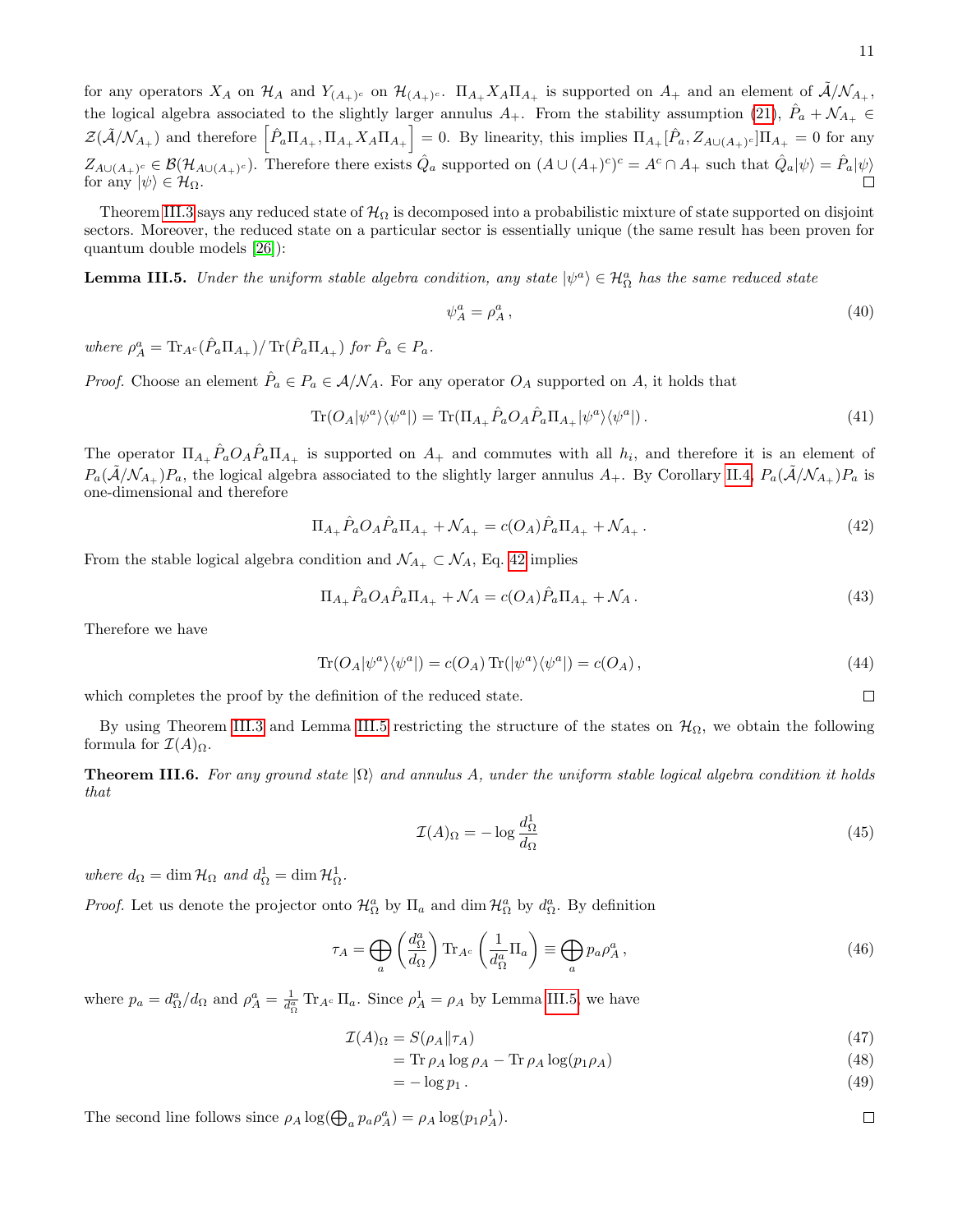Remark III.7. The decomposition [\(46\)](#page-10-2) implies that the relative entropy in Eq. [\(30\)](#page-8-0) is equal to the max-relative entropy [\[28\]](#page-25-23)

$$
S_{\max}(\rho_A \| \tau_A) := \inf_{\lambda} \left\{ \log \lambda \, | \, \rho_A \le 2^{\lambda} \tau_A \right\} \,. \tag{50}
$$

**Remark III.8.** This theorem suggests a more algebraic definition. Consider the projections  $P_i$  projecting on the different sectors, and choose a faithful tracial state  $\tau$ . Then one can look at the ratios  $\tau(P_i)/\tau(P_1)$  comparing the sector i to the vacuum sector. This is somewhat reminiscent of the definition of the Jones index for Type  $II_1$  factors in operator algebra [\[29\]](#page-25-24). See also Appendix [C.](#page-22-0)

Theorem [III.6](#page-10-3) helps to obtain  $\mathcal{I}(A)_{\Omega}$  without having to explicitly calculate the reduced states of a ground state and the reference state. Actually, the calculation is very simple for the toric code model.

<span id="page-11-3"></span>**Example III.9.** For the toric code,  $\mathcal{H}_{\Omega}$  is the direct sum of four isomorphic Hilbert spaces  $\mathcal{H}_{\Omega}^{a}$  ( $a = 1, e, m, \varepsilon$ ). Therefore,  $d_{\Omega} = 4d_{\Omega}^1$  and we have

$$
\mathcal{I}(A)_{\Omega} = -\log \frac{1}{4} = 2\tag{51}
$$

for any (sufficiently large)  $A$ ,  $\Omega$  and  $L$ .

By definition  $\mathcal{I}(A)_{\Omega}$  reflects the structure of the ground subspace of  $H_{A_+}$ . To claim that  $\mathcal{I}(A)_{\Omega}$  quantifies some sort of correlations in the annulus, it is desirable that the function only depends on the states, not the Hamiltonian. Indeed,  $\mathcal{I}(A)_{\Omega}$  is independent of the Hamiltonian in the same way as in the case of S-matrix defined in Ref. [\[17\]](#page-25-12). In more detail, it is shown that one can construct  $A/N_A$  solely from the ground state by using its connection to the so-called *locally invisible operators*, which are operators whose action onto the ground state cannot be detected by looking at local regions [\[17\]](#page-25-12). In the same way,  $\mathcal{E}/\mathcal{N}$  can also be constructed from the ground state, and thus  $\mathcal{I}(A)_{\Omega}$ takes the same value for two Hamiltonians if both Hamiltonians have  $|\Omega\rangle$  as a ground state and satisfy all assumptions. In this sense, we can argue that  $\mathcal{I}(A)_{\Omega}$  is a quantity associated to states. We emphasize that strictly speaking  $\mathcal{I}(A)_{\Omega}$ is a function of  $\rho_{A_+}$ , not  $\rho_A$ .

### C. Invariance under constant-depth local circuits

In this section, we show that  $\mathcal{I}(A)_{\Omega}$  is invariant under any constant-depth local circuit. We begin with restating Haah's results on the stability of  $A/N_A$ , which will be shown to be useful in the proof.

<span id="page-11-1"></span>**Proposition III.10.** ([\[17,](#page-25-12) Theorem 4.1]) Suppose a state  $|\Omega\rangle$  on a plane of size > L admits a LCPC Hamiltonian of interaction length w satisfying all our assumptions and let  $|\Omega\rangle$  be a ground state of H. Let  $\mathcal{A}/\mathcal{N}_A$  be the logical algebra constructed from H, such that A has radius  $r_{ann}$  and thickness t. Denote  $\tilde{A}/\tilde{N}_A$  the logical algebra on the same annulus but constructed from  $W^{\dagger}HW$  for any constant-depth local circuit W of range  $r < t$ . Then, whenever  $1200w < 60t < r_{ann} < L$ , there exists an isomorphism such that

$$
\mathcal{A}/\mathcal{N}_A \cong \tilde{\mathcal{A}}/\tilde{\mathcal{N}}_A \,. \tag{52}
$$

Note that we choose the constants in the theorem in the same way as in Ref. [\[17\]](#page-25-12), and the precise values themselves are not essential. As a simple consequence, the logical algebra of the model in the topologically trivial phase (including Bravyi's counterexample exhibiting nontrivial spurious topological entanglement entropy) is always trivial [\[17\]](#page-25-12). This fact implies the following corollary.

Corollary III.11. Under the same assumptions as in Proposition [III.10,](#page-11-1)  $\mathcal{I}(A)_{\Omega} = 0$  if the system is in the topologically trivial phase.

Therefore,  $\mathcal{I}(A)_{\Omega}$  can be used as an indicator of topologically ordered phases (if the Hamiltonian satisfies all assumptions). Our main theorem in this paper is that  $\mathcal{I}(A)_{\Omega}$  is not only a witness of the existence of a nontrivial topological order, but also an invariant of gapped phases.

<span id="page-11-0"></span>Theorem III.12. Under the same assumption as in Proposition [III.10,](#page-11-1) it holds that

<span id="page-11-2"></span>
$$
\mathcal{I}(A_t)_{\Omega} = \mathcal{I}(A_{t-r})_{W\Omega W^{\dagger}}.
$$
\n
$$
(53)
$$

Moreover, if  $\mathcal{I}(A)_{\Omega}$  is uniform,

$$
\mathcal{I}(A_t)_{\Omega} = \mathcal{I}(A_t)_{W\Omega W^{\dagger}}
$$
\n(54)

for any  $1200w + r < 60t < r_{ann}$ . Hence  $\mathcal{I}(A_t)_{W\Omega W^{\dagger}}$  is also uniform.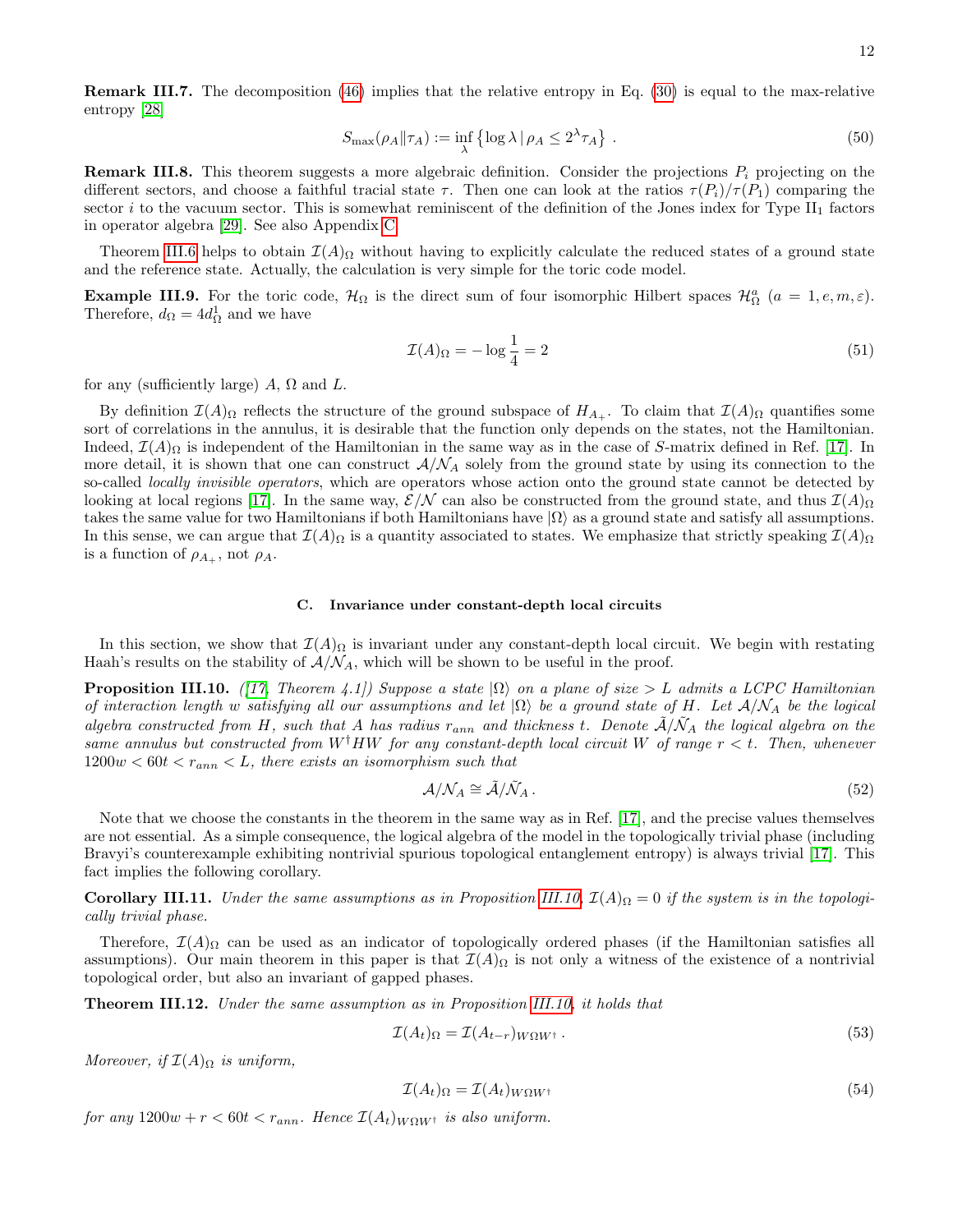$$
\tilde{\mathcal{E}} := \left\{ O \in \mathcal{B}(\mathcal{H}_L) \middle| [O, \tilde{h}_j] = 0 \quad \text{if } \text{supp}(h_j) \subset A_+ \right\}
$$
\n
$$
(55)
$$

$$
= \left\{ O \in \mathcal{B}(\mathcal{H}_L) \middle| [O, \tilde{h}_j] = 0 \quad \text{if } \text{supp}(\tilde{h}_j) \subset A'_+ \right\},\tag{56}
$$

where  $A'_{+} := \bigcup_{\text{supp}(\tilde{h}_j) \cap A' \neq \emptyset} \text{supp}(\tilde{h}_j) = \bigcup_{\text{supp}(h_j) \cap A \neq \emptyset} \text{supp}(\tilde{h}_j)$ . It is easy to check that  $\tilde{\mathcal{E}} = W \mathcal{E} W^{\dagger}$  and  $\mathcal{H}_{W\Omega W^{\dagger}} \cong$  $\mathcal{H}_{\Omega}$ . It also holds that  $\mathcal{N} \cong \tilde{\mathcal{N}}$  for  $\tilde{\mathcal{N}} := \{O \in \tilde{\mathcal{E}} | O \Pi_{A'_{+}} = 0\}$ . Consider a logical algebra  $\tilde{\mathcal{A}} / \tilde{\mathcal{N}}_{A'} \subset \tilde{\mathcal{E}} / \tilde{\mathcal{N}}_{A'}$  associated to A'. By the stable logical algebra condition [\(21\)](#page-6-0),  $\mathcal{A}/\mathcal{N}_A$  is isomorphic to the logical algebra of  $|\Omega\rangle$  on A', which is isomorphic to  $\tilde{\mathcal{A}}/\tilde{\mathcal{N}}_{A'}$  from Proposition [III.10.](#page-11-1) Hence we have  $\mathcal{A}/\mathcal{N}_A \cong \tilde{\mathcal{A}}/\tilde{\mathcal{N}}_{A'}$ . This isomorphism implies  $\tilde{\mathcal{A}}/\tilde{\mathcal{N}}_{A'}$  has the same superselection structure and corresponding projectors  $P'_a$  as  $A/N_A$ . Hence, we have  $P'_a\mathcal{H}_{W\Omega W^{\dagger}} \cong P_a\mathcal{H}_{\Omega}$  for every  $a$ , especially  $a = 1$ . Therefore the dimensions of these isomorphic Hilbert spaces are the same. This completes the proof by Theorem [III.6.](#page-10-3)  $\Box$ 

A key point of the proof is that  $\mathcal{I}(A)_{\Omega}$  only depends on the ratio of dimensions of the GNS representations (Theorem [III.6\)](#page-10-3). This is one of the reasons why we choose  $\tau_A$  as the reference state. One can use other reference states/measures, while the invariance under constant-depth circuit is not guaranteed in general. For instance, Refs. [\[26,](#page-25-21) [30\]](#page-25-25) propose to use the entropy difference as the measure and the maximum entropy state in  $\Sigma(A)$  as the reference state. However, the invariance of such a quantity is not clear. Moreover, our choice of the reference state implies that  $\mathcal{I}(A)_{\Omega}$  is equivalent to the topological entanglement entropy, at least for quantum double models.

A simple but non-trivial corollary of Theorem [III.12](#page-11-0) is that  $\mathcal{I}(A)_{\Omega}$  is a universal quantity of the topologically ordered phase of the toric code model  $(\mathbb{Z}_2$ -topological order).

**Corollary III.13.** For any ground state in  $\mathbb{Z}_2$ -topological order,

$$
\mathcal{I}(A)_{\Omega} = 2. \tag{57}
$$

This is because the toric code model is known to satisfy all the assumptions [\[21\]](#page-25-16) and the uniform property.

### <span id="page-12-0"></span>IV. RELATION TO TOPOLOGICAL ENTANGLEMENT ENTROPY

Ground states of gapped local Hamiltonians are believed to obey an area law: the von Neumann entropy  $S(\rho)$  :=  $-\text{Tr}\,\rho\log\rho$  of the reduced state of a ground state for a region A scales as

<span id="page-12-1"></span>
$$
S(\rho_A) = \alpha |\partial A| - n_A \gamma + o(1), \qquad (58)
$$

where  $\alpha$  is a constant depends on the Hamiltonian,  $\gamma$  (or - $\gamma$ ) is called the topological entanglement entropy and  $n_A$ is the number of disconnected boundaries of  $A$  [\[31\]](#page-25-26). The  $o(1)$  term comprises correction terms vanishing in the limit  $|A| \to \infty$ . The area law [\(58\)](#page-12-1) can be verified analytically in certain exactly solvable models such as the quantum double model or the Levin-Wen models [\[7,](#page-25-3) [13,](#page-25-8) [32\]](#page-25-27). It is also verified numerically in other gapped models [\[9–](#page-25-5)[11\]](#page-25-6).

Assuming an area law as above holds, one way to obtain the topological entanglement entropy is by taking a suitable linear combination of entropies of subregions. For an annulus, consider a tripartition as in Fig. [4](#page-13-0) and define the conditional mutual information for the partition:

$$
I(X:Z|Y)_{\rho} := S(XY)_{\rho} + S(YZ)_{\rho} - S(Y)_{\rho} - S(XYZ)_{\rho},
$$
\n(59)

where  $S(A)_\rho := S(\rho_A)$ . By inserting the area law [\(58\)](#page-12-1), the boundary terms cancel out and

$$
I(X:Z|Y)_{\rho} = 2\gamma + o(1). \tag{60}
$$

Moreover, when the area law [\(58\)](#page-12-1) is exactly saturated and the  $o(1)$  term vanishes, it is equivalent to (i) the relative entropy distance from the set of all local Gibbs state, and  $(ii)$  the asymptotically optimal rate of certain secret sharing protocol [\[33\]](#page-25-28). An annulus is not the only type of region we can choose: one could for example use a tripartite disc or a more complicated region to extract  $\gamma$ , as long as taking suitable combinations of the entanglement entropies cancel out the area terms in the area law.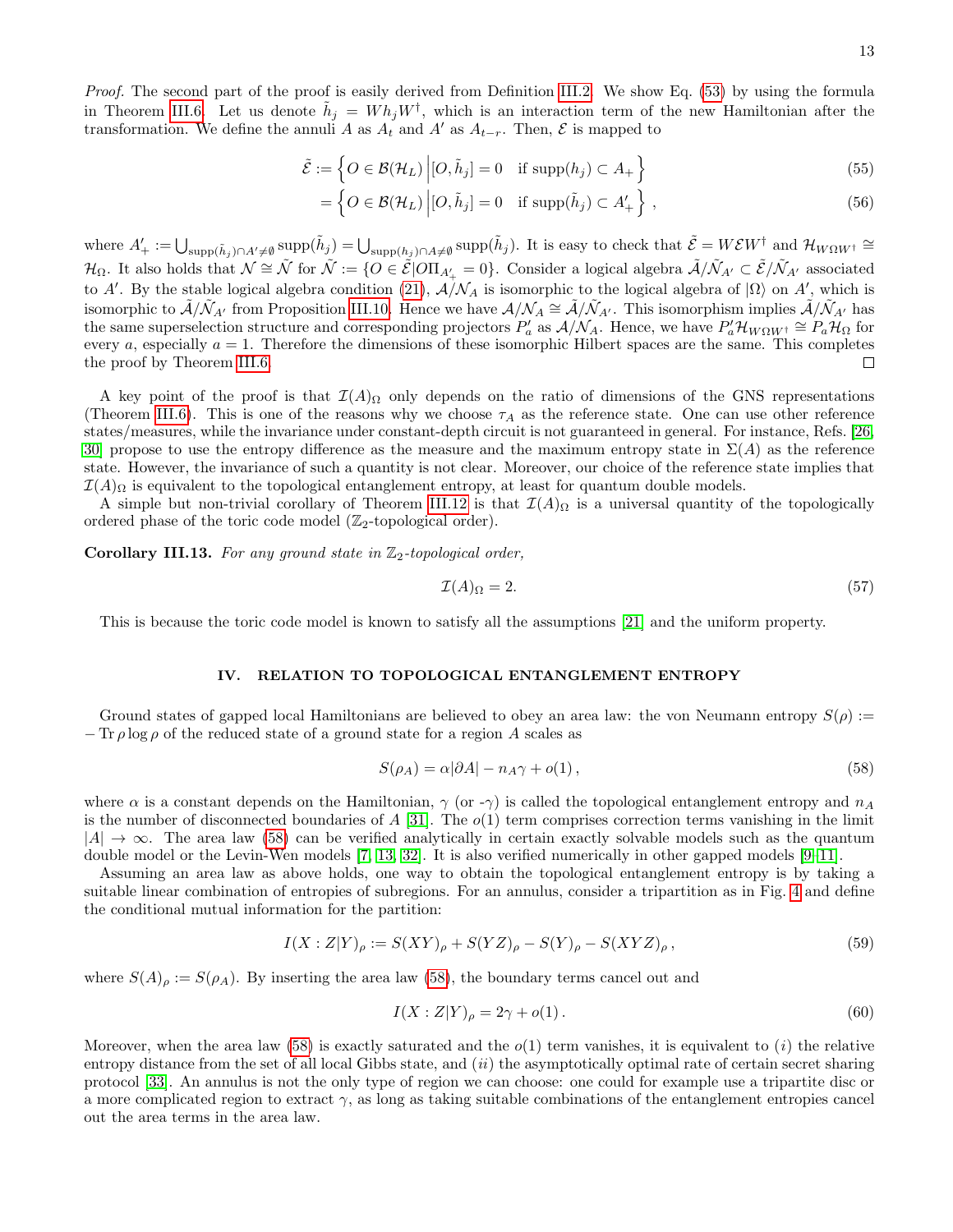

<span id="page-13-0"></span>FIG. 4. A tripartition of an annulus for the calculation of the topological entanglement entropy. In this case, the topological entanglement entropy is equivalent to the conditional mutual information  $I(X:Z|Y)_{\rho}$ , under certain assumptions.

The topological entanglement entropy is argued to be a universal constant, namely, in that it only depends on the type of the quantum phase. In fact, for certain models it has been shown that

$$
\gamma = \log \mathcal{D},\tag{61}
$$

where  $\mathcal{D}^2 = \sum_{a \in \mathcal{L}} d_a^2$  is called the total quantum dimension, which is determined by the quantum dimensions  $d_a \ge 1$ of the anyons emerging in the phase [\[7,](#page-25-3) [12\]](#page-25-7) (note that the quantity  $\log \mathcal{D}$  itself is also connected to a secret sharing protocol in another setting [\[34\]](#page-25-29)). Hence there are three different ways of obtaining  $\gamma$  – as a universal term in an area law, as a conditional mutual information, and as the logarithm of the total quantum dimension – that coincide, for example, under the assumption of the area law [\(58\)](#page-12-1) [\[35\]](#page-25-30). Due to these equivalence relations, not only the subleading term of the area law, but also the conditional mutual information and  $\log \mathcal{D}$  are sometimes called the topological entanglement entropy, depending on the literature. Hence one could conjecture that an area law with the subleading term  $\gamma$  is indicative of topological order.

The issue turns out to be more subtle, however. For example, Bravyi showed that there exists a gapped 2D ground state constructed by a constant-depth local circuit such that the area law has a non-zero constant term for a particular choice of a disc or annulus, while  $\log \mathcal{D} = 0$  [\[14,](#page-25-9) [36\]](#page-25-31). The constant term (sometimes called "spurious topological entanglement entropy" [\[14,](#page-25-9) [15\]](#page-25-10)) also makes the conditional mutual information a nontrivial constant. Thus, the subleading term of the area law or the conditional mutual information do not always yield  $\log \mathcal{D}$  for general gapped 2D ground states, and one has to impose additional requirements. To the best of our knowledge, these have not been spelled out exactly in the literature. One issue is that it is often difficult to prove that an area law holds with a universal subleading term. Hence if one wants to study numerically, it is important to probe the area law for enough distinct regions, to verify that  $\gamma$  indeed is universal. In addition, since the quantity should be topological in nature, it should be invariant under smooth deformations of the boundary. Bravyi's counterexample does not fulfill this property.

In contrast, we have defined another entropic quantity which has been shown to be an invariant of gapped phases. As discussed in Example [III.9,](#page-11-3) it takes the same value as the topological entanglement entropy for the toric code. Furthermore, we can show that the equivalence also holds for the quantum double model  $D(G)$ , which is a generalization of the toric code including models with non-abelian anyons:

<span id="page-13-1"></span>**Theorem IV.1.** For a ground state  $|\Omega\rangle$  of the quantum double model  $D(G)$ ,

$$
\mathcal{I}(A)_{\Omega} = \log \mathcal{D}^2 \tag{62}
$$

for any sufficiently large annulus A.

The proof is in Appendix [B.](#page-18-0) Unfortunately, as far as we are aware there is no proof yet that the non-abelian quantum double models satisfy the assumption on the stable logical algebra condition, but we believe this to hold. Once this has been proven,  $\mathcal{I}(A)_{\Omega}$  is guaranteed to be log D in any quantum double phase, since it is uniform. We emphasize that the uniform property suggests the stable logical algebra condition, since  $\mathcal{I}(A)_{\Omega}$  provably changes its value if  $A/N_A$  differs depending on the size of the region.

Following these observations, it is natural to expect  $\mathcal{I}(A)_{\Omega} = \log \mathcal{D}^2$  holds for more general models. Unfortunately, this is not the case;  $\mathcal{I}(A)_{\Omega}$  is always the logarithm of a rational number for finite A, while  $\mathcal{D}^2$  is in general not a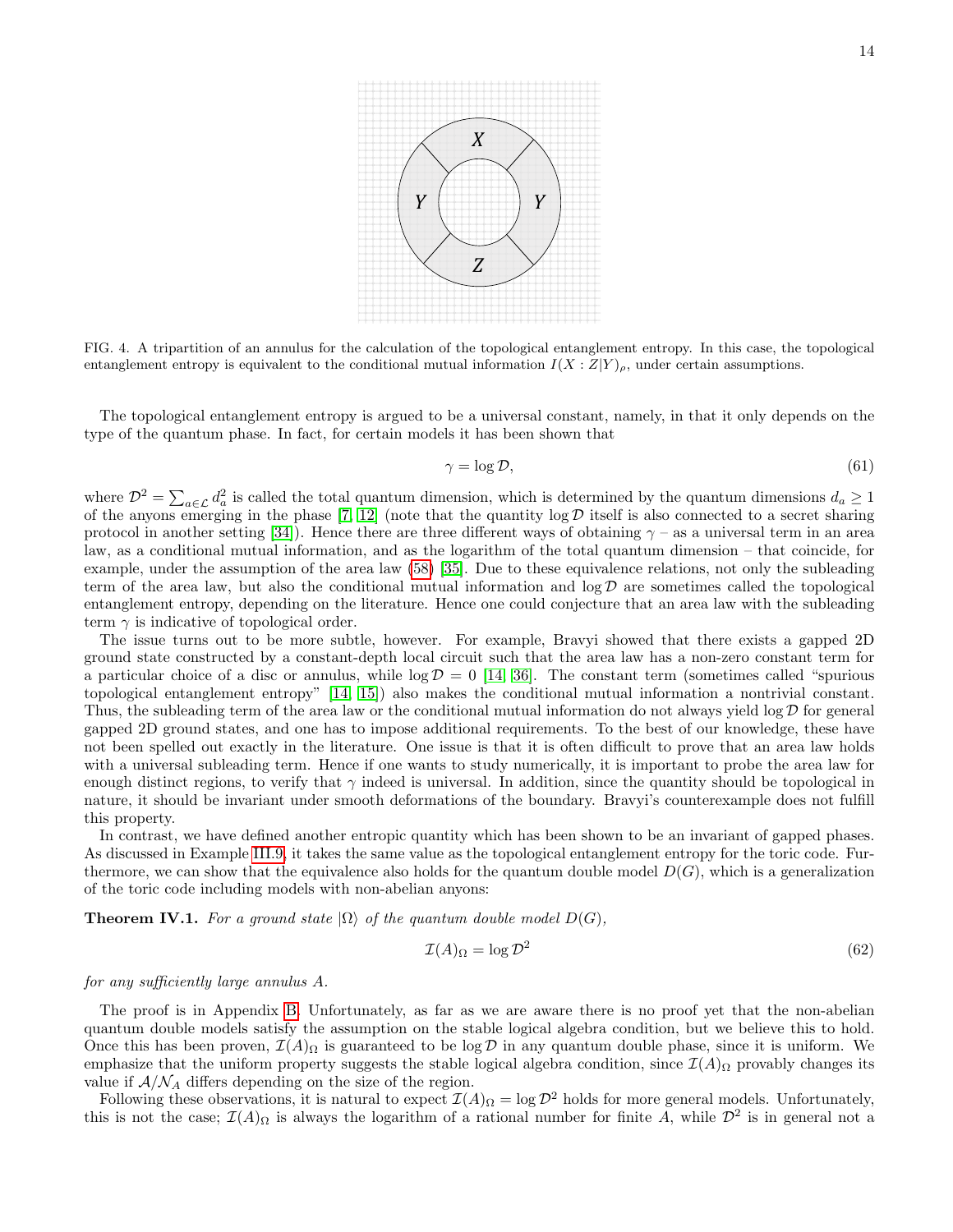rational number, as for example in the case of the double Fibonacci model [\[20\]](#page-25-15). Therefore, we need to generalize the definition to obtain the equivalence for general LCPC models. One crucial difference between the quantum double model and the Levin-Wen model is the local degrees of excitations. Excitations are described by ribbon operators in both models, but only those in the (non-abelian) quantum double model have a description of internal degrees of freedom. More precisely, in non-abelian quantum double models one has to consider "multiplets" of independent ribbon operators transforming according to the same charge.

For models like the double Fibonacci model we might need to consider certain a *asymptotic setting*, such as in Refs. [\[33,](#page-25-28) [34,](#page-25-29) [37\]](#page-25-32). It could be true that  $\mathcal{I}(A)_{\Omega}$  is not uniform in these models, and that we recover the relation  $\mathcal{I}(A)_{\Omega} = \log \mathcal{D}^2$  only asymptotically as A grows larger. Another possible extension is considering multiple copies of ground states as often considered in quantum Shannon theory. Since quantum dimensions represent an asymptotic ratio of the growth of the dimension of the fusion space, it is reasonable to expect we can obtain an irrational number in a certain asymptotic limit of multiple copies. See also example in [\[34\]](#page-25-29) for Fibonacci chain, or Appendix [C](#page-22-0) for a related approach.

It is also natural to expect that there is a quantitative relation between  $\mathcal{I}(A)_{\Omega}$  and the conditional mutual information. Indeed, it has been shown that a similar quantity called the *irreducible correlation* [\[38\]](#page-26-0) equals the conditional mutual information for exactly solvable models (including quantum double models and Levin-Wen models) [\[33\]](#page-25-28). The irreducible correlation (of order 3)  $C^{(3)}(\rho_{XYZ})$  of a tripartite state  $\rho_{XYZ}$  is defined as

$$
C^{(3)}(\rho_{XYZ}) := S(\rho_{XYZ} || \widetilde{\rho}_{XYZ}), \qquad (63)
$$

where  $\tilde{\rho}_{XYZ}$  is the maximum entropy state defined by

$$
\widetilde{\rho}_{XYZ} := \underset{\sigma_{XYZ} \in R_2}{\text{argmax}} S(\sigma_{XYZ}) \tag{64}
$$

with  $R_2 := \{\sigma_{XYZ} | \sigma_R = \rho_R, R = XY, YZ, ZX\}$ . Hence  $R_2$  is the sets of all tripartite states that agree with  $\rho_{XYZ}$ when tracing out one of the parts. This set is convex and the maximum entropy state is unique.

**Proposition IV.2.** [\[33\]](#page-25-28) For a ground state satisfying an exact area law:  $S(\rho_A) = \alpha |\partial A| - n_A \gamma$ , it holds that

$$
C^{(3)}(\rho_{XYZ}) = I(X:Z|Y)_{\Omega}
$$
\n
$$
(65)
$$

for any tripartition of an annular region such that Y separates X from Z.

Bravyi's counter example satisfies the condition of this theorem. Therefore,  $C^{(3)}(\rho_{XYZ})$  is not an invariant of gapped phases and neither is  $I(X:Z|Y)_{\Omega}$ . More precisely, Bravyi gives an example of a state where these quantities are non-zero, but which nevertheless is not topologically ordered. The information convex  $\Sigma(A)$  is a subset of  $R_2$ under an appropriate partition of A. Indeed, it is a strict subset in the case of Bravyi's counter example, in which  $C^{(3)}(\rho_{XYZ}) = I(X:Y|Z)_{\Omega}$  takes a non-trivial value while  $\mathcal{I}(A)_{\Omega} = 0$ . Therefore these two equivalent quantities quantify not only "topological" contributions but can also contain "non-topological" contributions. We expect that  $\mathcal{I}(A)_{\Omega}$  (or a suitable generalization of it) captures the topological part and it provides a lower bound of these quantities:

<span id="page-14-0"></span>Conjecture IV.3. Suppose  $|\Omega\rangle$  is a ground state of a Hamiltonian satisfying all assumptions. For any tripartition  $XYZ$  of A such that Y separates X from Z as depicted in Fig. [4,](#page-13-0) it holds that

$$
I(X:Z|Y)_{\Omega} \ge \mathcal{I}(A)_{\Omega} \,. \tag{66}
$$

A similar bound is easy to check for the entropy difference instead of the relative entropy:

Proposition IV.4. We have the following lower bound

$$
I(X:Z|Y)_{\Omega} \ge S(\tau_A) - S(\rho_A),\tag{67}
$$

for for any tripartition  $XYZ$  of A such that Y separates X from Z as depicted in Fig. [4.](#page-13-0)

Proof. By LTQO', any  $|\phi\rangle \in \mathcal{H}_{\Omega}$  is indistinguishable from  $|\Omega\rangle$  for any subregion of XYZ, e.g., XY which has trivial topology. Hence,  $\tau_A$  has the same local marginals as of  $\rho_A$ . From the strong subadditivity for system  $A = XYZ$ , we have

$$
S(\tau_A) - S(\rho_A) \le S(\tau_{XY}) + S(\tau_{YZ}) - S(\tau_Y) - S(\rho_A)
$$
\n(68)

$$
=S(\rho_{XY})+S(\rho_{YZ})-S(\rho_Y)-S(\rho_{XYZ})
$$
\n(69)

$$
= I(X:Z|Y)_{\Omega}.
$$
\n<sup>(70)</sup>

Note that we can use LTQO' for e.g., Y in Fig. [4](#page-13-0) which has multiple connected components, since the reduced state is a product of that of connected regions. $\Box$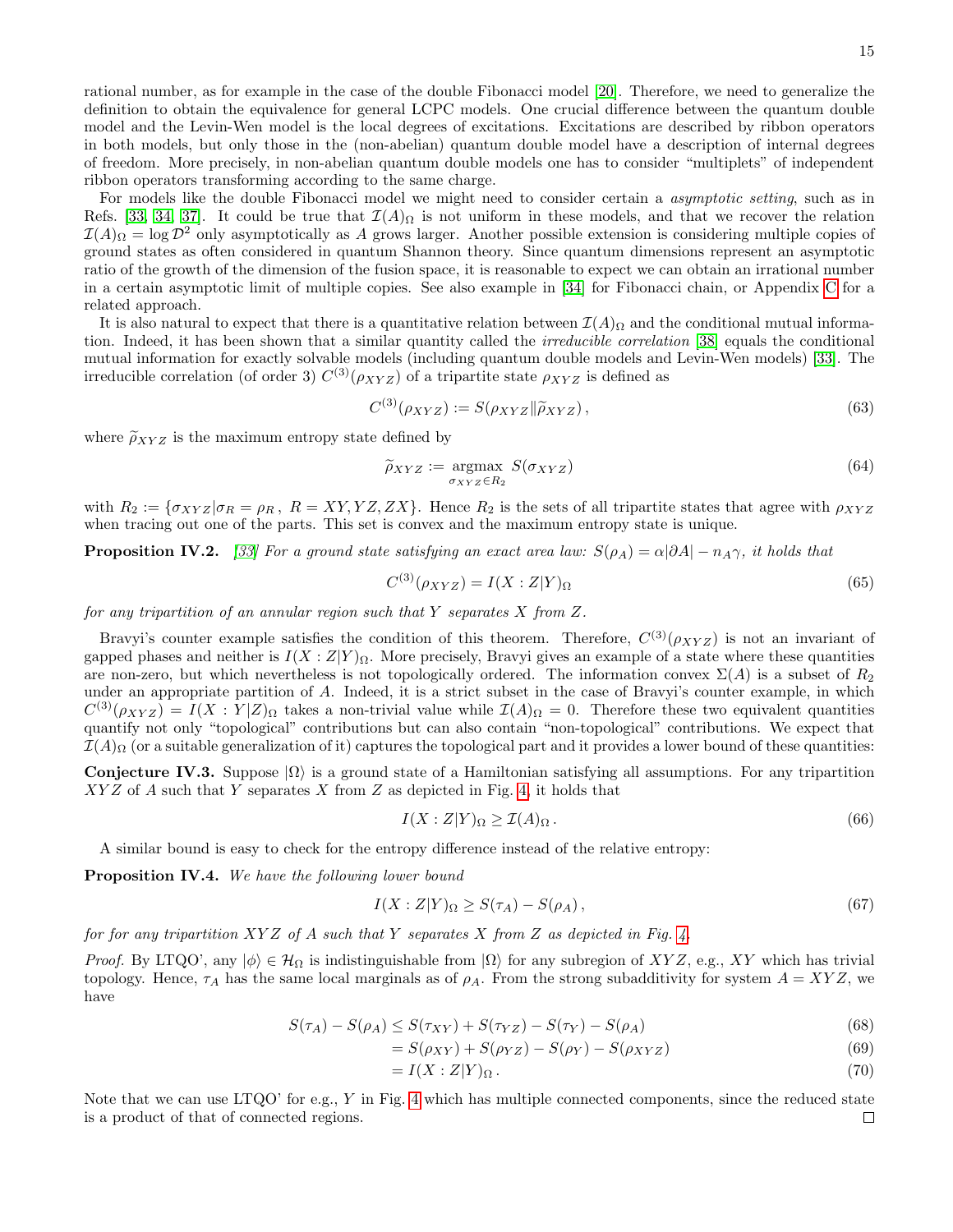Therefore, the conjecture holds if the relative entropy difference is equal to the entropy difference, i.e.,

$$
S(\tau_A) - S(\rho_A) = S(\rho_A \| \tau_A)
$$
\n<sup>(71)</sup>

holds. This condition is known to be satisfied when  $\tau_A$  is the maximum entropy state of a convex set containing  $\rho_A$ which is defined by linear constraints [\[39\]](#page-26-1). In our case, the convex set is the information convex  $\Sigma(A)$ . Note that the entropy difference between the maximum entropy state in  $\Sigma(A)$  and  $\rho_A$  has been studied in Ref. [\[26\]](#page-25-21). While  $\tau_A$ coincides with the maximum entropy state in quantum double models, it is still unclear that the equivalence is stable under constant-depth local circuits.

### V. DISCUSSION

In this paper, we have introduced an entropic quantity  $\mathcal{I}(A)_{\Omega}$  of 2D gapped phase described by LCPC Hamiltonians.  $\mathcal{I}(A)_{\Omega}$  is defined based on the operator algebras of logical operators defined for annulus, and it is invariant under constant-depth local circuits. We have also shown that  $\mathcal{I}(A)_{\Omega}$  is equivalent to the logarithm of the ratio of the corresponding superselection sectors defined via the GNS Hilbert space constructed by the algebras. We have demonstrated that  $\mathcal{I}(A)_{\Omega}$  matches log  $\mathcal{D}^2$  for the toric code model, or more generally the quantum double models  $D(G)$ , including models with non-abelian anyons.

Several questions still remain. Especially, it is desirable to extend the framework so that the equality with  $\log D^2$ holds for models with irrational quantum dimension, like the double Fibonacci model. To obtain an irrational number, we might need to consider the superselection sectors in some asymptotic setting, since it represents the asymptotic growth ratio of the dimension of certain Hilbert space in the modular tensor category description. Another important direction is proving Conjecture [IV.3.](#page-14-0) Again, it might be true only in a certain asymptotic scenario. Once the conjecture will be shown, we have a decomposition of the conditional mutual information into "topological" contribution and "non-topological" contribution. While the known fixed-point models of non-chiral topologically ordered phases are described by LCPC Hamiltonian, it would be desirable to extend our framework to general frustration-free Hamiltonians. Indeed, an extension of the information convex for frustration-free Hamiltonians is discussed in Ref. [\[26\]](#page-25-21). However, it is unclear if the corresponding logical operators form a proper  $C^*$ -algebra.

Superselection sectors for anyon models are also considered in the thermodynamic limit (for infinitely large spin systems or in algebraic quantum field theory). In these theories, factors of von Neumann algebras, which are subalgebras containing the identity as the center, play an important role. In contrast, we are considering finite-dimensional algebras and we do not have factors. As discussed in Appendix [D,](#page-23-0) the relative entropy, the total quantum dimension and the so-called Jones index are mutually connected (see also Eq. (7) of Ref. [\[34\]](#page-25-29)). Connecting our theory of finitedimensional framework to these infinite-dimensional framework is desirable to obtain the most general understanding of the origin of the topological entanglement entropy.

### ACKNOWLEDGMENTS

KK is thankful to Bowen Shi for helpful discussions and sharing his notes on calculation of the information convex. KK acknowledges funding provided by the Institute for Quantum Information and Matter, an NSF Physics Frontiers Center (NSF Grant PHY-1733907) and JSPS KAKENHI Grant Number JP16J05374. PN has received funding from the European Unions Horizon 2020 research and innovation program under the Marie Sklodowska-Curie grant agreement No 657004 and the European Research Council (ERC) Consolidator Grant GAPS (No. 648913).

#### <span id="page-15-0"></span>Appendix A: Logical algebra and the GNS construction

In this appendix we discuss some of the more technical properties of the logical algebras. In particular, we show that for the stable logical algebra condition it is enough to check if the inclusion map induces an isomorphism of the logical algebras related to an inclusion of cones. We also outline the basics of the GNS construction, which gives a canonical way to obtain a Hilbert space and an representation given a state on an abstract  $C^*$ -algebra. In the applications that we have in mind this gives rise to the appearance of different superselection sectors.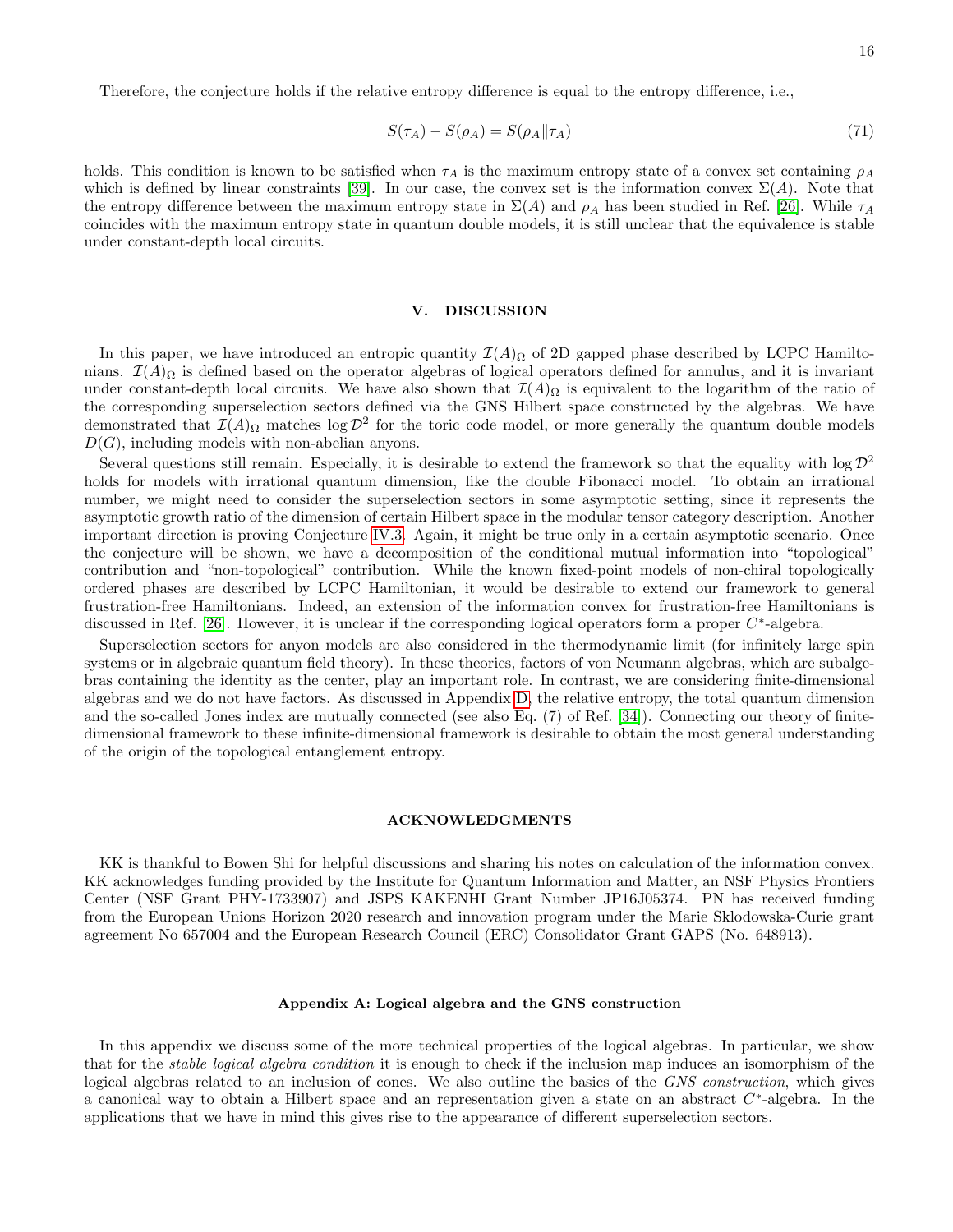#### 1. Stable logical algebra condition

In Section [II B](#page-4-1) we introduced *stable logical algebra condition*. This says that the logical algebras for different (large enough) annuli are isomorphic. This is true in particular if we have an inclusion  $A_1 \subset A_2$  of annuli. This induces in inclusion of the corresponding algebras of observables. What is not so clear, however, is that this embedding in fact induces an isomorphism of the corresponding logical algebras. The following proposition shows that this is nevertheless the case, hence it is enough to check the stable logical algebra condition for this particular map.

**Proposition [II.3](#page-6-1)** Let  $A_1 \subset A_2$  be two annuli and assume the uniform stable logical algebra condition [\(21\)](#page-6-0). Then the identity map provides a natural embedding  $\iota: \mathcal{A}_1 \to \mathcal{A}_2$ , which induces an isomorphism  $\mathcal{A}_1/\mathcal{N}_{A_1} \to \mathcal{A}_2/\mathcal{N}_{A_2}$  of the quotient algebras, where we used the notation of Section [II B.](#page-4-1)

*Proof.* Note that  $A, E$  and  $N$  all depend on the choice of annulus. We will write  $A_i, E_i$  and  $N_i$  for the corresponding algebras and ideals, and define  $\mathcal{N}_{A_i} \equiv \mathcal{N}_i \cap \mathcal{A}_i$ . The corresponding equivalence classes  $\mathcal{A}_i/\mathcal{N}_{A_i}$  are written  $[A]_i$ .

First note that if  $A \in \mathcal{A}_1$  it follows that  $[A, h_j] = 0$  for all  $h_j$  with  $\text{supp}(h_j) \subset A_{2,+}$ , either by locality or because  $A \in \mathcal{A}_1$ . Hence there is a linear map  $\iota_{A_1A_2}$ :  $\mathcal{A}_1 \to \mathcal{A}_2$  given by the natural inclusion. We claim that this induces an inclusion of the quotient algebras  $A_1/N_{A_1} \to A_2/N_{A_2}$ . Note that it is enough to show that  $N_{A_1} \subset N_{A_2}$ . If  $N \in \mathcal{N}_{A_1}$ , then by definition supp $(N) \subset A_1$  and  $N\Pi_{A_{1,+}} = 0$ . But by locality  $[N, h_j] = 0$  if supp $(h_j) \subset A_1^c$ . Because by assumption all  $h_j$  commute and the model is frustration free, we have

<span id="page-16-0"></span>
$$
N\Pi_{A_{2,+}} = N \left( \prod_{\text{supp}(h_j) \subset (A_2 \setminus A_{1,+})_+} h_j \right) \Pi_{A_{1,+}} = \left( \prod_{\text{supp}(h_j) \subset (A_2 \setminus A_{1,+})_+} h_j \right) N\Pi_{A_{1,+}} = 0,
$$
\n(A1)

and hence  $N \in \mathcal{N}_{A_2}$ .

We now claim that this map on the quotient algebras is injective. To this end, let  $A, B \in \mathcal{A}_1$  and suppose that  $[A]_2 = [B]_2$ . Then  $A - B = N$  for some  $N \in \mathcal{N}_2$ . Note that the left-hand side is supported on the annulus  $A_1$ , and hence by locality, commutes with any operator supported on the complement of  $A_1$ . But this implies that  $\text{supp}(N) \subset A_1$ , and it remains to be shown that  $N\Pi_{A_{1,+}} = 0$ .

To reach a contradiction, suppose that  $N\Pi_{A_{1,+}} \neq 0$ . As in equation [\(A1\)](#page-16-0), we can write  $N\Pi_{A_{2,+}}$  as a product of  $N\Pi_{A_{1,+}}$  and a projection which we will write as  $\Pi_{(A_2\setminus A_{1,+})_+}$ . Because supp $(N) \subset A_1$  and the terms  $h_j$  in the Hamiltonian mutually commute, it follows that  $N\Pi_{A_{1,+}}$  and  $\Pi_{(A_2\setminus A_{1,+})_+}$ . Note however that because there may be terms  $h_j$  outside of  $A_1$  with supp $(h_j) \cap A_{1,+} \neq \emptyset$ , hence the two operators do not have disjoint support. Nevertheless, one can actually factor the Hilbert space such that these operators act on different tensor factors, by the commuting property and because our algebras are finite dimensional. Indeed, this follows from Theorem 1 of [\[40\]](#page-26-2). From this tensor product decomposition we see that  $N\Pi_{A_{2,+}} \neq 0$  if  $N\Pi_{A_{1,+}} \neq 0$ , and hence we conclude by contradiction that  $N\Pi_{A_{1,+}}=0$  and  $N \in \mathcal{N}_{A_1}$ .

This leads to the conclusion that the inclusion map  $\iota$  induces an inclusion on the quotient algebras. Because the algebras  $A_i/N_{A_{i,+}}$  are finite dimensional and isomorphic by assumption, this map must be surjective as well. This completes the proof.  $\Box$ 

#### 2. Relation to GNS construction

In Section [II](#page-1-0) we defined the Hilbert space  $\mathcal{H}_{\Omega}$ , capturing the different superselection sectors. This construction can be understood naturally in terms of representations of operator algebras. The essential idea behind the construction is that the algebra of observables which do not change the total charge inside the annulus, which we called  $\mathcal C$  before, is represented on different ways on the Hilbert space  $\mathcal{H}_{\Omega}$ , corresponding to the different sectors. Here give a brief introduction to the main aspects needed to understand this connection.

In an operator algebraic approach it is often convenient to consider abstract algebras without any reference to a Hilbert space. A state in that setting is then a positive linear functional  $\omega$  on the algebra, normalized such that  $\omega(I) = 1$ . For finite dimensional algebras this is equivalent to  $\omega(A) = \text{Tr}(\rho A)$  for some density matrix  $\rho$  with unit trace, but for infinite systems not all states are of this form. On the other hand, the Hilbert space picture is very useful in quantum mechanics. Hence it is useful to go from the abstract picture back to the Hilbert space picture in a canonical way. The Gel'fand-Naimark-Segal (GNS) construction provides such a method. It yields a representation of a  $C^*$ -algebra M as bounded operators on some Hilbert space, in such a way that  $\omega$  is represented by a vector in this Hilbert space. In a sense it can be understood as a form of purification, although if the representation is not irreducible, the state is not pure (seen as a state of  $\mathcal{M}$ ). It is a standard tool in operator algebra, and can be found in most textbooks on the subject, see for example [\[24,](#page-25-19) [41\]](#page-26-3).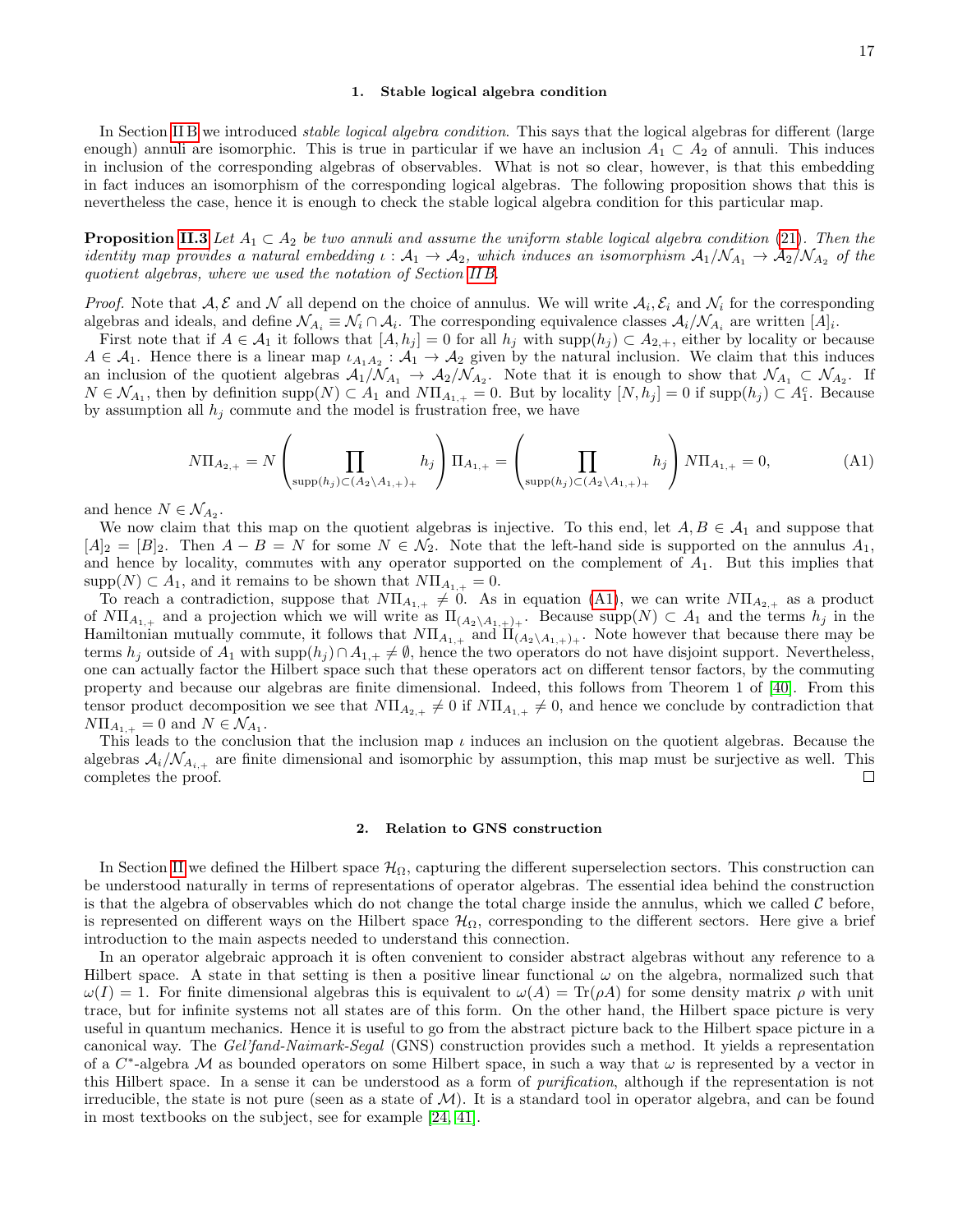For simplicity we only consider the case that  $M$  is a finite dimensional, unital algebra. It follows that  $M$  is of the form  $\bigoplus_k M_{n_k}(\mathbb{C})$  for a (unique, up to permutation) finite sequence of integers  $n_k$ . Let  $\omega$  be a state on M, that is  $\omega(A) = \text{Tr}(\rho A)$  for some positive operator  $\rho \in \mathcal{M}$  of unit trace, and all  $A \in \mathcal{M}$ . The goal is to define a new Hilbert space  $\mathcal{H}_{\omega}$  and a representation  $\pi_{\omega}: \mathcal{M} \to \mathcal{B}(\mathcal{H}_{\omega})$  such that there is a vector  $|\Omega\rangle \in \mathcal{H}_{\omega}$  with  $\omega(A) = \langle \Omega | \pi_{\omega}(A) | \Omega \rangle$  for all  $A \in \mathcal{M}$ . In other words, in the new representation the state is represented by a vector. Moreover, this vector is cyclic, in the sense that  $\pi_{\omega}(\mathcal{A})|\Omega\rangle = \mathcal{H}_{\omega}$ .

To define the Hilbert space, first we define

$$
\mathcal{J} := \{ A \in \mathcal{M} : \omega(A^{\dagger} A) = 0 \}.
$$
 (A2)

It follows from the Cauchy-Schwarz inequality of positive linear functionals that  $\mathcal J$  is a linear space. In fact, it can be shown that J is a left ideal of M, in the sense that  $AJ \in \mathcal{J}$  for all  $A \in \mathcal{M}$  and  $J \in \mathcal{J}$ . The Hilbert space  $\mathcal{H}_{\omega}$ is then defined to be the quotient (as a vector space)  $\mathcal{H}_{\omega} := \mathcal{M}/\mathcal{J}$ . We will write  $\vert A \vert$  for the equivalence class of a representative  $A \in \mathcal{M}$ . The definition of  $\mathcal{H}_{\omega}$  is complete by defining an inner product, by setting  $\langle [A] | [B] \rangle := \omega(A^{\dagger}B)$ . By the remark above this is well-defined. The inner product is also non-degenerate precisely because we divide out the ideal  $J$ , which correspond to vectors of length zero.

The representation of M can be defined by its action on the vectors of H:  $\pi_{\omega}(A)||B|\rangle := ||AB|\rangle$ . Again, this is well-defined because J is a left ideal. It is also straightforward to check that  $\pi_{\omega}$  is linear,  $\pi_{\omega}(AB) = \pi_{\omega}(A)\pi_{\omega}(B)$  and  $\pi_{\omega}(A^{\dagger}) = \pi_{\omega}(A)^{\dagger}$ . Hence  $\pi_{\omega}$  is a representation. Finally,  $|\Omega\rangle := |[I]\rangle$  has the properties claimed.

Before we discuss an example, we first mention two more properties of the GNS construction. Firstly, it is unique up to unitary equivalence: if  $(\pi'_\omega, \mathcal{H}'_\omega, \Omega')$  is another triple, then there is a unitary  $U : \mathcal{H}'_\omega \to \mathcal{H}_\omega$  such that  $\pi_\omega(A)$  $\overline{U}\pi'_{\omega}(A)U^{\dagger}$  and  $\overline{U}|\Omega'\rangle=|\Omega\rangle$ . Secondly,  $\pi_{\omega}$  is an irreducible representation if and only if  $\omega$  is a pure state, in the sense that it cannot be written as a convex combination of two distinct states. In the present setting, this is equivalent to  $\pi_{\omega}(\mathcal{A}) \cong M_k(\mathbb{C})$  for some integer k.

We now apply this construction to the algebras defined in Section [II.](#page-1-0) In particular, let  $|\Omega\rangle$  be a ground state of the Hamiltonian. This induces a state on  $\mathcal E$  by  $\omega(O) := \langle \Omega| O |\Omega \rangle$ . We denote the corresponding GNS triplet  $(\pi^{\Omega}, \mathcal{H}_{\Omega}, |[I])$ . The GNS Hilbert space has a physical interpretation established by the following isomorphism.

<span id="page-17-1"></span>Lemma A.1. There is an isomorphism of Hilbert spaces such that

<span id="page-17-2"></span>
$$
\mathcal{H}_{\Omega} \cong \mathcal{E}|\Omega\rangle = \{ |\psi\rangle \in \mathcal{H} \mid h_j|\psi\rangle = |\psi\rangle \quad \text{if } \text{supp}(h_j) \subset A_+ \} \,. \tag{A3}
$$

Moreover,  $\pi^{\Omega}$  is an irreducible representation of  $\mathcal{E}.$ 

Note: this essentially follows from the uniqueness of the GNS representation (up to unitary equivalence), but we give an explicit proof for the benefit of the reader.

*Proof.* By construction,  $\mathcal{H}_{\Omega} := \mathcal{E}/\mathcal{J} = \pi^{\Omega}(\mathcal{E})[[I])$ , where  $\mathcal{J}$  is the left ideal as defined above. We first show that the linear map  $\iota : \mathcal{H}_{\Omega} \to \mathcal{E}|\Omega\rangle$  defined by  $\iota : |[O]\rangle \mapsto O|\Omega\rangle$  is an isomorphism. The map is well-defined: if  $[O_1] = [O_2]$ , then  $O_1 = O_2 + J$ , with  $J \in \mathcal{J}$ . But  $\omega(J^{\dagger}J) = \langle J\Omega | J\Omega \rangle = 0$ , and hence  $J|\Omega \rangle = 0$ . Since  $\iota$  is defined for all  $O \in \mathcal{E}$ , it is surjective. To see the map is also injective, it is enough to check that the equivalence

$$
O_1|\Omega\rangle = O_2|\Omega\rangle \Leftrightarrow (O_1 - O_2)|\Omega\rangle = 0
$$
\n(A4)

implies that  $[O_1] = [O_2]$ . From  $(O_1 - O_2)|\Omega\rangle = 0$  it follows that  $\omega((O_1 - O_2)^{\dagger}(O_1 - O_2)) = 0$ , and hence  $O_1 - O_2 \in \mathcal{J}$ . Finally,  $\langle [O_1] | [O_2] \rangle = \omega(O_1^{\dagger} O_2) = \langle \Omega | O_1^{\dagger} O_2 | \Omega \rangle$ , hence the inner product is preserved by *ι*.

The second equality holds because we have  $|\psi\rangle\langle\Omega|\in\mathcal{E}$  for any  $|\psi\rangle$  such that  $H_{A_+}|\psi\rangle=|\psi\rangle$ , and thus  $(|\psi\rangle\langle\Omega|)|\Omega\rangle=$  $|\psi\rangle$ . This implies

$$
\{ |\psi\rangle \in \mathcal{H} \mid h_j |\psi\rangle = |\psi\rangle \quad \text{if } \text{supp}(h_j) \subset A_+ \} \subset \mathcal{E}|\Omega\rangle \tag{A5}
$$

(the other inclusion is easy to check). Operators like  $|\psi\rangle\langle\Omega|$  and their conjugates span the full-matrix algebra on  $\mathcal{E}|\Omega\rangle$ . We also note that  $\iota(\pi^{\Omega}(O_1) | [O_2]) = \iota(|[O_1 O_2]) = O_1 O_2 |\Omega\rangle = O_1 \iota(|[O_2])$ . Hence  $\iota$  is compatible with the representation  $\pi^{\Omega}$ . This together with the equivalence relation [\(A3\)](#page-17-2) show that any vector in  $\mathcal{E}|\Omega\rangle$  is cyclic for  $\pi^{\Omega}$ , and it follows that is an irreducible representation of  $\mathcal E$  on  $\mathcal H_{\Omega}$ .  $\Box$ 

We conclude with an observation on  $\pi^{\Omega}$  which turns out to be useful.

<span id="page-17-0"></span>**Lemma A.2.** The representation  $\pi^{\Omega}$  can be restricted to  $\mathcal{E}/\mathcal{N}$ .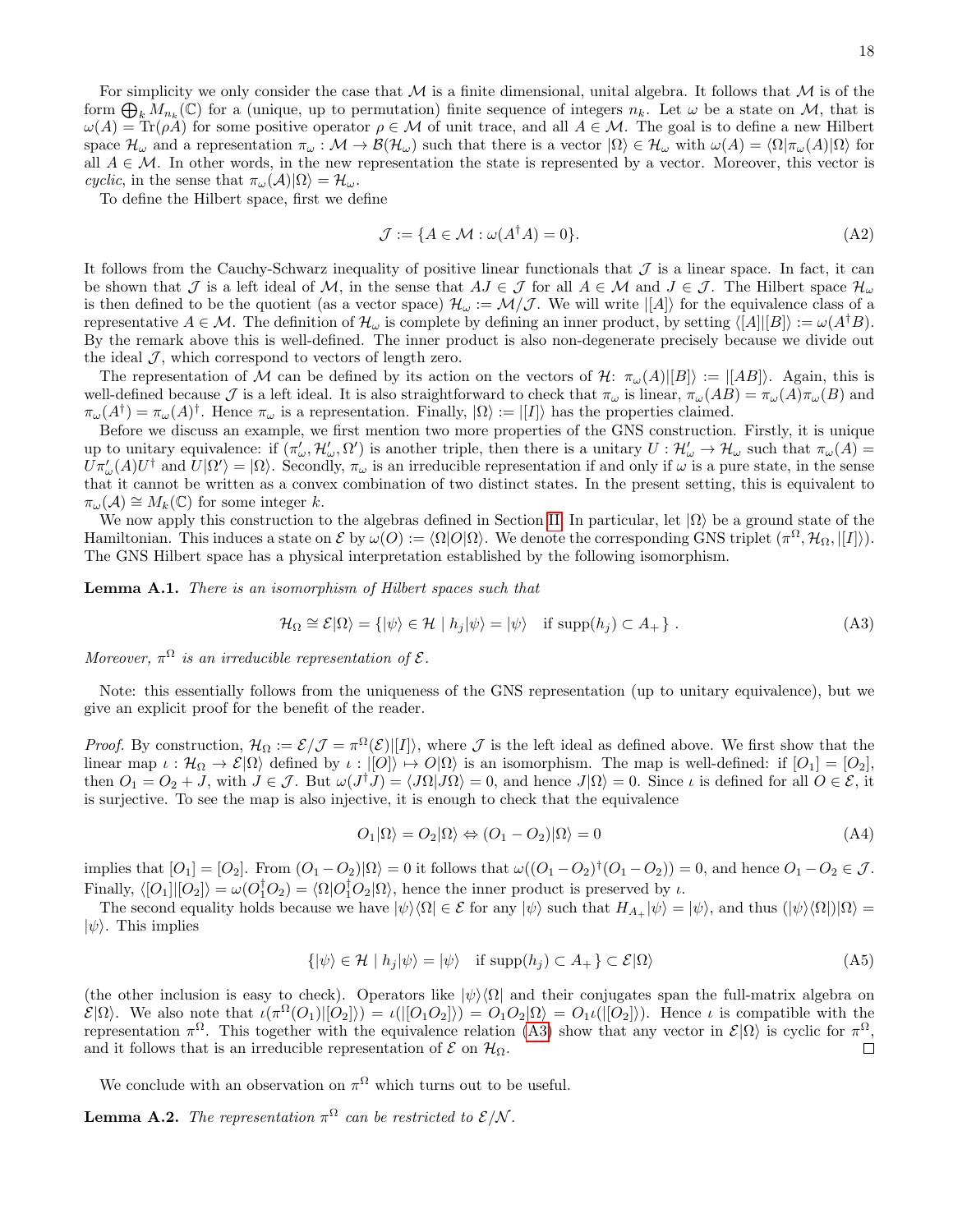*Proof.* We show that  $\mathcal N$  is in the kernel of  $\pi^{\Omega}$ . Indeed, by definition of the GNS triplet, we have

$$
A \in \text{Ker}\,\pi^{\Omega} \Leftrightarrow \pi^{\Omega}(A)|[O]\rangle = |[AO]\rangle = 0, \,\forall O \in \mathcal{E} \,.
$$

From the equivalence [\(A3\)](#page-17-2), the second condition is equivalent to

$$
AO|\Omega\rangle = AO\Pi_{A_+}|\Omega\rangle = A\Pi_{A_+}O|\Omega\rangle = 0, \,\forall O \in \mathcal{E} \,.
$$

Therefore, if  $A \in \mathcal{N}$ , then  $A \in \text{Ker } \pi^{\Omega}$ . This inclusion implies  $\pi^{\Omega}([A]_{\mathcal{N}}) := \pi^{\Omega}(A)$  for  $[A]_{\mathcal{N}} \in \mathcal{E}/\mathcal{N}$  is a well-defined representation of  $\mathcal{E}/\mathcal{N}$ .  $\Box$ 

This is in fact the GNS representation of  $\mathcal{E}/\mathcal{N}$  obtained by regarding  $\omega([A]) := \omega(A)$  as a state on  $\mathcal{E}/\mathcal{N}$ .

#### <span id="page-18-0"></span>Appendix B: Calculation of the Invariant for Quantum Double Models

In this appendix, we will show that

$$
\mathcal{I}_{\Omega}(A) = 2\log \mathcal{D} \tag{B1}
$$

for  $D(G)$ , in which we have  $\mathcal{D} = |G|$ . We will start from the definition of  $D(G)$ , and then reveal all extremal points of the information convex in the next subsection. We calculate  $\mathcal{I}(A)_{\Omega}$  in the last subsection.

#### 1. Quantum Double Model  $D(G)$

The quantum double model  $D(G)$ , defined for any finite group G, is a generalization of the toric code model (which corresponds to  $G = \mathbb{Z}_2$  [\[3\]](#page-24-2). We recall the main definitions here. The model is defined on a directed graph, where a Hilbert space  $\mathbb{C}[G] = \text{span}\{|g\rangle|g \in G\}$  is associated to each edge as in Fig. [5.](#page-19-0) For simplicity we assume a square graph with the same orientation as in the figure, but the model can be defined for more general directed graphs. The left (right) multiplication operator is denoted by  $L_g^+ := \sum_{h \in G} |gh\rangle\langle h| (L_g^- := \sum_{h \in G} |hg^{-1}\rangle\langle h|)$ . Also, we denote projectors on to a group element by  $T_g^+ := |g\rangle\langle g|$   $(T_g^- := |g^{-1}\rangle\langle g^{-1}|)$ . In a similar way to as in the toric code, the Hamiltonian is defined by vertex operators  $A_v$  and plaquette operators  $B_p$ , which are defined as

$$
A_v := \frac{1}{|G|} \sum_{g \in G} A_v^g, \quad B_p := \sum_{h_1 h_2 h_3 h_4 = e} T_{h_1}^+ T_{h_2}^+ T_{h_3}^- T_{h_4}^-, \tag{B2}
$$

where  $A_y^g = L_g^- L_g^+ L_g^+ L_g^-$ , where the first operator  $L_g^-$  acts on the site at the left side of v and the rest in clockwise order (Fig. [5\)](#page-19-0). The  $\pm$  signs of the multiplication operators are determined by whether the site is on an incoming edge (+) or on an outgoing edge (−). The direction of the edges can be changed by the corresponding local unitary, which maps  $|g\rangle \mapsto |g^{-1}\rangle$ .

Excitations of  $D(G)$  are labeled by the irreducible representations of a Hopf algebra called the quantum double, first introduced by Drinfel'd [\[42\]](#page-26-4). They are specified by pairs  $(R, C)$ , where C is a conjugacy class of G and R is an irreducible representation of the centralizer group of  $C$  [\[43\]](#page-26-5). We denote the set of all conjugacy class of  $G$ by  $(G)_{cj}$ . For each conjugacy class  $C \in (G)_{cj}$ , we fix a representative  $r_C$  and denote its centralizer group by  $E(C) := \{g | gr_C g^{-1} = r_C\}.$  The elements of the conjugacy class are in one-to-one correspondence with the cosets  $G/E(C)$ . The quantum dimension of the charge  $(R, C)$  is given by  $d_{(R,C)} = n_R |C|$ , where  $n_R$  is the dimension of R. From the representation theory of finite groups, we always have  $\sum_{(R,C)} n_R^2 |C|^2 = |G|^2$ .

While excitations in the toric code model  $D(\mathbb{Z}_2)$  are created by string operators or dual string operators, excitations in general  $D(G)$  models are created by ribbon operators  $\{\mathcal{F}_{\rho}^{(h,g)}\}$ , where  $h, g \in G$  and  $\rho$  is a "ribbon", a combination of a neighboring string and dual string. See e.g., Refs. [\[3,](#page-24-2) [44\]](#page-26-6) for more details.

### 2. Calculation of  $\Sigma(A)$

As already mentioned, the structure of information convex  $\Sigma(A)$  for  $D(G)$  has been derived in Ref. [\[26\]](#page-25-21). In this section we explicitly calculate  $\Sigma(A)$  for concreteness. Some of the techniques in the calculation will be used in the calculation of  $\mathcal{I}(A)_{\Omega}$ . For simplicity we only consider the thinnest rectangular annulus A as in Fig. [6,](#page-19-1) but a similar argument can be applied to a general annulus [\[26,](#page-25-21) [45\]](#page-26-7). See the end of Appendix [B](#page-18-0) for more details.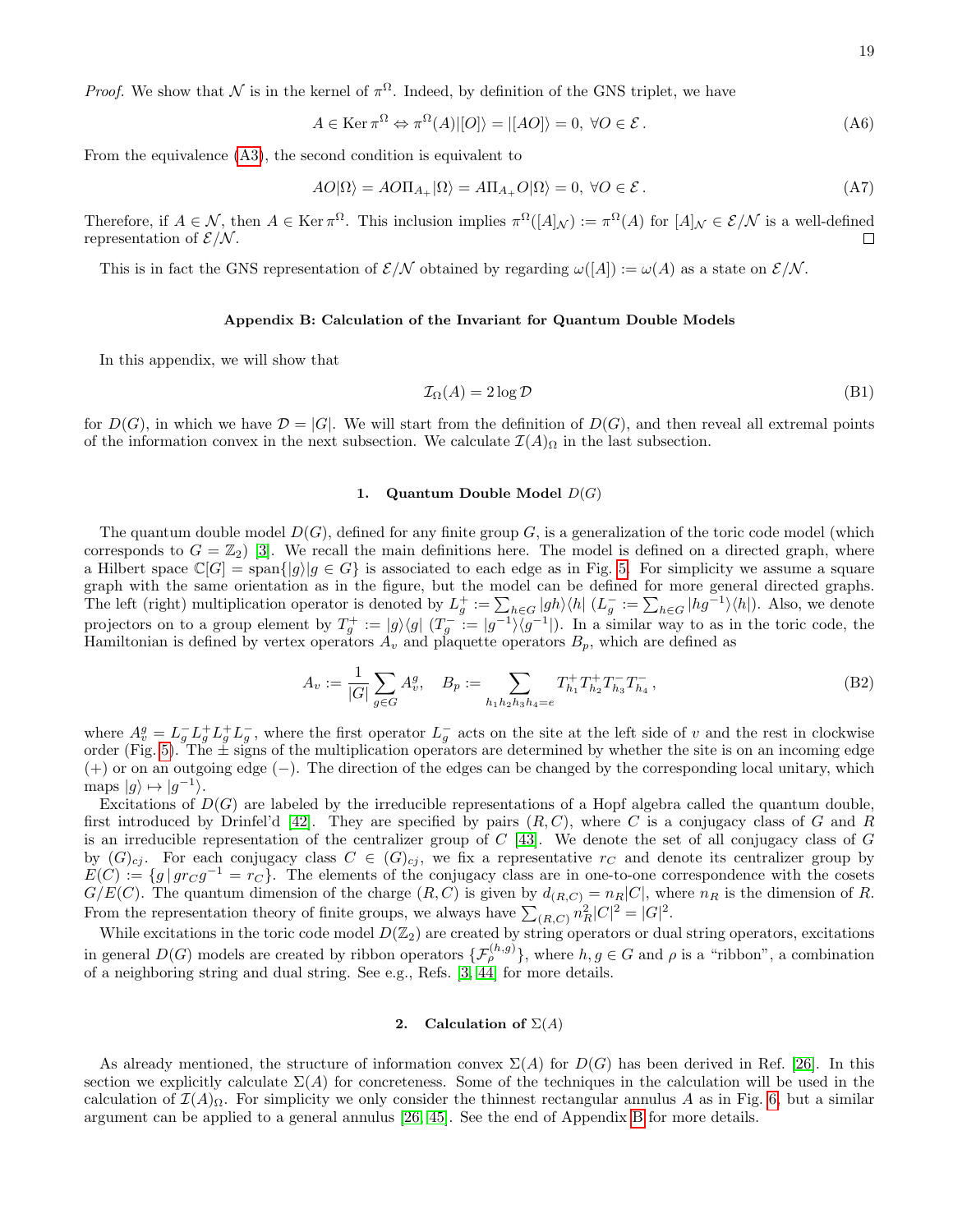

<span id="page-19-0"></span>FIG. 5. The quantum double model defined on a directed square lattice. Each  $A_v$  acts on 4 sites around vertex v and  $B_p$  acts on 4 sites around plaquette p.

Let us consider the quantum double model  $D(G)$  defined on a square lattice embedded on a sphere. As shown in Lemma [A.1,](#page-17-1) the GNS Hilbert space  $\mathcal{H}_{\Omega}$  for a ground state  $|\Omega\rangle$  is equivalent to the ground subspace of  $H_{A_+}$ :

$$
\mathcal{H}_{\Omega} \cong \{ |\phi\rangle \in \mathcal{H} \left| \Pi_{A_+} |\phi\rangle = |\phi\rangle \right\}.
$$
 (B3)

We label the basis elements of sites at the inner boundary by  $h_1, h_2, ..., h_{n+4}$  and sites at the outer boundary by  $H_1, ..., H_N$ , where  $h_i, H_j \in G$ , in such a way that the direction at the boundaries are aligned as depicted in Fig. [6.](#page-19-1) We especially choose one site in the bulk of A and label it by t. Other sites in A are labeled by  $g_1, ..., g_m$ . In this notation, a basis of  $\mathcal{H}_A$  is written as

<span id="page-19-2"></span>
$$
|\{h_i\}, \{H_j\}, \{g_k\}, t\rangle_A, \tag{B4}
$$

where  $\{h_i\} = \{h_1, \ldots, h_{n+4}\}\$  and so on. The annulus A contains  $n + 2N + 4$  spins, the support of  $N - 4$  plaquette operators and 4 vertex operators at the inner corners.

When we restrict to the ground subspace of all  $B_p$  such that supp $(B_p) \subset A$ , every  $g_k$  is uniquely determined by  $\{h_i\}$ ,  $\{H_j\}$  and t. For instance,  $g_1 = h_1 t H_1^{-1}$  and  $g_2 = h_2 h_1 t H_1^{-1} H_2^{-1}$ . For this reason, we will omit  $\{g_i\}$  from the notation Eq. [\(B4\)](#page-19-2) in the following. The products  $h := h_1 h_2 \cdots h_{n+4}$  and  $H := H_1 H_2 \cdots H_N$  are also restricted by the product of  $B_p$  so that  $h = tHt^{-1}$ , which implies that h and H are in the same conjugacy class. For  $C \in (G)_{cj}$ , there exists a set of group elements  ${q_i}_{i=1}^{|C|}$  such that  $h = q_i r_C q_i^{-1}$ ,  $H = q_j r_C q_j^{-1}$  and  $t = q_i \overline{t} q_j^{-1}$  for every  $h, H \in C$  and  $\bar{t} \in E(C).$ 



<span id="page-19-1"></span>FIG. 6. An example of the thinnest rectangular region A (surrounded by thick lines). We choose the directions of both boundaries the same. We label the sites at the inner boundary by  $h_i$  and those at the outer boundary by  $H_i$ . We choose one site inside the region and label it by  $t$ .

We then consider four vertex operators at the inner corners of A. Let us denote the vertices along the inner boundary by  $v_1, v_2, \ldots, v_{n+4}$  with counter clockwise order from above  $h_1$ . Suppose  $h_i$  and  $h_{i+1}$  denotes the inner boundary sites at the upper right corner. When we apply  $A_{v_i}^g$ , they are mapped to  $h_i g^{-1}$  and  $gh_{i+1}$ , and therefore the product  $h_i h_{i+1}$  is preserved under the action. Indeed, by properly choosing  $g \in G$ ,  $A_{v_i}^g$  can maps  $\{h_i, h_{i+1}\}$  to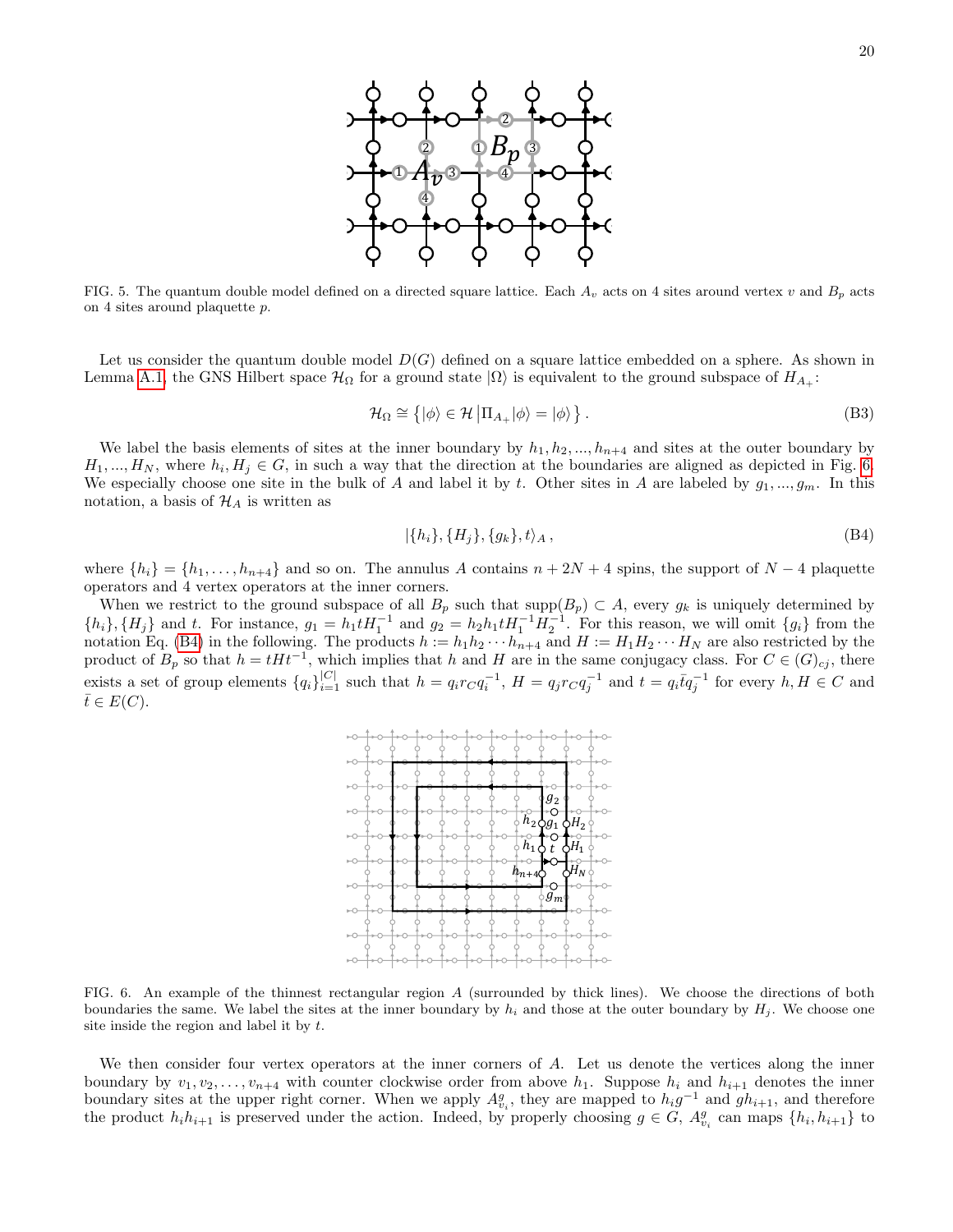any other pair  $\{h'_i, h'_{i+1}\}$  satisfying  $h_i h_{i+1} = h'_i h'_{i+1}$ . Therefore, a linear combination of vectors  $|\{h_i\}, \{H_j\}, t\rangle_A$  is stabilized by  $A_{v_i}$  if and only if all two configurations  $\{h_i\}, \{h'_i\}$  satisfying  $h_i h_{i+1} = h'_i h'_{i+1}$  appear in an equal weight. We introduce such a state by

$$
|\{h_i\}, \{H_j\}, t\rangle_A \equiv \frac{1}{\sqrt{|G|}} \sum_{\tilde{h}_i \tilde{h}_{i+1} = h_i} |\{\tilde{h}_i\}, \{H_j\}, t\rangle_A ,
$$
 (B5)

where  $\tilde{h}_k = h_k$  for  $k < i$ ,  $\tilde{h}_k = h_{k-1}$  for  $k > i+1$  and  $|\{h_i\}| = n+3$ . By definition,  $A_{v_i}|\{h_i\}, \{H_j\}, t\rangle = |\{h_i\}, \{H_j\}, t\rangle$ for every  $\{h_i\}$ . We repeat the same procedure for all other corners and define a new label set  $\{h_i\} = \{h_1, h_2, \ldots, h_n\}$ which has n independent elements. Hence  $\{|\{h_i\}, \{H_i\}, t\rangle_A\}$  spans  $(n+N)$ -dimensional space.

Next, we explicitly calculate possible states in the information convex  $\Sigma(A)$  [\(32\)](#page-9-1). Without loss of generality, we only care about  $A_+$  and denote  $B := A_+\backslash A$ . This is because we have  $\mathcal{H}_{\Omega} \cong \mathcal{K}_{AB} \otimes \mathcal{H}_{(A_+)^c}$ , where

$$
\mathcal{K}_{AB} := \left\{ |\phi\rangle_{A_+} \in \mathcal{H}_{AB} \middle| H_{A_+} |\phi\rangle_{A_+} = |\phi\rangle_{A_+} \right\}.
$$
 (B6)

We decompose vertex operators supported on both A and B as  $A_y^g = \tilde{A}_y^g \otimes \bar{A}_y^g$ , so that  $\tilde{A}_v^g$  ( $\bar{A}_v^g$ ) only acts on A (B). If  $|\psi\rangle \in \mathcal{H}_A \otimes \mathcal{H}_B$  satisfies  $A_v|\psi\rangle = |\psi\rangle$ , it holds  $A_v^g|\psi\rangle = A_v^g A_v|\psi\rangle = A_v|\psi\rangle = |\psi\rangle$ . From the unitarity of  $A_v^g$ , we have

$$
A_v|\psi\rangle = |\psi\rangle \Rightarrow \tilde{A}_v^g \psi_A \tilde{A}_v^{g^{-1}} = \psi_A, \ \forall g \in G. \tag{B7}
$$

Here we used  $(L_{\pm}^{g})^{\dagger} = L_{\pm}^{g^{-1}}$ . Therefore, states in  $\Sigma(A)$  should be invariant under all operators in the form:  $\tilde{A}_{v_1}^{l_1} \otimes \tilde{A}_{v_2}^{l_2} \otimes$  $\cdots \tilde{A}_{v_{n-1}}^{l_{n-1}}$ .  $\{h_i\}$  is mapped by these unitaries to  $(h_1l_1^{-1}), (l_1h_2l_2^{-1}), ..., (l_{n-1}h_n)$  and thus  $h = h_1...h_n$  is unchanged. There are  $|G|^{n-1}$  patterns of the choice of  $\{h_i\}$  for fixed h, and every two patterns are mapped each other by these products of  $\tilde{A}_{v}^{g}$ . The same argument holds for the outer boundary with vertices  $V_1, V_2, ..., V_N$ . Hence, if  $h = tHt^{-1}$ , the equal weight mixture

<span id="page-20-0"></span>
$$
\sum_{h_1\cdots h_n=h} \sum_{H_1\cdots H_N=H} |\{h_i\}, \{H_j\}, t\rangle \langle \{h_i\}, \{H_j\}, t|_A
$$
 (B8)

is invariant under all vertex operators except on  $v_n$  and  $V_N$ .

To see the action of the remaining vertex operators clearer, we introduce the group Fourier basis:

$$
|R; a, b\rangle := \sqrt{\frac{n_R}{|G|}} \sum_{g \in G} R_{ab}(g)|g\rangle, \qquad (B9)
$$

where  $R_{ab}(q)$  is the  $(a, b)$  matrix element of the irreducible representation R of G with dimension  $n_R$ . We define a new basis by

<span id="page-20-1"></span>
$$
|(R,C);u,v;\{h_k\}_{q_i},\{H_l\}_{q_j}\rangle_A := \sum_{t \in E(C)} \sqrt{\frac{n_R}{|E(C)|}} R_{ab}(t) |\{h_k\}_{q_i},\{H_l\}_{q_j},q_i t q_j^{-1}\rangle_A
$$
(B10)

for  $C \in (G)_{cj}$ ,  $R \in (E(C))_{ir}$ ,  $u = (q_i, q_j)$  and  $v = (a, b)$ . Here,  $\{h_k\}_{q_i}$  denotes a set  $\{h_1, ..., h_n\}$  satisfying  $h_1...h_n =$  $q_i r_C q_i^{-1}$  and  $\{H_l\}_{q_j} = \{H_1, ..., H_N\}$  with  $H_1...H_N = q_j r_C q_j^{-1}$ .  $\tilde{A}_{v_n}^g \otimes \tilde{A}_{V_N}^{g'}$  maps h, H and t to  $ghg^{-1}$ ,  $g'Hg'^{-1}$  and  $gtg^{-1}$ , respectively. In other words, there are  $t_1, t_2 \in E(C)$  such that  $gq_i = q_{i'}t_1$  and  $g'q_j = q_{j'}t_2$ , and

$$
\tilde{A}_{v_n}^g \otimes \tilde{A}_{V_N}^{g'} \left| (R, C); u, v; \{h_k\}_{q_i}, \{H_l\}_{q_j} \right\rangle_A = \sum_{t \in E(C)} \sqrt{\frac{n_R}{|E(C)|}} R_{ab}(t) |\{h_k\}_{q_{i'}}, \{H_l\}_{q_{j'}}, q_{i'} t_1 t_2^{-1} q_{j'}^{-1} \rangle_A
$$
\n(B11)

$$
= \sum_{t \in E(C)} \sqrt{\frac{n_R}{|E(C)|}} R_{ab}(t_1^{-1}tt_2) |\{h_k\}_{q_{i'}}, \{H_l\}_{q_{j'}}, q_{i'}t q_{j'}^{-1}\rangle_A \tag{B12}
$$

$$
= \sum_{c,d} R_{ac}(t_1^{-1}) R_{db}(t_2) \sum_{t \in E(C)} \sqrt{\frac{n_R}{|E(C)|}} R_{cd}(t) |\{h_k\}_{q_{i'}}, \{H_l\}_{q_{j'}}, q_{i'} t q_{j'}^{-1}\rangle_A
$$
\n(B13)

$$
= \sum_{v'} U_{vv'} \left| (R, C); u', v'; \{h_k\}_{q_{i'}}, \{H_l\}_{q_{j'}} \right\rangle, \tag{B14}
$$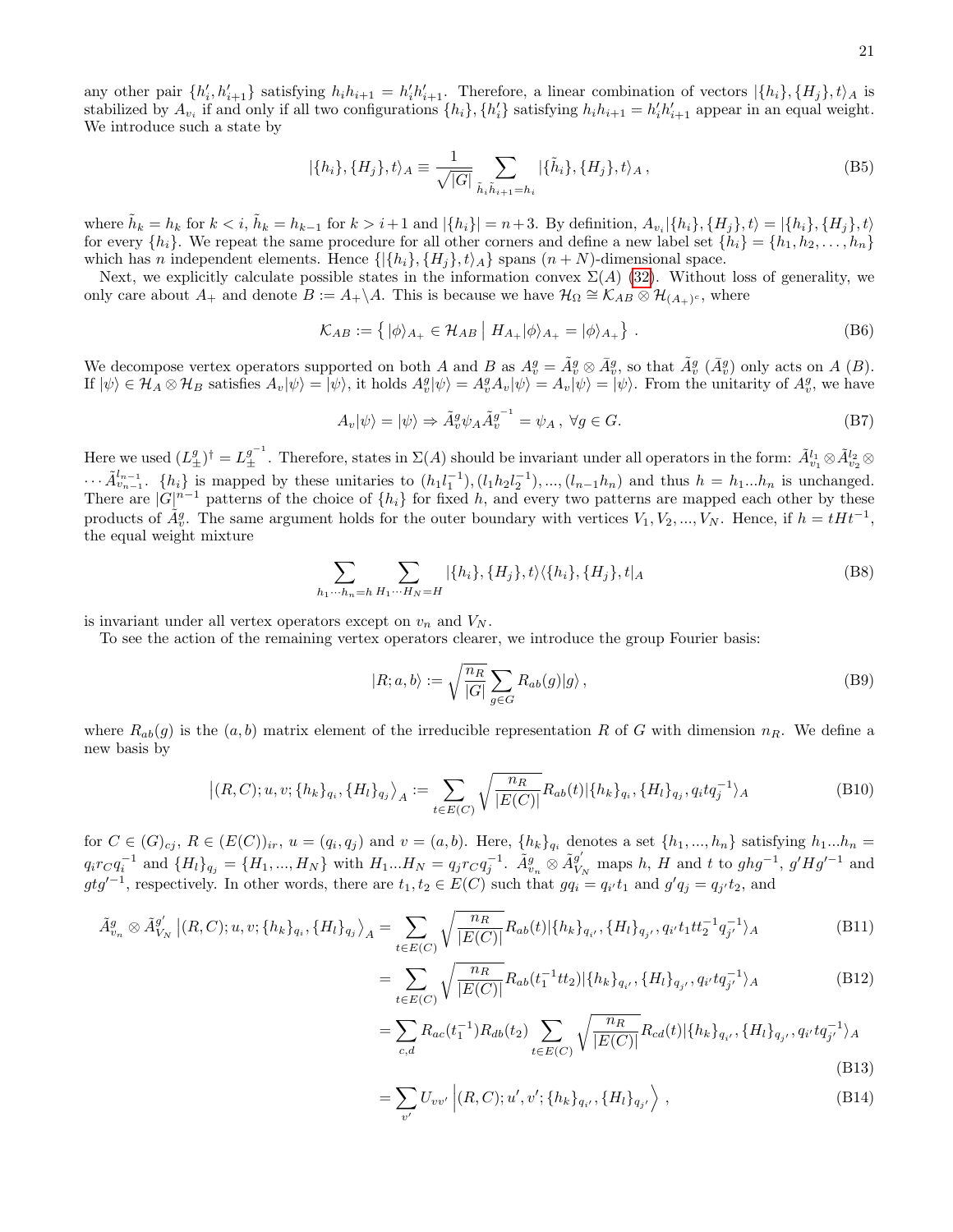where  $u' = (q_{i'}, q_{j'}), v' = (c, d)$  and  $U_{vv'} = R_{ac}(t_1^{-1})R_{db}(t_2)$ . Therefore, each  $\tilde{A}_{v_n}^g \otimes \tilde{A}_{V}^{g'}$  $\frac{g}{V_N}$  is a unitary operation on the space spanned by indices  $u, v$ .

By combining the above argument with Eq. [\(B8\)](#page-20-0), we conclude that

$$
\sigma_A^{(R,C)} := \frac{1}{|G|^{n+N-2} d_{(R,C)}^2} \Pi_A(R,C), \tag{B15}
$$

where

$$
\Pi_A(R, C) := \sum u, v \sum_{\{h_k\}_{q_i}} \sum_{\{H_l\}_{q_j}} \left| (R, C); u, v; \{h_k\}_{q_i}, \{H_l\}_{q_j} \right\rangle \left\langle (R, C); u, v; \{h_k\}_{q_i}, \{H_l\}_{q_j} \right|_A,
$$
\n(B16)

is invariant under every  $\tilde{A}_{V_i}^g$  and  $\tilde{A}_{V_i}^g$ . General  $\sigma_A \in \Sigma(A)$  is written as a convex combination:

$$
\sigma_A = \bigoplus_{a=(R,C)} p_a \sigma_A^a, \tag{B17}
$$

which is consistent to Theorem [III.3.](#page-9-0)

# 3. Calculation of  $\mathcal{I}(A)_{\Omega}$  for a thin annulus

We are now ready to calculate an orthonormal basis of  $\mathcal{K}_{AB}$ . We consider  $A_+$ , the support of all interaction terms nontrivially acting on spins in A. We decompose  $B = B_{in} \cup B_{out}$  so that  $B_{in} = A_+ \cap D_{in}$  ( $B_{out} = A_+ \cap D_{out}$ ) contains spins around inner (outer) boundaries of A (Fig. [7\)](#page-22-1). We choose the directions of the boundaries of  $A_+$  in the same way as we did for A. Let us fix labels  $\{h_i\}$  and  $\{H_i\}$  in A. Spins in  $B_{in}$ , with the inner boundary of A, form another annulus. By requiring to be a +1 eigenstate of all  $B_p$  acting on  $B_{in}$ , we can label states in  $\mathcal{H}_{B_{in}}$  by

$$
|\{s_i\}, \{h_i\}, t_1\rangle_{B_{in}},\tag{B18}
$$

where  $\{s_i\}$  corresponds to the inner boundary of  $A_+$  (thick black circle in Fig. [7\)](#page-22-1),  $t_1$  is the spin next to t. Other spins in  $B_{in}$  are specified by fixing  $\{h_i\}$  by the same reason we did for  $\{g_i\}$  in A. Note that  $\{h_i\}$  is not included in  $B_{in}$ , but needed to uniquely specify a vector in  $\mathcal{H}_{Bin}$ . We repeat the same argument on  $B_{out}$  to denote a vector by

$$
|\{o_i\}, \{H_i\}, t_2\rangle_{B_{out}}, \tag{B19}
$$

where  $\{o_i\}$  labels the outer boundary of  $A_+$  after removing the corner effects by further requiring to be a +1 eigenstate of all  $A_v$  on  $B_{out}$ . The total charges of  $\{s_i\}$  and  $\{o_i\}$  are constrained by  $s = t_1 ht_1^{-1}$  and  $H = t_2 o t_2^{-1}$ , where  $s = s_1...s_{n'}$ and  $o = o_1...o_{N'}$ .  $h, H \in C$  implies that s and o are also in the same conjugacy class C. By using these notation, we can define  $|(R, C), u, v, \{s_i\}_{q_i} \{h_i\}_{p_i} \rangle_{B_{in}}$  and  $|(R, C), u, v, \{H_i\}_{p_j} \{o_i\}_{q_j} \rangle_{B_{out}}$  in the same way as in Eq. [\(B10\)](#page-20-1).

A basis of  $\mathcal{K}_{AB}$  is given by

$$
\left| (R, C); u, v; \{s_k\}_{q_i}, \{o_k\}_{q_j} \right\rangle_{AB} := \sqrt{\frac{1}{|G|^{n+N-2}}} \sum_{p_i, p_j, c, d} \sum_{\{h_i\}_{p_i} \{H_i\}_{p_j}} \left| (R, C), (q_i, p_i), (a, c), \{s_i\}_{q_i} \{h_i\}_{p_i} \right\rangle_{B_{in}} \tag{B20}
$$
\n
$$
\otimes \left| (R, C), (p_i, p_j), (c, d), \{h_i\}_{p_i} \{H_i\}_{p_j} \right\rangle_A \otimes \left| (R, C), (p_j, q_j), (d, b), \{H_i\}_{p_j} \{o_i\}_{q_j} \right\rangle_{B_{out}} \tag{B21}
$$

where  $u = (q_i, q_j)$  and  $v = (a, b)$ . By construction, any basis element is a superposition of  $+1$  eigenstates of all  $B_p$ acting on  $A_+$ . It is also easy to check for  $A_v^g$  by using the fact that they are combinations of permutations of terms in the superposition, and unitary rotations on  $(c, d)$ . There are  $d^2_{(R, C)}$  choices of  $(u, v)$  for fixed  $(R, C)$ , and there are  $|G|^{n'+N'-2}$  choices of  $\{s_i\}_{q_i}$  and  $\{o_i\}_{q_j}$  for fixed u and v, and thus in total dim  $\mathcal{K}_{AB} = |G|^{n'+N'}$ . The vacuum sector of  $D(G)$  corresponding to the label  $(R, C) = (id, \{e\})$  has dimension  $|G|^{n'+N'-2}$ , since  $d_{(id, \{e\})} = 1$ . Therefore

$$
\mathcal{I}(A)_{\Omega} = \log \frac{d_{\Omega}^{1}}{d_{\Omega}} = -\log(|G|^{n'+N'-2}/|G|^{n'+N'}) = \log|G|^2,
$$
\n(B22)

which completes the proof.

,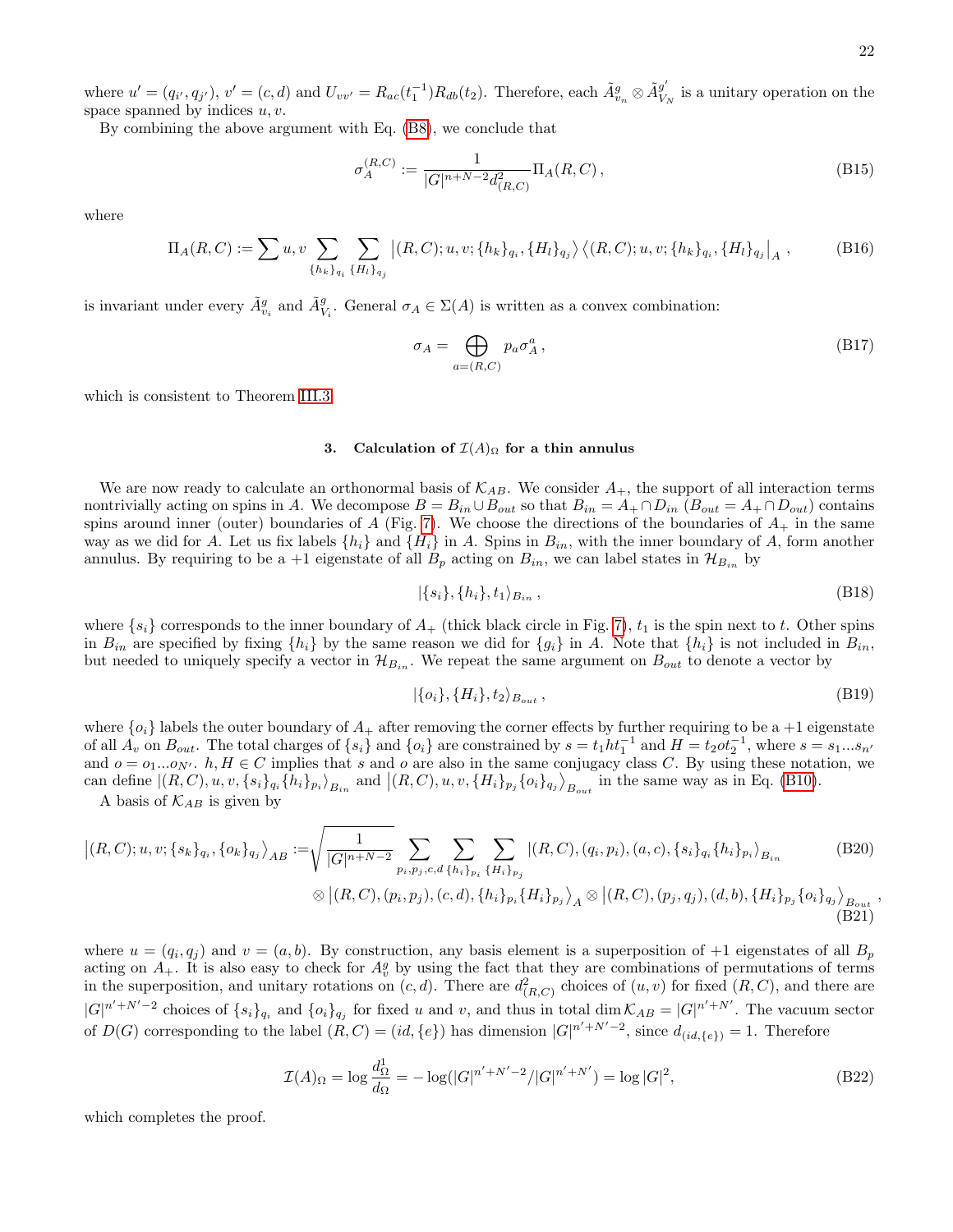

<span id="page-22-1"></span>FIG. 7. Region  $A_+$  (surrounded by thick lines) includes all supports of interaction terms overlapping with A (dotted region). We can label the basis of the ground subspace of  $H_{A_+}$  as in a similar way as we did for A.

Remark B.1. The argument can be straightforwardly generalized to annuli containing only smooth boundaries. The boundaries of general annulus are mixtures of smooth and rough boundaries. One can still label the basis by using  $\{h_i\}$  and  $\{H_i\}$  which corresponds to the (coarse-grained) boundaries. To do so, first choose the largest subregion of A formed by only squares, which we denote by  $A_-\$ . We can label the +1 eigenstates of  $B_p$  and  $A_v$  within  $A_-\$  by  $|\{h_i\}, \{H_i\}, t\rangle$ <sub>A</sub> as in the same way as in the case of the thinnest annulus (here,  $t = t_1...t_k$  labels the total charge of the sites along a line crossing the annulus). All other degrees of freedom are specified by the restrictions. Then, we consider a product basis spanned by  $|\{h_i\}, \{H_j\}, t\rangle_{A_-} \otimes |f_1...f_m\rangle_{A\setminus A_-}$ , where  $|f_1...f_m\rangle$  is a vector in the space of A\A\_. Each  $|f_k\rangle$  is in a support of some  $A_v$  on A. Suppose  $A_v$  acts on  $|h_1\rangle, |h_2\rangle, |f_1\rangle$  and a site on A\_ which is already fixed and will be omitted. By applying  $A_v^g$ , the labels change to  $h_1g^{-1}$ ,  $gh_2$  and  $gf_1$ . Therefore,  $h_1h_2$  and  $h_1f_1$  are preserved under the action of  $A_v$ . Define a new basis by taking the equal weight superposition over all  $h_1, h_2, f_1$  satisfying  $h_1 h_2 = h'_1$  and  $h_1 f_1 = f'_1$ . We denote the new basis by  $|\{h_i\}, \{H_j\}, t\rangle_A$  after redefining  $h_1 \equiv h'_1$ and  $h_2 \equiv f'_1$ . Each element of this new basis is a +1 eigenstate of  $A_v$ . By repeating this argument, we can specify a basis of the ground subspace by  $|\{h_i\}, \{H_j\}, t\rangle_A$ .

#### <span id="page-22-0"></span>Appendix C: Fibonacci anyons

The way the invariant in Eq. [\(45\)](#page-10-4) is defined makes clear that it is always the logarithm of a rational number. However, it is known that there are anyon models with irrational quantum dimension. Perhaps the best known example are the Fibonacci anyons [\[46\]](#page-26-8), which is similar to the Yang-Lee model. This raises the obvious question: can the invariant we define capture such phases? More precisely, we are interested in models where the square of the quantum dimensions is not an integer (compare with Theorem [IV.1\)](#page-13-1). Models for which the square of the quantum dimensions are integers are called *weakly integral*, and include quantum double models coming from groups (including the so-called twisted quantum double models) [\[47\]](#page-26-9). Unfortunately we do not have direct answer to this. We will however here consider a slightly different setting, where we can define a similar quantity, and will comment on how it relates to the definition of  $\mathcal{I}(A)_{\Omega}$ .

Consider the Fibonacci anyon model, which has only one non-trivial anyon  $\tau$ , with fusion rule  $\tau \otimes \tau = \iota \oplus \tau$ . Note that in particular the model is non-abelian and that  $\tau$  is self-dual. Now consider a chain of  $n \tau$ -anyons, whose combined charge is trivial, in the sense that the  $n$  anyons together fuse to the trivial sector. We will group the anyons in two blocks,  $n = n_A + n_B$ , where we picture the anyons on a line, with the  $n_A$  leftmost anyons belonging to group A, and  $n_B$   $\tau$ -anyons on the right of that. A basis for the state space of such a configuration is most conveniently described by fusion trees, which in the category theory picture correspond to morphisms in  $\text{Hom}(\tau^{\otimes n}, \iota)$  in the language of tensor categories [\[48\]](#page-26-10). Readers who are not familiar with the category theoretical picture can consult the book by Wang [\[19\]](#page-25-14). If  $F(k)$  is the k-th Fibonacci number, it is easy to deduce by induction that dim  $\text{Hom}(\tau^{\otimes n}, \iota) = F(n-1)$ . Similarly, for fusions to  $\tau$ , we have dim  $\text{Hom}(\tau^{\otimes n}, \tau) = F(n)$ . This explains the name of the model.

Let  $\mathcal{H}_n$  be the total Hilbert space of the system, which has dimension  $F(n-1)$  as we have seen. Operators on  $\mathcal{H}_n$  can be represented using the graphical language of tensor categories. In particular, a basis can be obtained by taking fusion trees, and pasting them together with a "flipped" fusion tree. This gives a morphism in  $\text{End}(\tau^{\otimes n}) \equiv \text{Hom}(\tau^{\otimes n}, \tau^{\otimes n})$ . Note that since the total charge of the system is trivial, we only have to consider those diagrams that go through a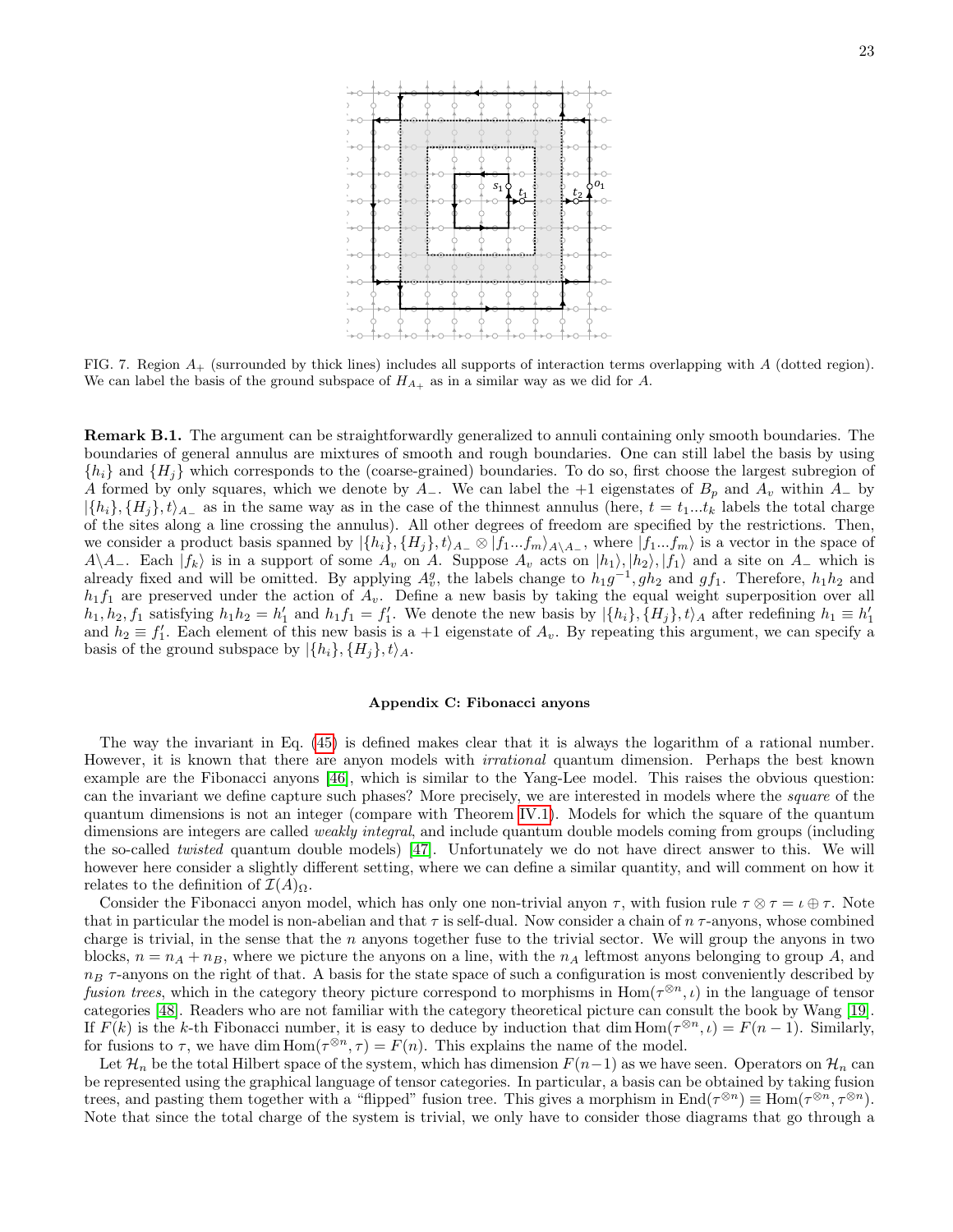single  $\iota$  line. The algebra of all such operators, which can be identified with  $\text{End}(\tau^{\otimes n})$ , will be denoted by  $\mathcal{E}$ .

We can now define projections onto the total charge in the regions A and B, respectively. We will call them  $P_t^A$ and  $P_{\tau}^{A}$ , and similarly for B. Again these can be represented by gluing together fusion trees with their (horizontally) flipped version, where one has to consider all trees that fuse to  $\iota$  and  $\tau$  respectively, and straight lines (i.e., identity morphisms) on the B part. Note that  $P_1^A P_7^B = 0$ , since a  $\iota$  and a  $\tau$  cannot fuse to the vacuum. However, the projections  $P_t \equiv P_t^A P_t^B$  and  $P_\tau \equiv P_\tau^A P_\tau^B$  are non-trivial, mutually commuting, and sum up to the identity.

We say that an operation is *local* with respect to the bipartition AB if it does not change the total charge in either the A or B region (note that it is not possible to change the charge in only one region, since all anyons together have to fuse to the vacuum, hence the total charge in A and B must be either both  $\iota$ , or both  $\tau$ ). This leads to the algebra

$$
\mathcal{C} \equiv \{P_{\iota}^{A}P_{\iota}^{B}, P_{\tau}^{A}P_{\tau}^{B}\}' \cap \mathcal{E} = P_{\iota} \mathcal{E} P_{\iota} \oplus P_{\tau} \mathcal{E} P_{\tau} \equiv \mathcal{C}_{\iota} \oplus \mathcal{C}_{\tau}.
$$

Note the similarity with equation [\(23\)](#page-6-4): again we have a decomposition into superselection sectors.

**Remark C.1.** We do not need to divide out the ideal  $N$ , or use the idea of the annulus, since we already are working on the level of charges here. This is a key difference with the approach we used above, where a key step is to identify the states which a certain total charge within the annulus.

First consider the algebra  $\mathcal{C}_l$ . This algebra is generated by diagrams in End $(\tau^{\otimes n})$  which only act non-trivially on the first  $n_A$  anyons, and similar diagrams acting only on B. The total subspace of states that have charge  $\iota$  in both regions A and B has dimension  $F(n_A - 1)F(n_B - 1)$ . It follows that  $C_\iota \cong M_{F(n_A-1)F(n_B-1)}(\mathbb{C})$ . Similarly, the dimension of the space fusing to  $\tau \otimes \tau$  charges fusing to  $\iota$  is  $F(n_A)F(n_B)$ , and  $C_{\tau} \cong M_{F(n_A)F(n_B)}$ . As a consistency check, note that

$$
F(n_A - 1)F(n_B - 1) + F(n_A)F(n_B) = F(n_A + n_B - 1),
$$

so the dimensions match up. This equation can be verified by using repeatedly that  $F(k-1)F(l-1) + F(k)F(l) =$  $F(k-2)F(l) + F(k-1)F(l+1).$ 

It turns out that we can recover the quantum dimensions by comparing the size of the algebra for each sector with the size of the algebra of the trivial sector. More precisely, let  $\sigma$  be a tracial state on  $\mathcal{E}$ . Note that since  $\mathcal{E}$  is irreducible, this is unique and coincides with the usual trace of a matrix algebra. Note that the sectors are obtained by cutting down  $\mathcal E$  with projections  $P_t$  and  $P_{\tau}$ . Hence we can look at the ratios  $\sigma(P_k)/\sigma(P_t)$  to compare the sizes of the different algebras. Since the quantum dimension for the  $\tau$ -anyon is not rational, it is particularly interesting to consider the limit where both  $n_A$  and  $n_B$  go to infinity. For the  $\tau$ -sector, this yields

$$
\lim_{n_A, n_B \to \infty} \frac{\tau(P_{\tau}^{AB})}{\tau(P_{\iota}^{AB})} = \lim_{n_A, n_B \to \infty} \frac{F(n_A)F(n_B)}{F(n_A - 1)F(n_B - 1)} = \phi^2,
$$

AB

where  $\phi$  is the golden ratio. Here we used that  $\lim_{n\to\infty} \frac{F(n+1)}{F(n)} = \phi$ . Similarly,  $\sigma(I)/\sigma(P_i^{AB})$  tends to  $1+\varphi^2$ , the total quantum dimension of the theory. Note that this is very similar to Theorem [III.6,](#page-10-3) up to a logarithm. However, here the step of identifying the correct central projections (or, equivalently, the correct subspaces) is much more direct, since we directly work with the "internal" fusion trees. Since we work directly with the charges, the question of stability under perturbations does not directly apply here. This is because we do not talk about how to get the anyon structure (as a modular tensor category) from the underlying physical model. That is precisely what is non-trivial in showing that quantity is stable.

This simple example illustrates a pathway to obtain irrational quantum dimensions. Since we are discussing finite dimensional systems, it is clear that some limit procedure has to be involved. Translating the Fibonacci example back to our original setting suggests that one has to consider limits where the inside (and outside) of the annulus can contain more and more excitations. Hence one either has to take a limit of growing system size and growing annuli, or keep the annulus fixed and increase the number of sites inside the annulus. The latter essentially means that one has to rescale the distance between the sites inside the annulus, hence both ways are essentially the same. This makes the stability argument more subtle, since one needs a "stable logical algebra" condition for whole sequence of anyon configurations. Finally, note that in the Fibonacci example there is only one non-trivial superselection sector. Hence in the general case, one has to consider all possible ways that anyons in region  $A$  (not necessarily of the same type!) can fuse to one of the charges, and to the conjugate charge for the remaining anyons in region B. We leave this analysis open for future work.

### <span id="page-23-0"></span>Appendix D: Comparison to thermodynamic limit

The different superselection sectors appear in the analysis in Section [II](#page-1-0) as different blocks in the decomposition of  $\mathcal{E}/\mathcal{N}$ . This decomposition is key in identifying the different types of anyons the system has. The analysis is partly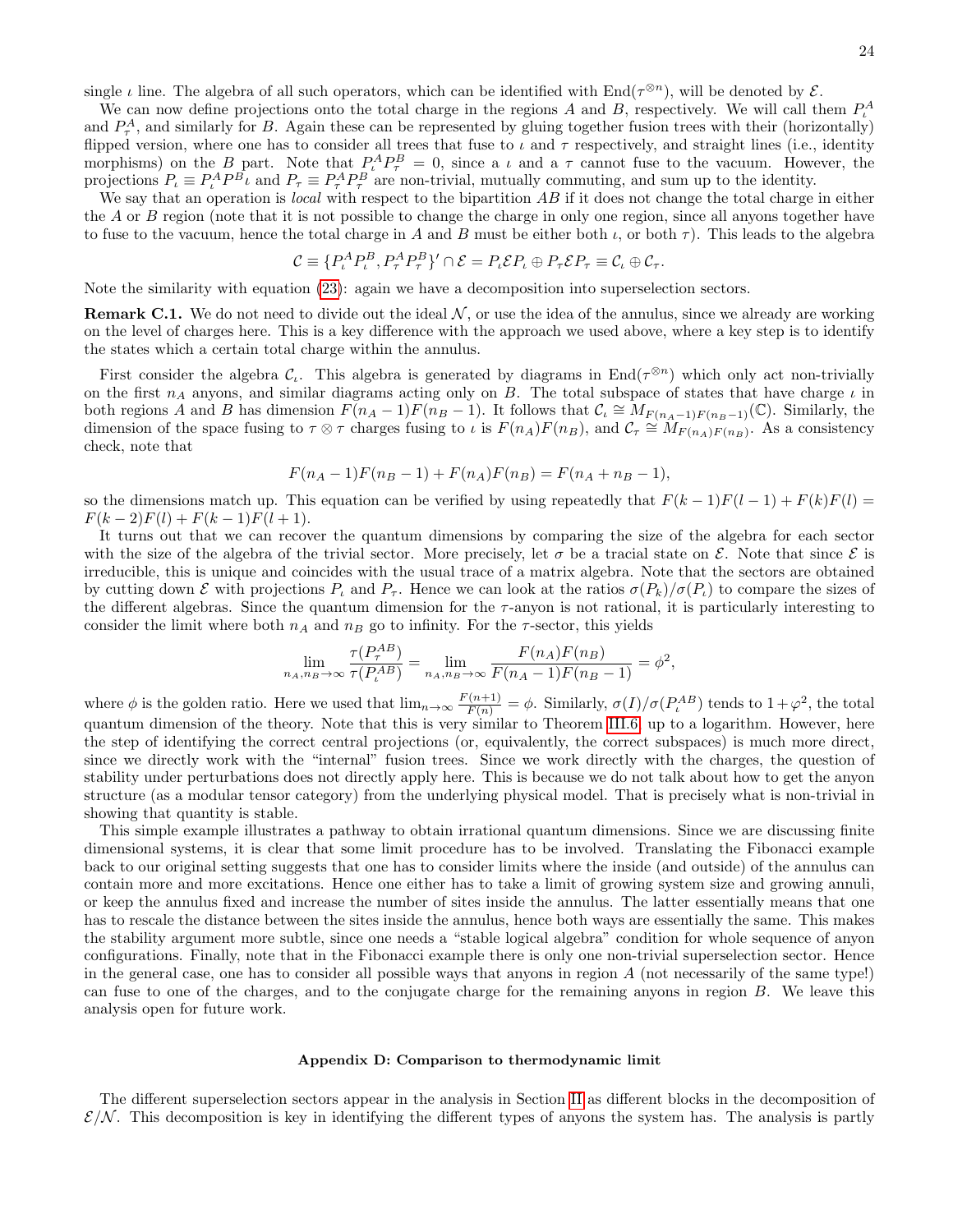motivated by the study of superselection sectors in the thermodynamic limit, where an operator algebraic approach is used. There one can study the anyons (and all their properties such as braiding) directly in the thermodynamic limit. It is therefore instructive to compare these different frameworks. A brief introduction to this approach can be found in Ref. [\[34\]](#page-25-29).

The main idea behind this approach is that superselection sectors can be identified with (equivalence classes of) irreducible representations of the algebra of quasi-local observables, which is generated by all observables that act only on finitely many (but otherwise arbitrarily large) number of sites. If two representations  $\pi_1$  and  $\pi_2$  are inequivalent, it can be shown that there is no unitary U that maps a vector state  $|\psi\rangle$  in one representation to a vector state in the other representation (in a way that is compatible with both representations). Physically this can be understood as the impossibility to transform a state in one representation to a state in the other one with a local operation. Or in the language of anyons: with local operations one cannot change the total charge of the system. Hence one recovers the notion of superselection sectors we have used earlier.

It is possible to give a more direction connection between the thermodynamic limit approach and the one we take here, at least in the case of abelian quantum double models. In the thermodynamic limit of such models, one can calculate what is called the Jones index of a certain inclusion of operator algebras, and show that it is equal to the total quantum dimension of the theory. In Ref. [\[49\]](#page-26-11) it is shown that this can in fact be obtained using a limiting procedure of finite dimensional algebras  $\mathcal{R}_i \subset \mathcal{R}_i$ , or more precisely, from an optimization of certain relative entropies related to these finite dimensional systems. The finite dimensional algebras  $\mathcal{R}_i$  are generated by the operators supported on two disjoint patches separated by a large enough distance. Note that this is quite similar to the annulus picture above, with the distinction that the "annulus" encloses two regions. This geometric configuration is more convenient once one wants to take the limit where the two isolated regions grow to infinity. The algebra  $\mathcal{R}_i$  can then be understood as the algebra of all operations on the two patches that leave the charge in both regions invariant. It does however not decompose into different sectors, but rather corresponds to the  $C_1$  component from Eq. [\(23\)](#page-6-4).

The algebra  $\mathcal{R}_i$  is then generated by  $\mathcal{R}_i$ , and operators which create a pair of excitations in each of the patches (without creating any excitations outside of the two patches). Hence this algebra can be compared to  $\mathcal E$  of Eq. [\(12\)](#page-4-0). For the toric code, it can be generated by  $\mathcal{R}_i$ , together with a string operator of each type connecting the two regions. This algebra can then be decomposed into four sectors, corresponding to the different anyon types in the toric code. Moreover,  $\mathcal{R}_i$  embeds into  $\mathcal{R}_i$  as  $A \mapsto A \oplus A \oplus A \oplus A$ . We expect a similar structure to be true at least for any abelian model.

The advantage is that  $\hat{\mathcal{R}}$  (and their finite dimensional approximations  $\hat{\mathcal{R}}_i$ ) in the thermodynamic limit can be defined in a purely algebraic way, without any direct reference to the Hamiltonian, as the algebra of all operators that commute with all local observables localized outside of the two cones. The algebra does however depend on the Hamiltonian in a subtle way: to define it, one first has to represent the algebra of observables of the system on a Hilbert space. This is done by taking a ground state of the system (which can be defined abstractly), and looking at the corresponding GNS representation. This algebra  $\hat{\mathcal{R}}$  depends very much on this representation. It should be noted however that it is not necessary to make any assumptions on the Hamiltonian, in particular we don't have to restrict to LCPC Hamiltonians.

Since we are particularly interested in phases of matter (which are further explained in Section [III\)](#page-7-0), it is important to understand what happens after perturbing the Hamiltonian. If the perturbation is small enough that it does not close the gap, the ground state of the perturbed model is in the same phase. Hence, one would expect that the superselection structure of the perturbed model is the same. It can be shown that under natural assumptions, this is indeed the case, and the perturbed model has for example the same sectors and the anyons have the same braiding properties [\[50\]](#page-26-12). It is however less clear how certain von Neumann algebraic aspects behave under perturbations. In particular, this is true for the Jones index of the inclusion  $\mathcal{R} \subset \widehat{\mathcal{R}}$  which we mentioned above. For certain unperturbed models (such as the toric code), this can be calculated explicitly and be shown to be equal to the the total quantum dimension of the theory. However, even though we know that the superselection structure is invariant under perturbations, we presently have no control over the Jones index. Hence our understanding is far from satisfactory at the moment. This is even more so the case for the topological entanglement entropy, of which we do not have a satisfactory understanding in the infinite sytem size setting. Indeed, this is one of the motivations behind the present work.

<span id="page-24-0"></span><sup>[1]</sup> Xie Chen, Zheng-Cheng Gu, and Xiao-Gang Wen, "Local unitary transformation, long-range quantum entanglement, wave function renormalization, and topological order," Phys. Rev. B 82[, 155138 \(2010\),](http://dx.doi.org/ 10.1103/PhysRevB.82.155138) [arXiv:1004.3835 \[cond-mat\].](http://arxiv.org/abs/1004.3835)

<span id="page-24-1"></span><sup>[2]</sup> X. G. Wen, "Vacuum degeneracy of chiral spin states in compactified space," Phys. Rev. B 40[, 7387–7390 \(1989\).](http://dx.doi.org/ 10.1103/PhysRevB.40.7387)

<span id="page-24-2"></span><sup>[3]</sup> Alexei Kitaev, "Fault-tolerant quantum computation by anyons," Ann. Physics 303[, 2–30 \(2003\),](http://dx.doi.org/ 10.1016/S0003-4916(02)00018-0) [arXiv:quant-ph/9707021](http://arxiv.org/abs/quant-ph/9707021) [\[quant-ph\].](http://arxiv.org/abs/quant-ph/9707021)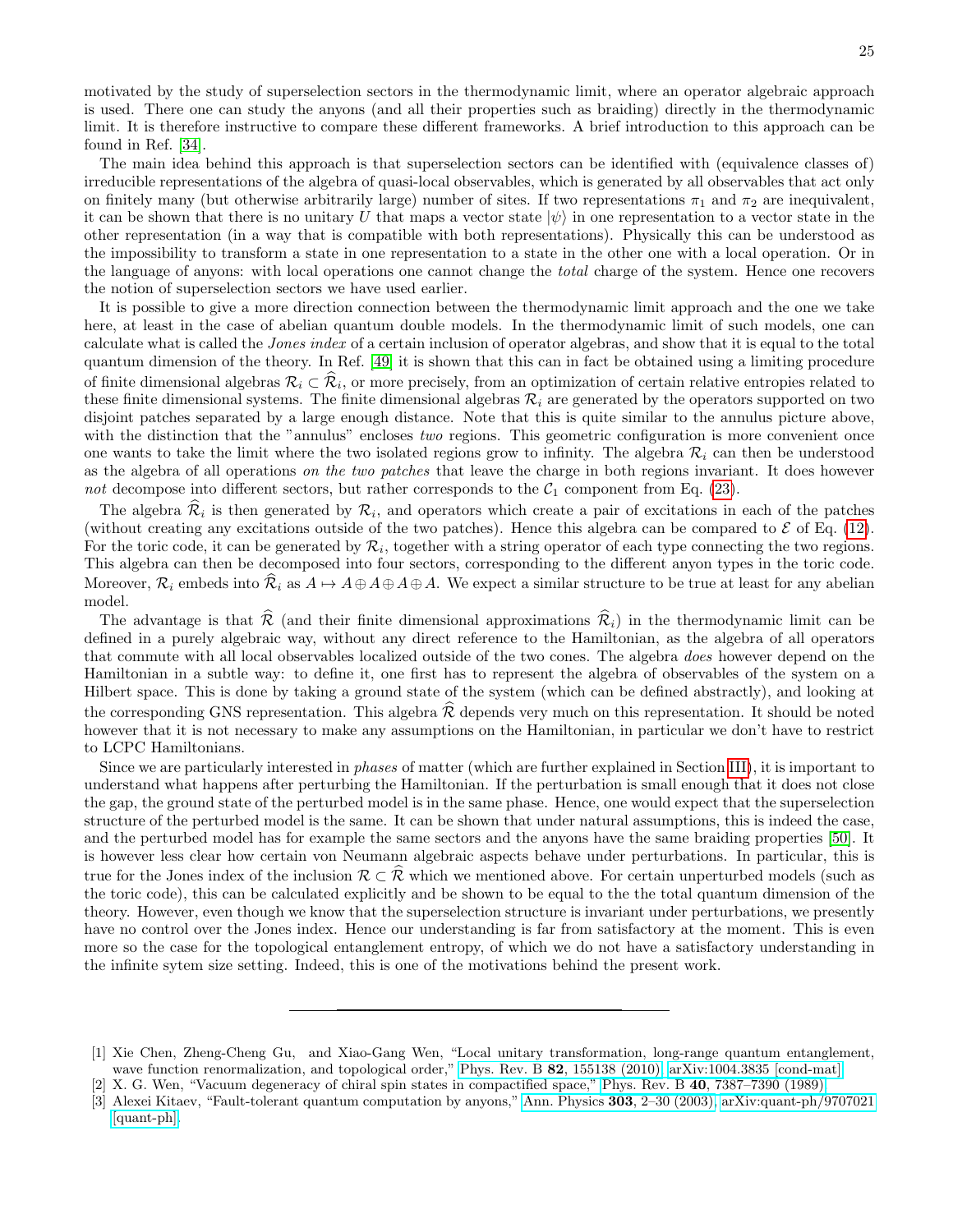- <span id="page-25-0"></span>[4] Michael J. Larsen Michael H. Freedman, Alexei Kitaev and Zhenghan Wang, "Topological quantum computation," [Bull.](http://dx.doi.org/ https://doi.org/10.1090/S0273-0979-02-00964-3) [Amer. Math. Soc.](http://dx.doi.org/ https://doi.org/10.1090/S0273-0979-02-00964-3) 40, 31–38 (2003).
- <span id="page-25-1"></span>[5] Matthew B. Hastings and Tohru Koma, "Spectral gap and exponential decay of correlations," [Commun. Math. Phys.](http://dx.doi.org/ 10.1007/s00220-006-0030-4) 265, [781–804 \(2006\).](http://dx.doi.org/ 10.1007/s00220-006-0030-4)
- <span id="page-25-2"></span>[6] Bruno Nachtergaele and Robert Sims, "Lieb-Robinson bounds and the exponential clustering theorem," [Commun. Math.](http://dx.doi.org/ 10.1007/s00220-006-1556-1) Phys. 265[, 119–130 \(2006\).](http://dx.doi.org/ 10.1007/s00220-006-1556-1)
- <span id="page-25-3"></span>[7] Michael Levin and Xiao-Gang Wen, "Detecting topological order in a ground state wave function," [Phys. Rev. Lett.](http://dx.doi.org/ 10.1103/PhysRevLett.96.110405) 96, [110405 \(2006\),](http://dx.doi.org/ 10.1103/PhysRevLett.96.110405) [arXiv:cond-mat/0510613 \[cond-mat\].](http://arxiv.org/abs/cond-mat/0510613)
- <span id="page-25-4"></span>[8] M. B. Hastings and Xiao-Gang Wen, "Quasiadiabatic continuation of quantum states: The stability of topological groundstate degeneracy and emergent gauge invariance," Phys. Rev. B 72[, 045141 \(2005\).](http://dx.doi.org/ 10.1103/PhysRevB.72.045141)
- <span id="page-25-5"></span>Yi Zhang, Tarun Grover, and Ashvin Vishwanath, "Topological entanglement entropy of  $F_2$  spin liquids and lattice laughlin states," Phys. Rev. B 84[, 075128 \(2011\).](http://dx.doi.org/10.1103/PhysRevB.84.075128)
- [10] S. V. Isakov, M. B. Hastings, and R. G. Melko, "Topological entanglement entropy of a Bose-Hubbard spin liquid," [Nature](http://dx.doi.org/ 10.1038/nphys2036) Physics 7[, 772–775 \(2011\),](http://dx.doi.org/ 10.1038/nphys2036) [arXiv:1102.1721 \[cond-mat.str-el\].](http://arxiv.org/abs/1102.1721)
- <span id="page-25-6"></span>[11] H.-C. Jiang, Z. Wang, and L. Balents, "Identifying topological order by entanglement entropy," [Nature Physics](http://dx.doi.org/10.1038/nphys2465) 8, 902–905 [\(2012\),](http://dx.doi.org/10.1038/nphys2465) [arXiv:1205.4289 \[cond-mat.str-el\].](http://arxiv.org/abs/1205.4289)
- <span id="page-25-7"></span>[12] Alexei Kitaev and John Preskill, "Topological entanglement entropy," [Phys. Rev. Lett.](http://dx.doi.org/10.1103/PhysRevLett.96.110404) 96, 110404 (2006), [arXiv:hep](http://arxiv.org/abs/hep-th/0510092)[th/0510092 \[hep-th\].](http://arxiv.org/abs/hep-th/0510092)
- <span id="page-25-8"></span>[13] Alioscia Hamma, Radu Ionicioiu, and Paolo Zanardi, "Bipartite entanglement and entropic boundary law in lattice spin systems," Phys. Rev. A 71[, 022315 \(2005\).](http://dx.doi.org/10.1103/PhysRevA.71.022315)
- <span id="page-25-9"></span>[14] L. Zou and J. Haah, "Spurious long-range entanglement and replica correlation length," Phys. Rev. B 94[, 075151 \(2016\).](http://dx.doi.org/ 10.1103/PhysRevB.94.075151)
- <span id="page-25-10"></span>[15] D. J. Williamson, A. Dua, and M. Cheng, "Spurious topological entanglement entropy from subsystem symmetries," [Phys.](http://dx.doi.org/ 10.1103/PhysRevLett.122.140506) Rev. Lett. 122[, 140506 \(2019\),](http://dx.doi.org/ 10.1103/PhysRevLett.122.140506) [arXiv:1808.05221 \[quant-ph\].](http://arxiv.org/abs/1808.05221)
- <span id="page-25-11"></span>[16] Tom Kennedy and Hal Tasaki, "Hidden symmetry breaking and the haldane phase in  $s = 1$  quantum spin chains," [Comm.](https://projecteuclid.org:443/euclid.cmp/1104250747) Math. Phys. 147[, 431–484 \(1992\).](https://projecteuclid.org:443/euclid.cmp/1104250747)
- <span id="page-25-12"></span>[17] Jeongwan Haah, "An invariant of topologically ordered states under local unitary transformations," [Commun. Math. Phys.](http://dx.doi.org/10.1007/s00220-016-2594-y) 342[, 771–801 \(2016\),](http://dx.doi.org/10.1007/s00220-016-2594-y) [arXiv:1407.2926 \[quant-ph\].](http://arxiv.org/abs/1407.2926)
- <span id="page-25-13"></span>[18] Erik Verlinde, "Fusion rules and modular transformations in 2D conformal field theory," [Nuclear Phys. B](http://dx.doi.org/10.1016/0550-3213(88)90603-7) 300, 360–376 [\(1988\).](http://dx.doi.org/10.1016/0550-3213(88)90603-7)
- <span id="page-25-14"></span>[19] Zhenghan Wang, Topological Quantum Computation, CBMS Regional Conference Series in Mathematics, Vol. 112 (Published for the Conference Board of the Mathematical Sciences, Washington, DC, 2010) pp. xiii+115.
- <span id="page-25-15"></span>[20] Michael A. Levin and Xiao-Gang Wen, "String-net condensation: A physical mechanism for topological phases," [Phys.](http://dx.doi.org/10.1103/PhysRevB.71.045110) Rev. B 71[, 045110 \(2005\),](http://dx.doi.org/10.1103/PhysRevB.71.045110) [arXiv:cond-mat/0404617 \[cond-mat\].](http://arxiv.org/abs/cond-mat/0404617)
- <span id="page-25-16"></span>[21] Spyridon Michalakis and Justyna P. Zwolak, "Stability of frustration-free Hamiltonians," [Commun. Math. Phys.](http://dx.doi.org/10.1007/s00220-013-1762-6) 322, [277–302 \(2013\),](http://dx.doi.org/10.1007/s00220-013-1762-6) [arXiv:1109.1588 \[quant-ph\].](http://arxiv.org/abs/1109.1588)
- <span id="page-25-17"></span>[22] Sergey Bravyi, Matthew B. Hastings, and Spyridon Michalakis, "Topological quantum order: Stability under local perturbations," J. Math. Phys. 51[, 093512 \(2010\),](http://dx.doi.org/ 10.1063/1.3490195) [arXiv:1001.0344 \[quant-ph\].](http://arxiv.org/abs/1001.0344)
- <span id="page-25-18"></span>[23] S. Bravyi and M. B. Hastings, "A short proof of stability of topological order under local perturbations," Comm. Math. Phys. 307, 609–627 (2011), [arXiv:1001.4363 \[math-ph\].](http://arxiv.org/abs/1001.4363)
- <span id="page-25-19"></span>[24] M. Takesaki, Theory of operator algebras. I, Encyclopaedia of Mathematical Sciences, Vol. 124 (Springer-Verlag, Berlin, 2002) pp. xx+415.
- <span id="page-25-20"></span>[25] S. Bachmann, S. Michalakis, B. Nachtergaele, and R. Sims, "Automorphic Equivalence within Gapped Phases of Quantum Lattice Systems," [Commun. Math. Phys.](http://dx.doi.org/10.1007/s00220-011-1380-0) 309, 835–871 (2012), [arXiv:1102.0842 \[math-ph\].](http://arxiv.org/abs/1102.0842)
- <span id="page-25-21"></span>[26] B. Shi and Y.-M. Lu, "Characterizing topological orders by the information convex," Phys. Rev. B 99[, 035112 \(2019\),](http://dx.doi.org/ 10.1103/PhysRevB.99.035112) [arXiv:1801.01519 \[cond-mat.str-el\].](http://arxiv.org/abs/1801.01519)
- <span id="page-25-22"></span>[27] Ahmed Almheiri, Xi Dong, and Daniel Harlow, "Bulk locality and quantum error correction in AdS/CFT," [Journal of](http://dx.doi.org/10.1007/JHEP04(2015)163) [High Energy Physics](http://dx.doi.org/10.1007/JHEP04(2015)163) 2015, 163 (2015).
- <span id="page-25-23"></span>[28] N. Datta, "Min- and max-relative entropies and a new entanglement monotone," [IEEE Transactions on Information Theory](http://dx.doi.org/ 10.1109/TIT.2009.2018325) 55[, 2816–2826 \(2009\).](http://dx.doi.org/ 10.1109/TIT.2009.2018325)
- <span id="page-25-24"></span>[29] V. Jones and V. S. Sunder, [Introduction to subfactors](http://dx.doi.org/10.1017/CBO9780511566219), London Mathematical Society Lecture Note Series, Vol. 234 (Cambridge University Press, Cambridge, 1997) pp. xii+162.
- <span id="page-25-25"></span>[30] Bowen Shi and Yuan-Ming Lu, "Deciphering the nonlocal entanglement entropy of fracton topological orders," [Phys. Rev.](http://dx.doi.org/10.1103/PhysRevB.97.144106) B 97[, 144106 \(2018\).](http://dx.doi.org/10.1103/PhysRevB.97.144106)
- <span id="page-25-27"></span><span id="page-25-26"></span>[31] More generally, there are additional constant terms which depends on the shape of the corners of the region.
- [32] Steven T. Flammia, Alioscia Hamma, Taylor L. Hughes, and Xiao-Gang Wen, "Topological entanglement Rényi entropy and reduced density matrix structure," [Phys. Rev. Lett.](http://dx.doi.org/10.1103/PhysRevLett.103.261601) 103, 261601 (2009).
- <span id="page-25-28"></span>[33] Kohtaro Kato, Fabian Furrer, and Mio Murao, "Information-theoretical analysis of topological entanglement entropy and multipartite correlations," Phys. Rev. A 93[, 022317 \(2016\),](http://dx.doi.org/10.1103/PhysRevA.93.022317) [arXiv:1505.01917 \[quant-ph\].](http://arxiv.org/abs/1505.01917)
- <span id="page-25-29"></span>[34] Leander Fiedler, Pieter Naaijkens, and Tobias J. Osborne, "Jones index, secret sharing and total quantum dimension," New J. Phys. 19[, 023039 \(2017\),](http://dx.doi.org/ 10.1088/1367-2630/aa5c0c) [arXiv:1608.02618 \[quant-ph\].](http://arxiv.org/abs/1608.02618)
- <span id="page-25-30"></span>[35] Kohtaro Kato Bowen Shi and Isaac H. Kim, "Fusion rules from entanglement," arXiv preprint (2019).
- <span id="page-25-31"></span>[36] S. Bravyi, (2008), unpublished.
- <span id="page-25-32"></span>[37] Kohtaro Kato, Fabian Furrer, and Mio Murao, "Information-theoretical formulation of anyonic entanglement," [Phys. Rev.](http://dx.doi.org/ 10.1103/PhysRevA.90.062325) A 90[, 062325 \(2014\),](http://dx.doi.org/ 10.1103/PhysRevA.90.062325) [arXiv:1310.4140 \[quant-ph\].](http://arxiv.org/abs/1310.4140)